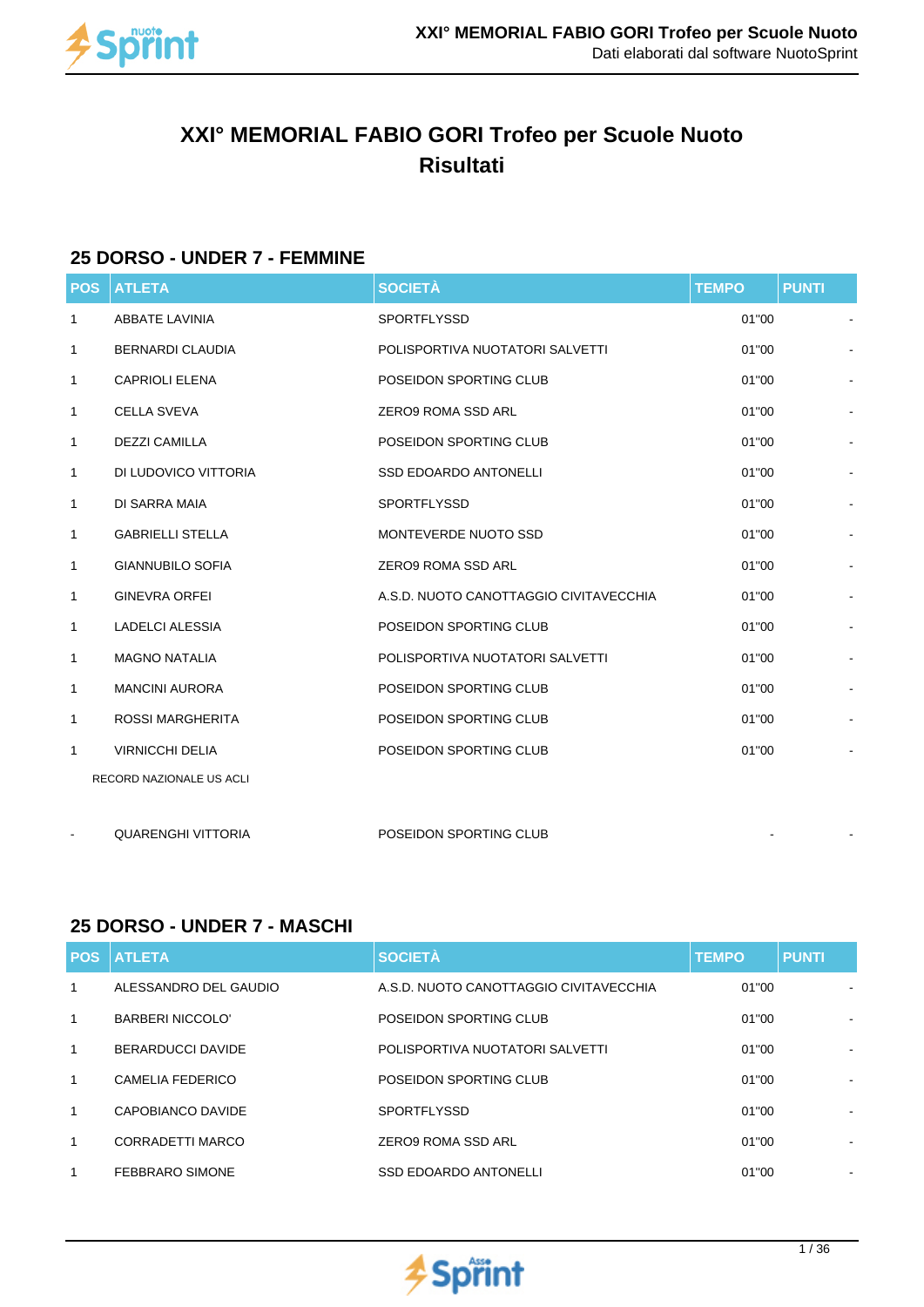

|   | <b>FELIZIANI SIMONE</b>  | POLISPORTIVA NUOTATORI SALVETTI | 01"00 | ÷, |
|---|--------------------------|---------------------------------|-------|----|
| 1 | <b>GRAZIANI LORENZO</b>  | <b>SSD EDOARDO ANTONELLI</b>    | 01"00 |    |
| 1 | LANGONE GENNARO          | ZERO9 ROMA SSD ARL              | 01"00 |    |
| 1 | <b>MARZULLI LEONARDO</b> | MONTEVERDE NUOTO SSD            | 01"00 |    |
| 1 | <b>NERI DANIELE</b>      | ZERO9 ROMA SSD ARL              | 01"00 |    |
| 1 | PALIOTTA NICOLO'         | POLISPORTIVA NUOTATORI SALVETTI | 01"00 |    |
| 1 | <b>SIMONI LORENZO</b>    | POLISPORTIVA NUOTATORI SALVETTI | 01"00 | ÷  |
| 1 | <b>TRAVAINI AUGUSTO</b>  | <b>SPORTFLYSSD</b>              | 01"00 |    |
| 1 | <b>TRENTIN ADRIANO</b>   | POSEIDON SPORTING CLUB          | 01"00 |    |
|   | RECORD NAZIONALE US ACLI |                                 |       |    |
|   |                          |                                 |       |    |
|   | <b>RILLO FRANCESCO</b>   | POLISPORTIVA NUOTATORI SALVETTI |       |    |
|   | SABRIE' LEONARDO         | POSEIDON SPORTING CLUB          |       | ł, |

## **25 STILE LIBERO - UNDER 7 - FEMMINE**

|   | <b>POS ATLETA</b>        | <b>SOCIETÀ</b>               | <b>TEMPO</b> | <b>PUNTI</b>             |
|---|--------------------------|------------------------------|--------------|--------------------------|
|   | ABBATE LAVINIA           | <b>SPORTFLYSSD</b>           | 01"00        | $\blacksquare$           |
| 1 | <b>BRONZINI MARIAN</b>   | <b>SSD EDOARDO ANTONELLI</b> | 01"00        | $\overline{\phantom{a}}$ |
| 1 | DI SARRA MAIA            | <b>SPORTFLYSSD</b>           | 01"00        | $\,$                     |
| 1 | LUISINI LEA              | MONTEVERDE NUOTO SSD         | 01"00        | $\blacksquare$           |
|   | RECORD NAZIONALE US ACLI |                              |              |                          |

## **25 STILE LIBERO - UNDER 7 - MASCHI**

|              | <b>POS ATLETA</b>          | <b>SOCIETÀ</b>         | <b>TEMPO</b> | <b>PUNTI</b> |
|--------------|----------------------------|------------------------|--------------|--------------|
| 1            | <b>BELMARE CHRISTOPHER</b> | ZERO9 ROMA SSD ARL     | 01"00        |              |
| $\mathbf{1}$ | <b>BIANCHI MATTIA</b>      | ZERO9 ROMA SSD ARL     | 01"00        |              |
| $\mathbf{1}$ | CAPOBIANCO DAVIDE          | <b>SPORTFLYSSD</b>     | 01"00        |              |
| $\mathbf{1}$ | <b>FINA DAVIDE</b>         | MONTEVERDE NUOTO SSD   | 01"00        |              |
| $\mathbf{1}$ | <b>IACOROSSI ETHAN</b>     | ZERO9 ROMA SSD ARL     | 01"00        |              |
| $\mathbf{1}$ | MANGIAVACCHI MASSIMO       | ZERO9 ROMA SSD ARL     | 01"00        | ٠            |
| 1            | SABRIE' LEONARDO           | POSEIDON SPORTING CLUB | 01"00        |              |
|              |                            |                        |              |              |



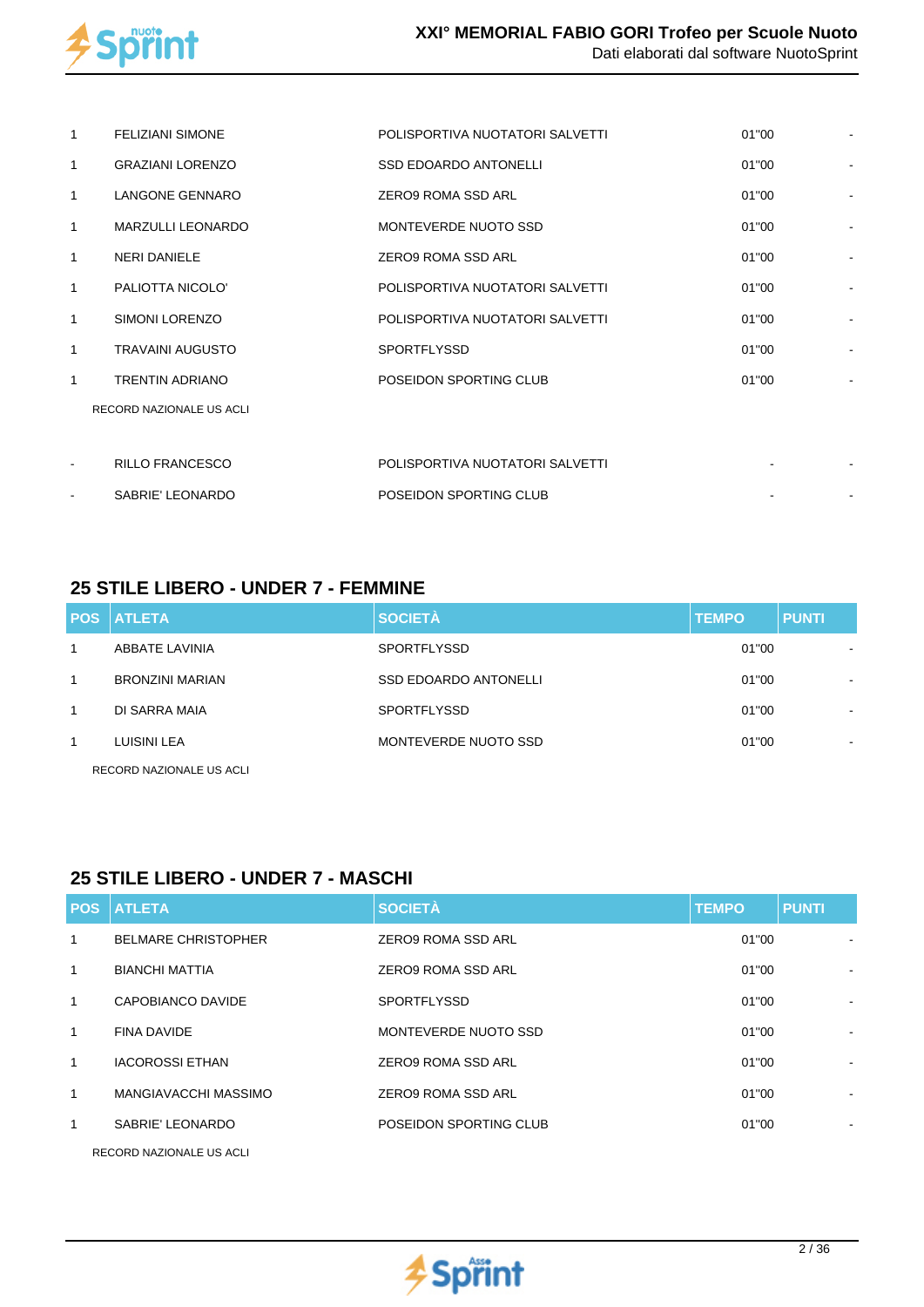

#### **25 GAMBE DORSO - UNDER 7 - FEMMINE**

| <b>POS ATLETA</b>        | <b>SOCIETA</b>       | <b>TEMPO</b> | PUNTI |
|--------------------------|----------------------|--------------|-------|
| PETROSINO GIORGIA FLAVIA | MONTEVERDE NUOTO SSD | 01"00        |       |
| RECORD NAZIONALE US ACLI |                      |              |       |

## **25 GAMBE DORSO - UNDER 7 - MASCHI**

| <b>POS ATLETA</b>        | <b>SOCIETA</b>     | <b>TEMPO</b> | <b>PUNTI</b> |
|--------------------------|--------------------|--------------|--------------|
| TRAVAINI AUGUSTO         | <b>SPORTFLYSSD</b> | 01"00        |              |
| RECORD NAZIONALE US ACLI |                    |              |              |

## **25 DORSO - UNDER 8 - FEMMINE**

| <b>POS</b> | <b>ATLETA</b>                | <b>SOCIETÀ</b>                         | <b>TEMPO</b> | <b>PUNTI</b> |  |
|------------|------------------------------|----------------------------------------|--------------|--------------|--|
| 1          | <b>ONORATI BEATRICE</b>      | U.S. ARVALIA NUOTO A.S. DIL.           | 21"30        |              |  |
|            | RECORD NAZIONALE US ACLI     |                                        |              |              |  |
|            |                              |                                        |              |              |  |
| 2          | <b>BRUSCO GIULIA</b>         | ZERO9 ROMA SSD ARL                     | 23"10        |              |  |
| 3          | FANARI NATHALIE              | <b>SSD EDOARDO ANTONELLI</b>           | 23"80        |              |  |
| 4          | <b>CECCHINI GIADA</b>        | SOC.SPORTIVA CASSIA NUOTO SRL          | 24"60        |              |  |
| 5          | CECCARELLI CHIARA            | <b>SSD EDOARDO ANTONELLI</b>           | 25"70        |              |  |
| 6          | DI GUIDA ANNACLARA           | A.S.D. NUOTO CANOTTAGGIO CIVITAVECCHIA | 26"10        |              |  |
| 6          | <b>LORENZONI SOFI</b>        | A.S.D. NUOTO CANOTTAGGIO CIVITAVECCHIA | 26"10        |              |  |
| 8          | <b>D'ORAZIO GIULIA</b>       | <b>ZERO9 ROMA SSD ARL</b>              | 26"20        |              |  |
| 9          | <b>PESCI ANNA</b>            | MONTEVERDE NUOTO SSD                   | 26"90        |              |  |
| 10         | <b>ZANOBI AGNESE</b>         | MONTEVERDE NUOTO SSD                   | 27"60        |              |  |
| 11         | SPANO' ALICE                 | POSEIDON SPORTING CLUB                 | 28"40        |              |  |
| 12         | <b>LAURENTI MARTA</b>        | SSD ORIZZONTE BLU                      | 28"80        |              |  |
| 13         | <b>VECCHI GIULIA</b>         | POSEIDON SPORTING CLUB                 | 29"50        |              |  |
| 14         | <b>CORVASCE MARIA GIULIA</b> | <b>ZERO9 ROMA SSD ARL</b>              | 30"00        |              |  |
| 15         | ANGIÒ LAVINIA                | POSEIDON SPORTING CLUB                 | 30"20        |              |  |
| 15         | <b>VETTOREL VIOLA MARIA</b>  | MONTEVERDE NUOTO SSD                   | 30"20        |              |  |
| 17         | DI BENEDETTO ELENA           | POSEIDON SPORTING CLUB                 | 31"50        |              |  |
| 18         | <b>BOSA SARA</b>             | <b>SSD EDOARDO ANTONELLI</b>           | 32"60        |              |  |

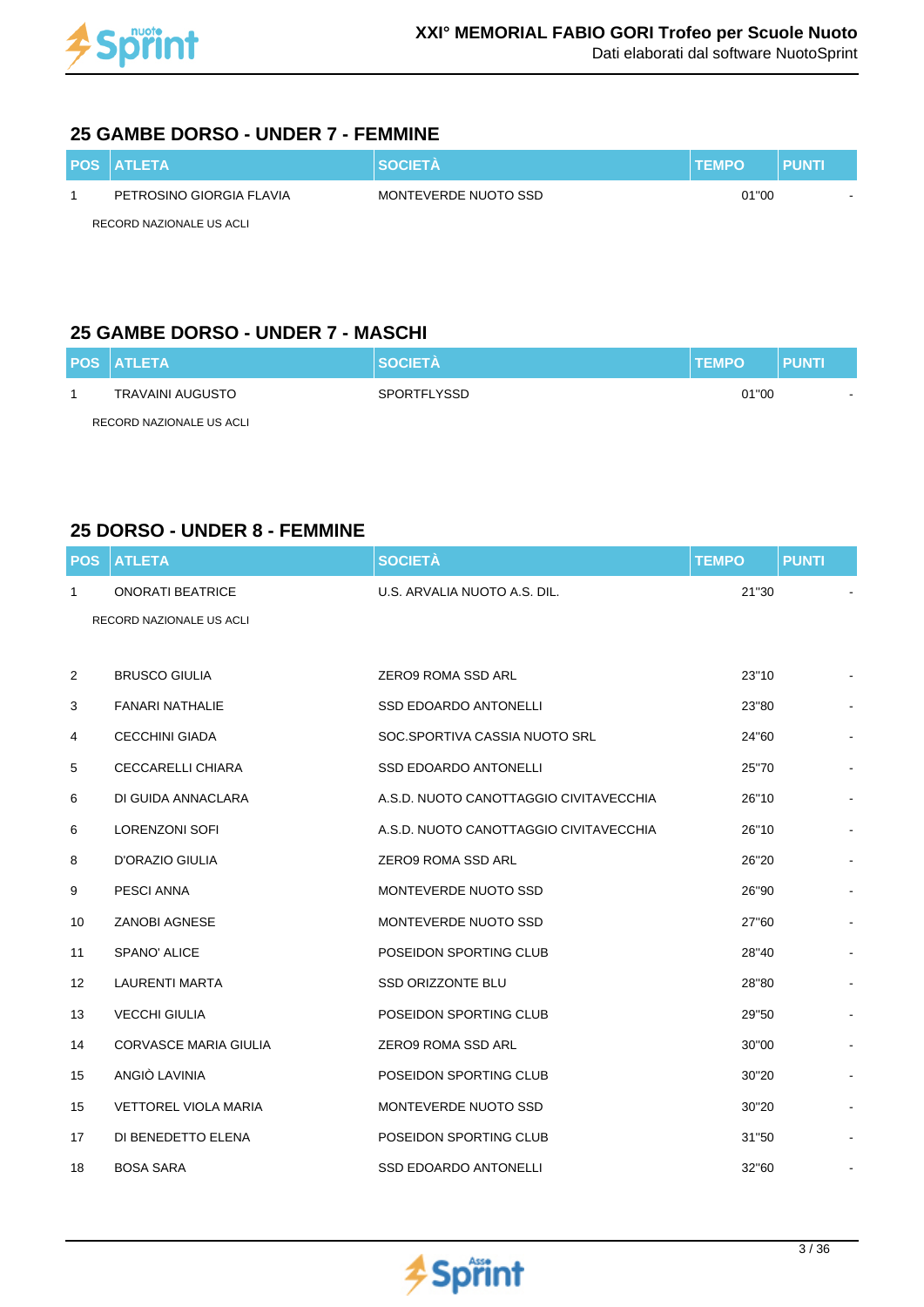

| 19             | <b>VENDITI VIRGINIA</b> | <b>SPORTFLYSSD</b>                     | 33"30 |  |
|----------------|-------------------------|----------------------------------------|-------|--|
| 20             | <b>BLASI GIADA</b>      | U.S. ARVALIA NUOTO A.S. DIL.           | 34"10 |  |
| 21             | <b>FERRI REBECCA</b>    | <b>SPORTFLYSSD</b>                     | 34"50 |  |
| 22             | CALDARONI ANNASOLE      | <b>SPORTFLYSSD</b>                     | 37"60 |  |
| 23             | <b>GIGLI SOFIA</b>      | ZERO9 ROMA SSD ARL                     | 38"90 |  |
| 24             | RUMOLO MATILDA          | A.S.D. NUOTO CANOTTAGGIO CIVITAVECCHIA | 39"20 |  |
| 25             | <b>ANTOLINI ELENA</b>   | MONTEVERDE NUOTO SSD                   | 39"50 |  |
| $\blacksquare$ | POLLASTSTRI LIVIA       | POSEIDON SPORTING CLUB                 |       |  |

## **25 DORSO - UNDER 8 - MASCHI**

| <b>POS</b>        | <b>ATLETA</b>                | <b>SOCIETÀ</b>                         | <b>TEMPO</b> | <b>PUNTI</b> |  |
|-------------------|------------------------------|----------------------------------------|--------------|--------------|--|
| 1                 | CECCHINI JACOPO              | <b>SSD EDOARDO ANTONELLI</b>           | 23"10        |              |  |
|                   | RECORD NAZIONALE US ACLI     |                                        |              |              |  |
|                   |                              |                                        |              |              |  |
| 2                 | LOMBARDI GIOVANNI            | <b>SSD EDOARDO ANTONELLI</b>           | 23"30        |              |  |
| 3                 | ABBATE MAURO                 | <b>SPORTFLYSSD</b>                     | 23"80        |              |  |
| 4                 | PERPETUA ALESSIO             | U.S. ARVALIA NUOTO A.S. DIL.           | 24"00        |              |  |
| 5                 | <b>CELLI EMANUELE</b>        | NEPI SWIMMING CLUB SSD ARL             | 24"10        |              |  |
| 6                 | <b>MARSDEN WALKER ARATAI</b> | MONTEVERDE NUOTO SSD                   | 24"50        |              |  |
| 7                 | GIOVARRUSCIO TIZIANO         | U.S. ARVALIA NUOTO A.S. DIL.           | 25"30        |              |  |
| 8                 | <b>MARIANI MANFREDI</b>      | NEPI SWIMMING CLUB SSD ARL             | 26"60        |              |  |
| 9                 | <b>VASSALLO MATTEO</b>       | <b>SPORTFLYSSD</b>                     | 27"30        |              |  |
| 10                | PAGLIARINI LORENZO           | NEPI SWIMMING CLUB SSD ARL             | 27"40        |              |  |
| 10                | <b>TANCIONI VALERIO</b>      | MONTEVERDE NUOTO SSD                   | 27"40        |              |  |
| $12 \overline{ }$ | D'AMATO FEDERICO             | <b>ZERO9 ROMA SSD ARL</b>              | 28"10        |              |  |
| 13                | <b>CATTAI LEONARDO</b>       | A.S.D. NUOTO CANOTTAGGIO CIVITAVECCHIA | 28"30        |              |  |
| 14                | RUZZA FRANCESCO              | <b>SPORTFLYSSD</b>                     | 28"80        |              |  |
| 15                | <b>CASINELLI NICOLAS</b>     | <b>SPORTFLYSSD</b>                     | 28"90        |              |  |
| 16                | FIDANZA PATRIZIO             | <b>ZERO9 ROMA SSD ARL</b>              | 30"40        |              |  |
| 17                | LOMBARDI ARTURO              | POSEIDON SPORTING CLUB                 | 30"90        |              |  |
| 18                | ABBATECOLA ALESSANDRO        | MONTEVERDE NUOTO SSD                   | 31"30        |              |  |
| 19                | DAVIDDI BRUNO                | NEPI SWIMMING CLUB SSD ARL             | 31"40        |              |  |
| 20                | D'APOLLO LORENZO             | <b>ZERO9 ROMA SSD ARL</b>              | 31"50        |              |  |
| 21                | LANIA MESCHINI FILIPPO       | POSEIDON SPORTING CLUB                 | 31"90        |              |  |

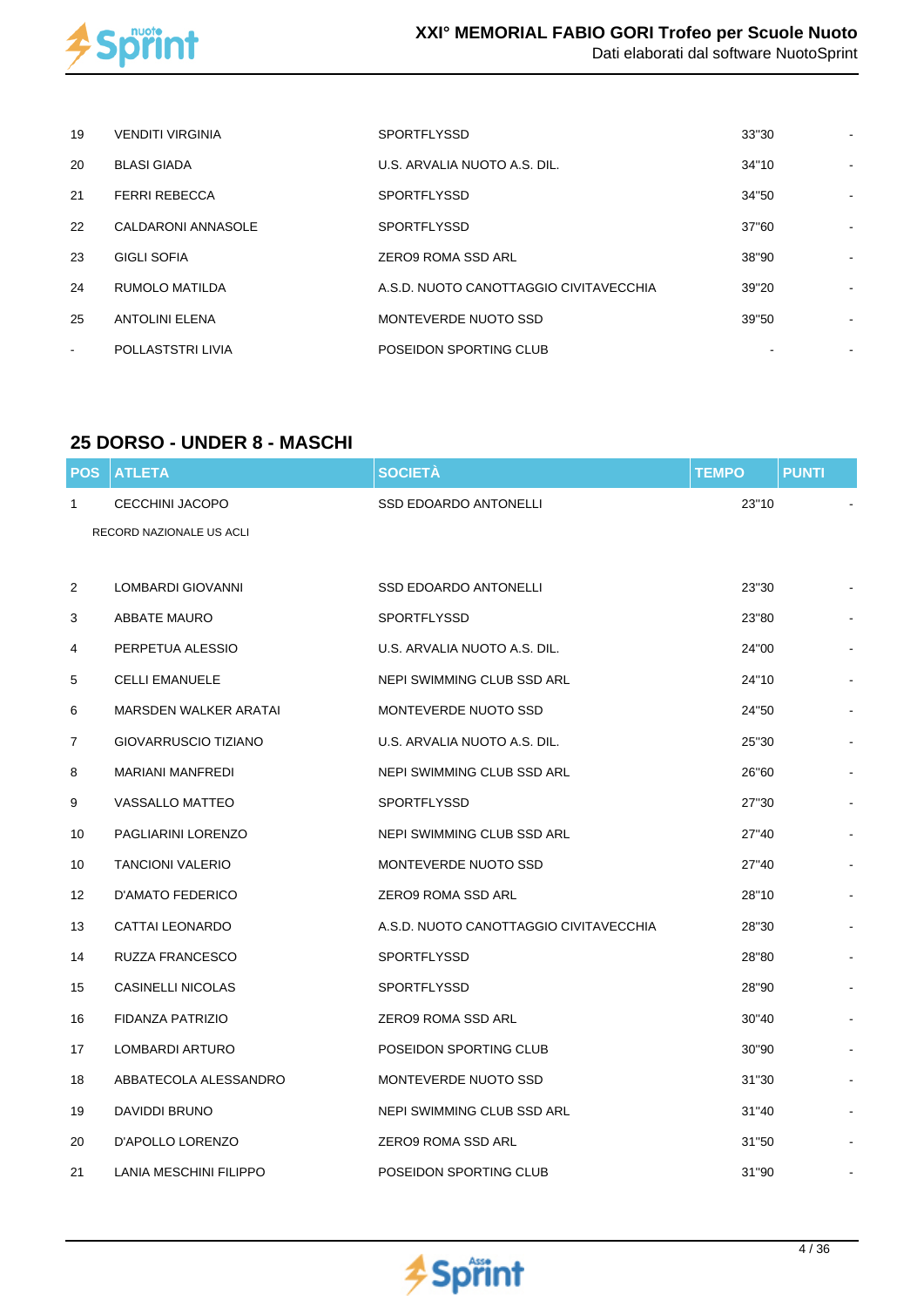

| 22 | ANDREA DEL GAUDIO         | A.S.D. NUOTO CANOTTAGGIO CIVITAVECCHIA | 33"10 |  |
|----|---------------------------|----------------------------------------|-------|--|
| 22 | <b>BELLAFANTE LUCA</b>    | POSEIDON SPORTING CLUB                 | 33"10 |  |
| 24 | DI VITA FLAVIO            | ZERO9 ROMA SSD ARL                     | 34"50 |  |
| 25 | MINONE FRANCESCO          | ZERO9 ROMA SSD ARL                     | 34"70 |  |
| 26 | GIOFFRE' ROCCO            | <b>ZERO9 ROMA SSD ARL</b>              | 34"80 |  |
| 27 | <b>BARILE GABRIELE</b>    | A.S.D. NUOTO CANOTTAGGIO CIVITAVECCHIA | 35"20 |  |
| 28 | <b>LICCIARDI EMANUELE</b> | SSD ORIZZONTE BLU                      | 41"50 |  |
| 29 | <b>MALCANGI GIULIO</b>    | <b>ZERO9 ROMA SSD ARL</b>              | 41"70 |  |
| 30 | ZARDI MATTEO              | <b>ZERO9 ROMA SSD ARL</b>              | 50"10 |  |

## **25 STILE LIBERO - UNDER 8 - FEMMINE**

| <b>POS</b>        | <b>ATLETA</b>               | <b>SOCIETÀ</b>                         | <b>TEMPO</b> | <b>PUNTI</b> |  |
|-------------------|-----------------------------|----------------------------------------|--------------|--------------|--|
| 1                 | <b>CECCHINI GIADA</b>       | SOC.SPORTIVA CASSIA NUOTO SRL          | 20"90        |              |  |
|                   | RECORD NAZIONALE US ACLI    |                                        |              |              |  |
|                   |                             |                                        |              |              |  |
| 2                 | <b>ONORATI BEATRICE</b>     | U.S. ARVALIA NUOTO A.S. DIL.           | 21"20        |              |  |
| 3                 | CECCARELLI CHIARA           | <b>SSD EDOARDO ANTONELLI</b>           | 21"50        |              |  |
| 3                 | <b>LORENZONI SOFI</b>       | A.S.D. NUOTO CANOTTAGGIO CIVITAVECCHIA | 21"50        |              |  |
| 5                 | PESCI ANNA                  | MONTEVERDE NUOTO SSD                   | 21"60        |              |  |
| 6                 | D'ORAZIO GIULIA             | ZERO9 ROMA SSD ARL                     | 21"70        |              |  |
| 7                 | <b>BRUSCO GIULIA</b>        | ZERO9 ROMA SSD ARL                     | 21"80        |              |  |
| 8                 | DI GUIDA ANNACLARA          | A.S.D. NUOTO CANOTTAGGIO CIVITAVECCHIA | 23"30        |              |  |
| 8                 | FANARI NATHALIE             | <b>SSD EDOARDO ANTONELLI</b>           | 23"30        |              |  |
| 10                | SPANO' ALICE                | POSEIDON SPORTING CLUB                 | 23"90        |              |  |
| 11                | <b>ZANOBI AGNESE</b>        | MONTEVERDE NUOTO SSD                   | 24"40        |              |  |
| $12 \overline{ }$ | <b>VETTOREL VIOLA MARIA</b> | MONTEVERDE NUOTO SSD                   | 27"50        |              |  |
| 13                | ANGIÒ LAVINIA               | POSEIDON SPORTING CLUB                 | 29"50        |              |  |
| 14                | <b>BLASI GIADA</b>          | U.S. ARVALIA NUOTO A.S. DIL.           | 29"90        |              |  |
| 15                | <b>BOSA SARA</b>            | <b>SSD EDOARDO ANTONELLI</b>           | 31"20        |              |  |
| 16                | DI BENEDETTO ELENA          | POSEIDON SPORTING CLUB                 | 33"50        |              |  |
| 17                | <b>ANTOLINI ELENA</b>       | MONTEVERDE NUOTO SSD                   | 36"30        |              |  |
| 18                | <b>CALDARONI ANNASOLE</b>   | SPORTFLYSSD                            | 38"40        |              |  |
| 19                | <b>VENDITI VIRGINIA</b>     | <b>SPORTFLYSSD</b>                     | 41"30        |              |  |
| 20                | <b>FERRI REBECCA</b>        | <b>SPORTFLYSSD</b>                     | 41"60        |              |  |

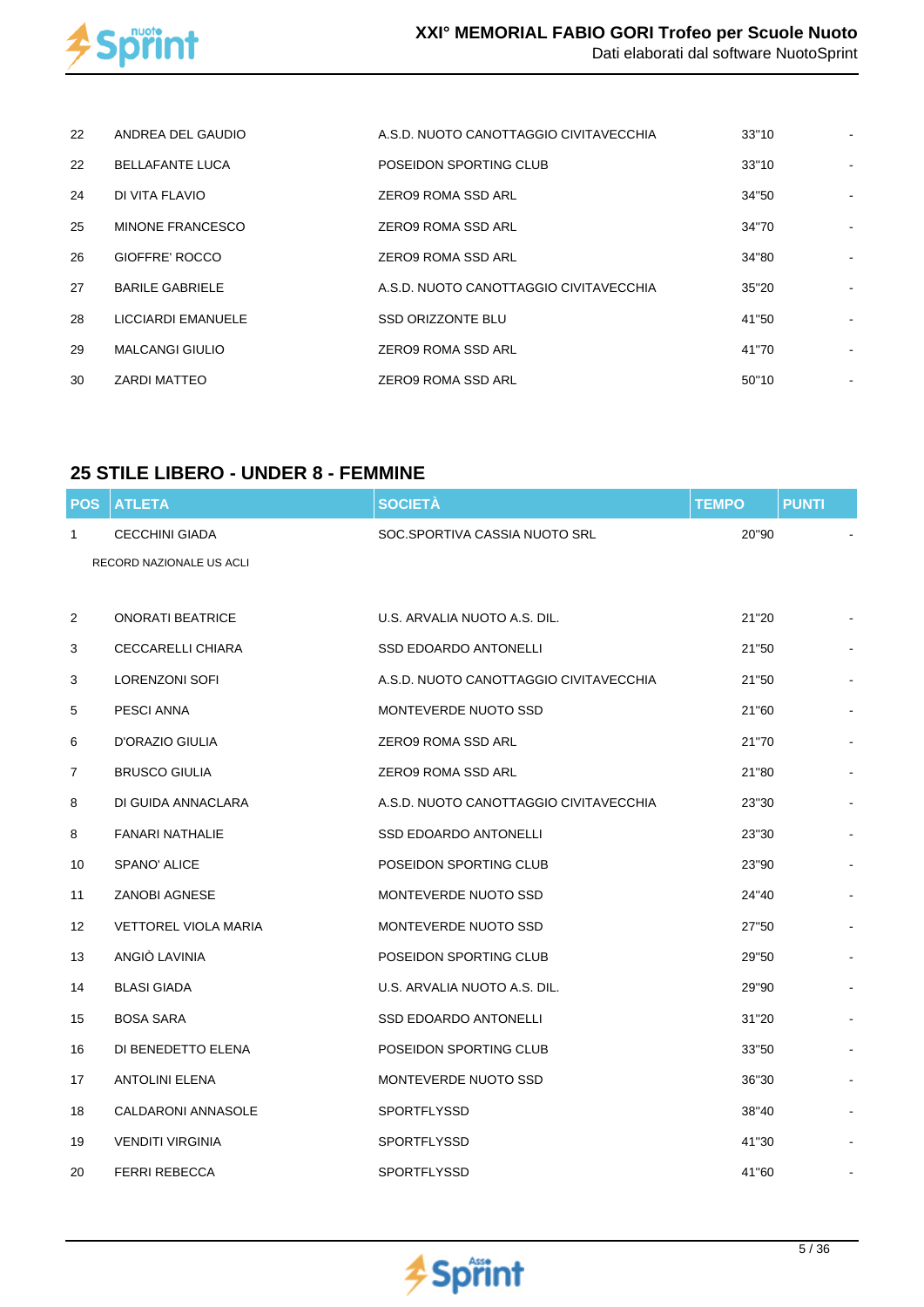

POLLASTSTRI LIVIA <sup>POSEIDON</sup> SPORTING CLUB

#### **25 STILE LIBERO - UNDER 8 - MASCHI**

| <b>POS</b>     | <b>ATLETA</b>               | <b>SOCIETÀ</b>                         | <b>TEMPO</b> | <b>PUNTI</b> |
|----------------|-----------------------------|----------------------------------------|--------------|--------------|
| $\mathbf{1}$   | LOMBARDI GIOVANNI           | <b>SSD EDOARDO ANTONELLI</b>           | 19"60        |              |
| 1              | MARSDEN WALKER ARATAI       | MONTEVERDE NUOTO SSD                   | 19"60        |              |
|                | RECORD NAZIONALE US ACLI    |                                        |              |              |
|                |                             |                                        |              |              |
| 3              | <b>CECCHINI JACOPO</b>      | <b>SSD EDOARDO ANTONELLI</b>           | 20"20        |              |
| 3              | <b>TANCIONI VALERIO</b>     | MONTEVERDE NUOTO SSD                   | 20"20        |              |
| 5              | <b>CELLI EMANUELE</b>       | NEPI SWIMMING CLUB SSD ARL             | 20"70        |              |
| 6              | <b>ABBATE MAURO</b>         | SPORTFLYSSD                            | 22"10        |              |
| $\overline{7}$ | PERPETUA ALESSIO            | U.S. ARVALIA NUOTO A.S. DIL.           | 22"20        |              |
| 8              | <b>GIOVARRUSCIO TIZIANO</b> | U.S. ARVALIA NUOTO A.S. DIL.           | 22"90        |              |
| 9              | <b>MARIANI MANFREDI</b>     | NEPI SWIMMING CLUB SSD ARL             | 24"30        |              |
| 10             | PAGLIARINI LORENZO          | NEPI SWIMMING CLUB SSD ARL             | 24"90        |              |
| 11             | <b>CASINELLI NICOLAS</b>    | SPORTFLYSSD                            | 26"60        |              |
| 12             | ABBATECOLA ALESSANDRO       | MONTEVERDE NUOTO SSD                   | 26"90        |              |
| 13             | FIDANZA PATRIZIO            | ZERO9 ROMA SSD ARL                     | 27"00        |              |
| 14             | ANDREA DEL GAUDIO           | A.S.D. NUOTO CANOTTAGGIO CIVITAVECCHIA | 27"60        |              |
| 15             | <b>CATTAI LEONARDO</b>      | A.S.D. NUOTO CANOTTAGGIO CIVITAVECCHIA | 27"90        |              |
| 16             | <b>VASSALLO MATTEO</b>      | SPORTFLYSSD                            | 28"10        |              |
| 17             | RUZZA FRANCESCO             | SPORTFLYSSD                            | 30"20        |              |
| 18             | DAVIDDI BRUNO               | NEPI SWIMMING CLUB SSD ARL             | 32"60        |              |
| 19             | D'AMATO FEDERICO            | ZERO9 ROMA SSD ARL                     | 32"80        |              |

## **MISTAFFETTA 4x25 STILE LIBERO - UNDER 8**

|   | <b>POS DESCRIZIONE</b>           | <b>TEMPO</b> | <b>PUNTI</b>             |
|---|----------------------------------|--------------|--------------------------|
| 1 | SSD EDOARDO ANTONELLI - A        | 1'25"90      |                          |
|   | RECORD NAZIONALE US ACLI         |              |                          |
|   |                                  |              |                          |
| 2 | MONTEVERDE NUOTO SSD - A         | 1'27"60      | $\overline{\phantom{a}}$ |
| 3 | U.S. ARVALIA NUOTO A.S. DIL. - A | 1'35"70      | $\overline{\phantom{a}}$ |

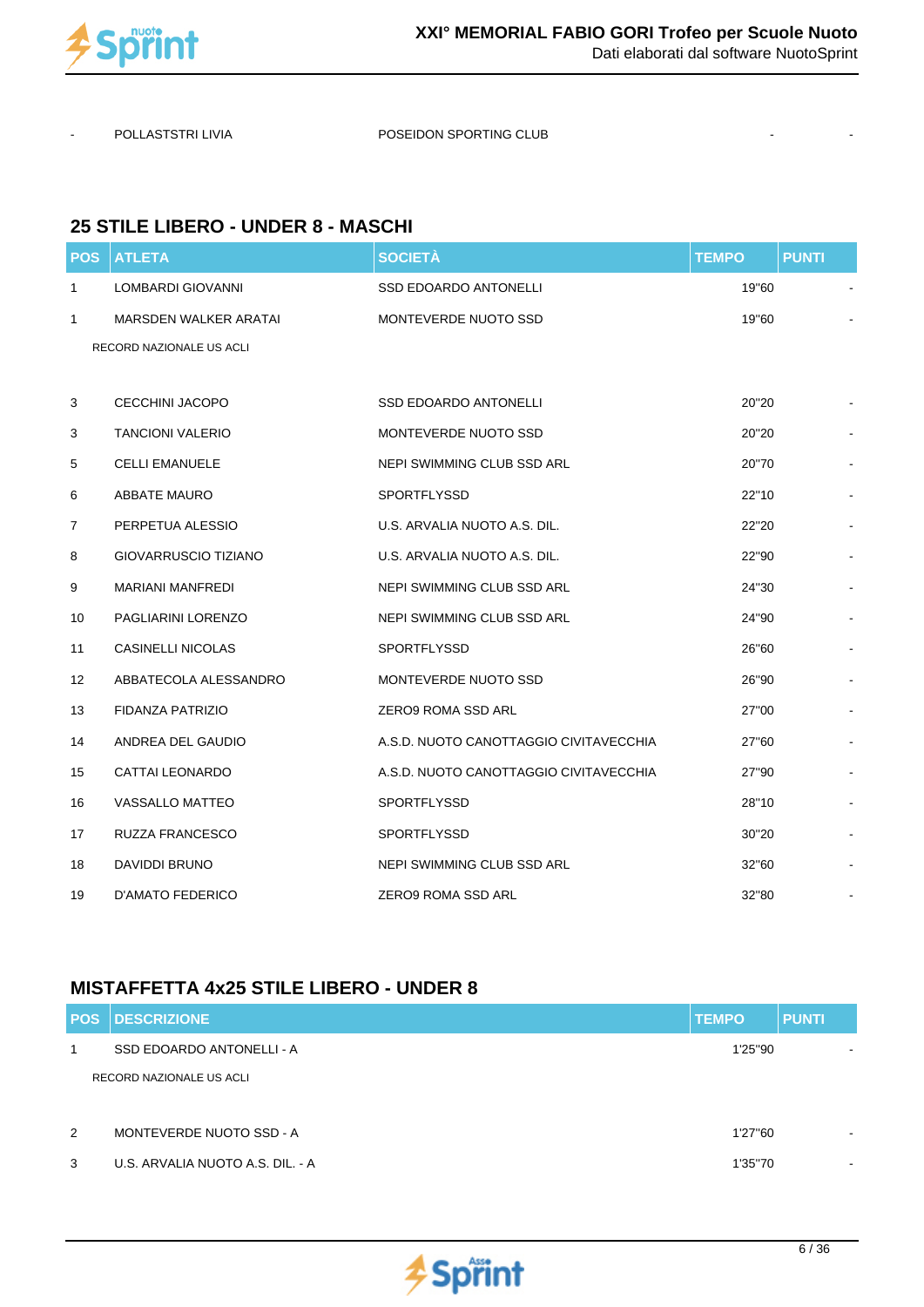

| 4 | A.S.D. NUOTO CANOTTAGGIO CIVITAVECCHIA - A | 1'41"60 |                              |
|---|--------------------------------------------|---------|------------------------------|
| 5 | POSEIDON SPORTING CLUB - A                 | 1'47"10 |                              |
| 5 | ZERO9 ROMA SSD ARL - A                     | 1'47"10 |                              |
| 7 | SPORTFLYSSD - A                            | 2'00"30 | $\qquad \qquad \blacksquare$ |
| 8 | SPORTFLYSSD - B                            | 2'31"80 | ٠                            |
|   |                                            |         |                              |

#### **25 DORSO - UNDER 9 - FEMMINE**

| <b>POS</b>     | <b>ATLETA</b>            | <b>SOCIETÀ</b>                         | <b>TEMPO</b> | <b>PUNTI</b> |  |
|----------------|--------------------------|----------------------------------------|--------------|--------------|--|
| $\mathbf{1}$   | <b>BRUSCHETTI GRETA</b>  | ZERO9 ROMA SSD ARL                     | 22"70        |              |  |
| $\mathbf{1}$   | PIETRARELLI ELEONORA     | A.S.D. NUOTO CANOTTAGGIO CIVITAVECCHIA | 22"70        |              |  |
|                | RECORD NAZIONALE US ACLI |                                        |              |              |  |
|                |                          |                                        |              |              |  |
| 3              | <b>GRAZIANI GAIA</b>     | <b>SSD EDOARDO ANTONELLI</b>           | 22"80        |              |  |
| 4              | <b>DRAGONE BEATRICE</b>  | <b>SSD EDOARDO ANTONELLI</b>           | 23"00        |              |  |
| 5              | <b>BONIFAZI SOFIA</b>    | U.S. ARVALIA NUOTO A.S. DIL.           | 23"40        |              |  |
| 5              | TRIGGIANI MARIA VITTORIA | POSEIDON SPORTING CLUB                 | 23"40        |              |  |
| $\overline{7}$ | DEODATI JOY              | A.S.D. NUOTO CANOTTAGGIO CIVITAVECCHIA | 23"60        |              |  |
| $\overline{7}$ | OPPEDISANO GAIA          | ZERO9 ROMA SSD ARL                     | 23"60        |              |  |
| $\overline{7}$ | SCAFFIDI SALVO SOFIA     | ASS. POL. DIL. DELTA                   | 23"60        |              |  |
| 10             | <b>CARDINALI EMMA</b>    | <b>SSD EDOARDO ANTONELLI</b>           | 24"00        |              |  |
| 10             | LEONCINI SOFIA           | SSD EDOARDO ANTONELLI                  | 24"00        |              |  |
| 12             | <b>GROSSI FLAVIA</b>     | SSD EDOARDO ANTONELLI                  | 24"20        |              |  |
| 13             | CATANIA ARIANNA          | ZERO9 ROMA SSD ARL                     | 24"70        |              |  |
| 14             | FREZZINI LIVIA           | NEPI SWIMMING CLUB SSD ARL             | 24"90        |              |  |
| 15             | <b>MANFRON FLAVIA</b>    | POSEIDON SPORTING CLUB                 | 25"00        |              |  |
| 16             | <b>VERRANDO EVA</b>      | MONTEVERDE NUOTO SSD                   | 25"60        |              |  |
| 17             | BERNARDINI FLAMINIA      | POSEIDON SPORTING CLUB                 | 25"90        |              |  |
| 18             | <b>ABOH SOFIA</b>        | ZERO9 ROMA SSD ARL                     | 26"10        |              |  |
| 18             | <b>AMICI ELISA</b>       | ZERO9 ROMA SSD ARL                     | 26"10        |              |  |
| 20             | PINI FRANCESCA           | POSEIDON SPORTING CLUB                 | 26"20        |              |  |
| 21             | DE LUCIA CARLOTTA        | U.S. ARVALIA NUOTO A.S. DIL.           | 26"70        |              |  |
| 21             | MAZZANTI CHIARA          | POSEIDON SPORTING CLUB                 | 26"70        |              |  |
| 21             | RICCI MARIA VITTORIA     | A.S.D. NUOTO CANOTTAGGIO CIVITAVECCHIA | 26"70        |              |  |
| 24             | CASU VIOLA               | MONTEVERDE NUOTO SSD                   | 27"20        |              |  |

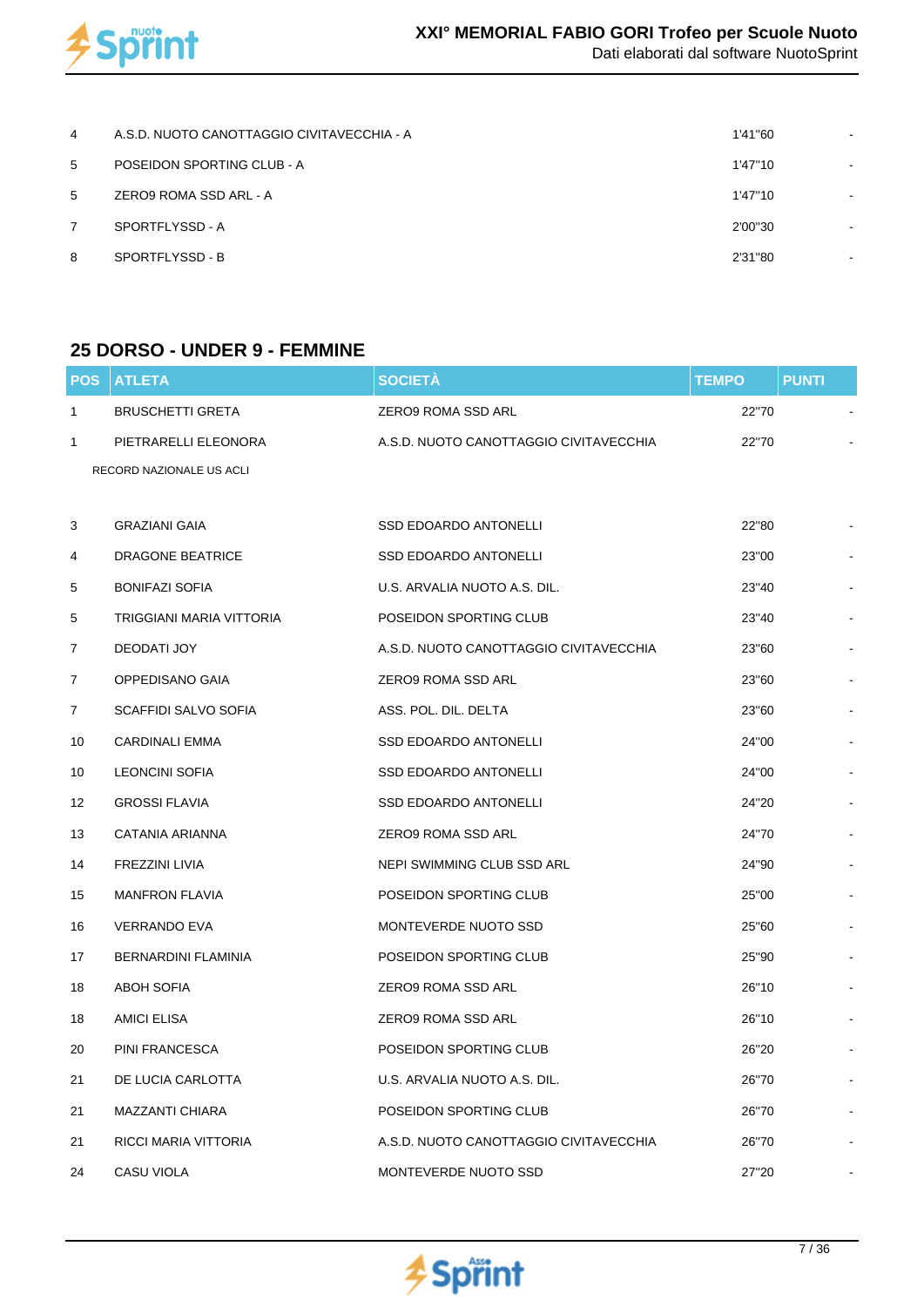

| 24                       | DIBENEDETTO GAIA        | ZERO9 ROMA SSD ARL                     | 27"20 |  |
|--------------------------|-------------------------|----------------------------------------|-------|--|
| 26                       | MOSCHELLA CARLOTTA      | <b>SSD EDOARDO ANTONELLI</b>           | 27"40 |  |
| 27                       | ANGIO' MARTINA          | POSEIDON SPORTING CLUB                 | 27"60 |  |
| 28                       | PIRICO' RISA GINEVRA    | ZERO9 ROMA SSD ARL                     | 28"70 |  |
| 29                       | MANTOVANI LIA ANNA      | POSEIDON SPORTING CLUB                 | 29"10 |  |
| 30                       | <b>SCARCIA MARTINA</b>  | <b>SPORTFLYSSD</b>                     | 29"40 |  |
| 31                       | MATILDE SETTEN          | <b>SSD ORIZZONTE BLU</b>               | 29"80 |  |
| 31                       | PICCINNO SVEVA          | ASS. POL. DIL. DELTA                   | 29"80 |  |
| 33                       | <b>CERTELLI ASIA</b>    | <b>SSD EDOARDO ANTONELLI</b>           | 30"20 |  |
| 34                       | CASTAGNARI NINA         | A.S.D. NUOTO CANOTTAGGIO CIVITAVECCHIA | 31"80 |  |
| $\overline{\phantom{a}}$ | <b>DEL VECCHIO SARA</b> | <b>SPORTFLYSSD</b>                     |       |  |
|                          | <b>LUCIDI ALICE</b>     | <b>SSD EDOARDO ANTONELLI</b>           |       |  |

## **25 DORSO - UNDER 9 - MASCHI**

| <b>POS</b>     | <b>ATLETA</b>                  | <b>SOCIETÀ</b>                         | <b>TEMPO</b> | <b>PUNTI</b> |  |
|----------------|--------------------------------|----------------------------------------|--------------|--------------|--|
| 1              | <b>GUERRA MATTIA</b>           | POSEIDON SPORTING CLUB                 | 20"50        |              |  |
|                | RECORD NAZIONALE US ACLI       |                                        |              |              |  |
|                |                                |                                        |              |              |  |
| 2              | <b>REALE MATTEO</b>            | <b>SPORTFLYSSD</b>                     | 20"60        |              |  |
| 3              | <b>CAVALIERE FILIPPO</b>       | MONTEVERDE NUOTO SSD                   | 21"30        |              |  |
| 4              | <b>STERPI MICHAEL</b>          | <b>ZERO9 ROMA SSD ARL</b>              | 21"70        |              |  |
| 5              | <b>TINTO FILIPPO</b>           | <b>ZERO9 ROMA SSD ARL</b>              | 21"80        |              |  |
| 6              | MORELLO LUCA                   | POSEIDON SPORTING CLUB                 | 22"70        |              |  |
| $\overline{7}$ | ROCCHETTI TOMMASO              | A.S.D. NUOTO CANOTTAGGIO CIVITAVECCHIA | 22"80        |              |  |
| 8              | <b>FALUSCHI EDOARDO</b>        | NEPI SWIMMING CLUB SSD ARL             | 23"00        |              |  |
| 9              | <b>MINIATI PIETRO</b>          | POSEIDON SPORTING CLUB                 | 23"30        |              |  |
| 10             | PERITI EDOARDO                 | POSEIDON SPORTING CLUB                 | 23"40        |              |  |
| 11             | <b>SICILIA STEFANO</b>         | MONTEVERDE NUOTO SSD                   | 23"60        |              |  |
| 11             | <b>VILLANOVA PIETRO</b>        | POLISPORTIVA NUOTATORI SALVETTI        | 23"60        |              |  |
| 13             | <b>CORTI LORENZO</b>           | A.S.D. NUOTO CANOTTAGGIO CIVITAVECCHIA | 23"90        |              |  |
| 14             | DE ROSA GIUSEPPE               | <b>ZERO9 ROMA SSD ARL</b>              | 24"00        |              |  |
| 15             | <b>BORDIGATO TOMAS</b>         | ZERO9 ROMA SSD ARL                     | 24"10        |              |  |
| 16             | <b>CORTI ORLANDO</b>           | A.S.D. NUOTO CANOTTAGGIO CIVITAVECCHIA | 24"40        |              |  |
| 17             | <b>FARMAZON NICOLAS MAICOL</b> | ASS. POL. DIL. DELTA                   | 24"80        |              |  |

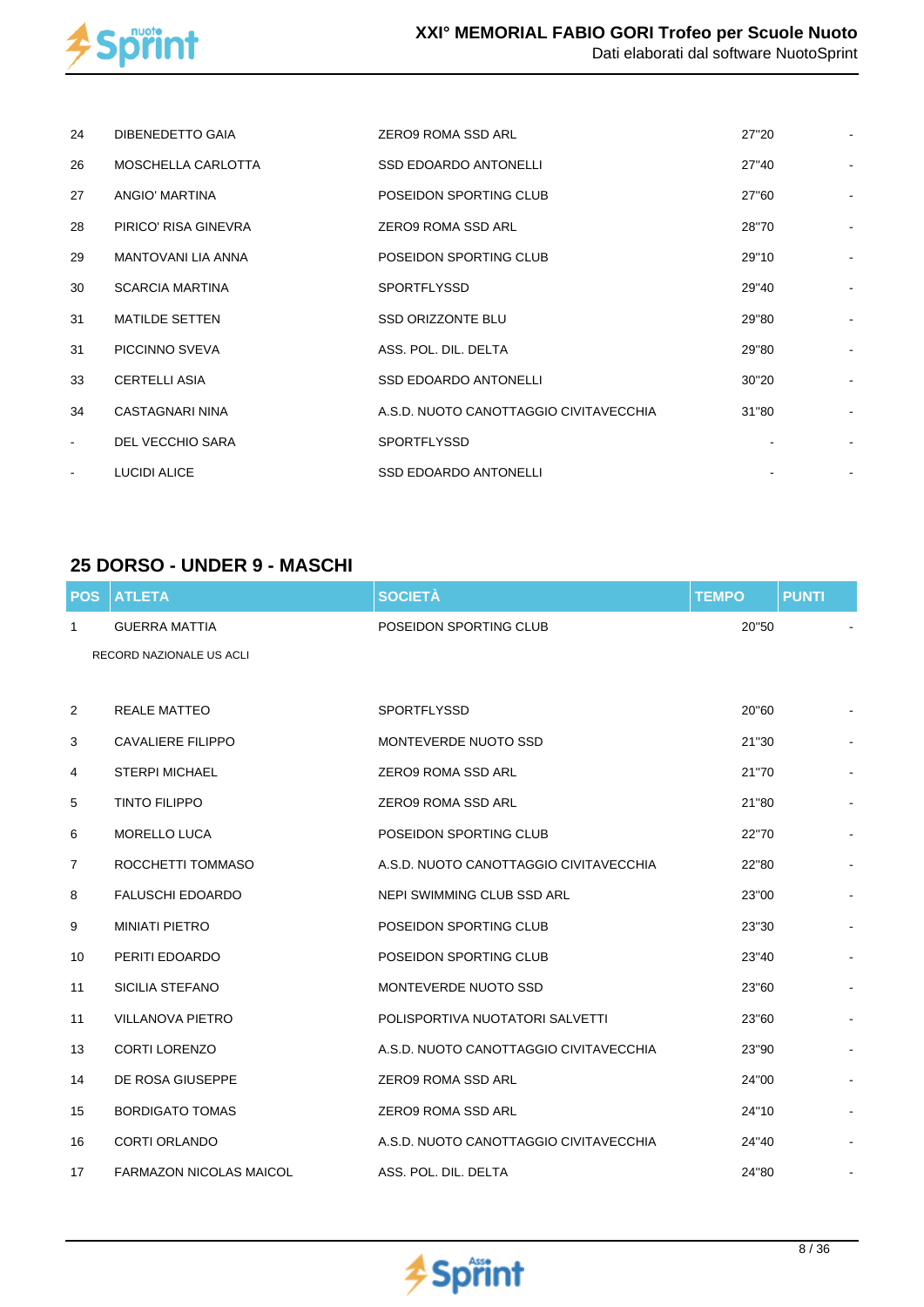

| 18             | <b>CUOCI ANDREA</b>        | ZERO9 ROMA SSD ARL                     | 24"90 |  |
|----------------|----------------------------|----------------------------------------|-------|--|
| 19             | LISI ORLANDO               | A.S.D. NUOTO CANOTTAGGIO CIVITAVECCHIA | 25"00 |  |
| 20             | LANZA ALESSIO              | ZERO9 ROMA SSD ARL                     | 25"10 |  |
| 21             | <b>COMMINI MATTEO</b>      | POSEIDON SPORTING CLUB                 | 25"50 |  |
| 22             | <b>BENEDETTI ALESSIO</b>   | NEPI SWIMMING CLUB SSD ARL             | 25"60 |  |
| 23             | <b>SCARICI SAMUELE</b>     | SOC.SPORTIVA CASSIA NUOTO SRL          | 25"70 |  |
| 24             | <b>GENTILI MAICOL</b>      | SOC.SPORTIVA CASSIA NUOTO SRL          | 25"80 |  |
| 25             | <b>CORMACI ALESSANDRO</b>  | POLISPORTIVA NUOTATORI SALVETTI        | 25"90 |  |
| 26             | CAPARBI ANDREA             | <b>SSD EDOARDO ANTONELLI</b>           | 26"00 |  |
| 27             | CAPULLI DAMIANO            | NEPI SWIMMING CLUB SSD ARL             | 26"10 |  |
| 28             | CIUFFO PIETRO              | ZERO9 ROMA SSD ARL                     | 26"20 |  |
| 29             | <b>BONIFAZI MATTIA</b>     | U.S. ARVALIA NUOTO A.S. DIL.           | 27"30 |  |
| 29             | VALLEJO LEONARDO           | MONTEVERDE NUOTO SSD                   | 27"30 |  |
| 31             | <b>NATALI TOMMASO</b>      | POSEIDON SPORTING CLUB                 | 27"40 |  |
| 32             | <b>LEONI MATTEO</b>        | ZERO9 ROMA SSD ARL                     | 27"50 |  |
| 33             | <b>SERRA ALBERTO</b>       | <b>SPORTFLYSSD</b>                     | 27"70 |  |
| 34             | <b>LESAY KRISTIAN</b>      | ASS. POL. DIL. DELTA                   | 27"80 |  |
| 35             | <b>FUMI MUSTO EMILIANO</b> | POLISPORTIVA NUOTATORI SALVETTI        | 28"80 |  |
| 36             | <b>BUCCOLIERO PAOLO</b>    | U.S. ARVALIA NUOTO A.S. DIL.           | 29"20 |  |
| 37             | PORFIRIO FRANCESCO         | POSEIDON SPORTING CLUB                 | 29"40 |  |
| 38             | CORINALDESI ALESSANDRO     | POSEIDON SPORTING CLUB                 | 30"00 |  |
| $\blacksquare$ | <b>GRANCI VALERIO</b>      | POLISPORTIVA NUOTATORI SALVETTI        |       |  |

#### **25 STILE LIBERO - UNDER 9 - FEMMINE**

|                | <b>POS ATLETA</b>        | <b>SOCIETÀ</b>               | <b>TEMPO</b> | <b>PUNTI</b>   |
|----------------|--------------------------|------------------------------|--------------|----------------|
| 1              | <b>BRUSCHETTI GRETA</b>  | ZERO9 ROMA SSD ARL           | 19"20        |                |
| 1              | <b>GRAZIANI GAIA</b>     | <b>SSD EDOARDO ANTONELLI</b> | 19"20        |                |
|                | RECORD NAZIONALE US ACLI |                              |              |                |
|                |                          |                              |              |                |
| 3              | SCAFFIDI SALVO SOFIA     | ASS. POL. DIL. DELTA         | 19"30        |                |
| $\overline{4}$ | <b>CARDINALI EMMA</b>    | <b>SSD EDOARDO ANTONELLI</b> | 19"80        |                |
| 5              | <b>FREZZINI LIVIA</b>    | NEPI SWIMMING CLUB SSD ARL   | 19"90        | ۰              |
| 6              | <b>GROSSI FLAVIA</b>     | <b>SSD EDOARDO ANTONELLI</b> | 20"10        | $\blacksquare$ |
| 7              | TRIGGIANI MARIA VITTORIA | POSEIDON SPORTING CLUB       | 20"20        | $\blacksquare$ |

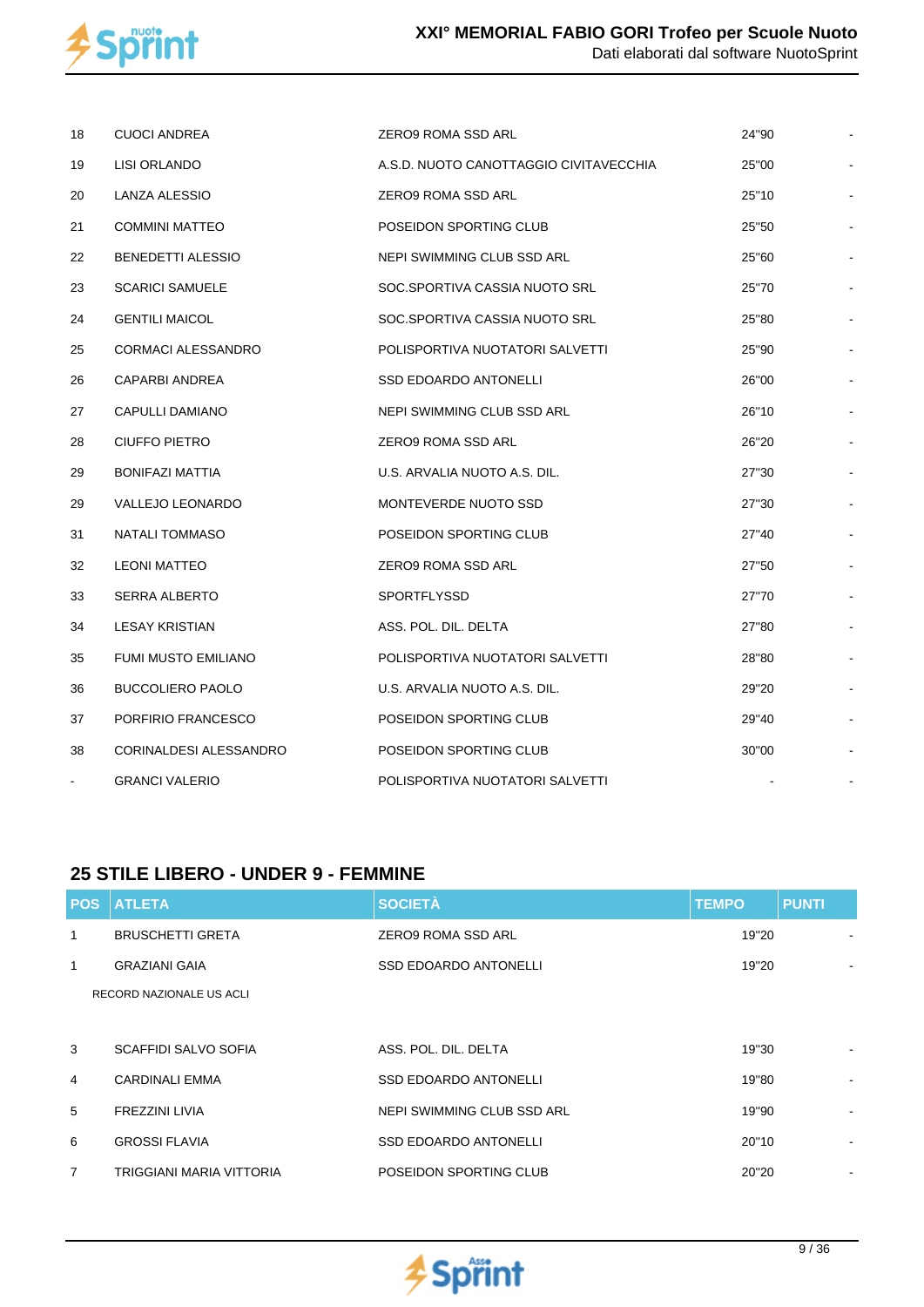

| 8              | DEODATI JOY            | A.S.D. NUOTO CANOTTAGGIO CIVITAVECCHIA | 20"60 |  |
|----------------|------------------------|----------------------------------------|-------|--|
| 9              | OPPEDISANO GAIA        | ZERO9 ROMA SSD ARL                     | 20"70 |  |
| 10             | PIETRARELLI ELEONORA   | A.S.D. NUOTO CANOTTAGGIO CIVITAVECCHIA | 21"60 |  |
| 11             | MAZZANTI CHIARA        | POSEIDON SPORTING CLUB                 | 21"70 |  |
| 12             | <b>AMICI ELISA</b>     | ZERO9 ROMA SSD ARL                     | 21"90 |  |
| 13             | <b>LEONCINI SOFIA</b>  | SSD EDOARDO ANTONELLI                  | 22"00 |  |
| 14             | PIRICO' RISA GINEVRA   | ZERO9 ROMA SSD ARL                     | 22"20 |  |
| 15             | DIBENEDETTO GAIA       | <b>ZERO9 ROMA SSD ARL</b>              | 22"80 |  |
| 15             | VERRANDO EVA           | MONTEVERDE NUOTO SSD                   | 22"80 |  |
| 17             | DRAGONE BEATRICE       | SSD EDOARDO ANTONELLI                  | 23"10 |  |
| 18             | RICCI MARIA VITTORIA   | A.S.D. NUOTO CANOTTAGGIO CIVITAVECCHIA | 23"20 |  |
| 19             | CASU VIOLA             | MONTEVERDE NUOTO SSD                   | 23"70 |  |
| 20             | CATANIA ARIANNA        | ZERO9 ROMA SSD ARL                     | 24"10 |  |
| 20             | MANFRON FLAVIA *(1)    | POSEIDON SPORTING CLUB                 | 24"10 |  |
| 22             | BERNARDINI FLAMINIA    | POSEIDON SPORTING CLUB                 | 24"30 |  |
| 23             | MANTOVANI LIA ANNA     | POSEIDON SPORTING CLUB                 | 24"60 |  |
| 24             | PINI FRANCESCA         | POSEIDON SPORTING CLUB                 | 24"80 |  |
| 25             | DE LUCIA CARLOTTA      | U.S. ARVALIA NUOTO A.S. DIL.           | 24"90 |  |
| 26             | <b>BOMBEN MIA</b>      | ZERO9 ROMA SSD ARL                     | 25"00 |  |
| 26             | MOSCHELLA CARLOTTA     | <b>SSD EDOARDO ANTONELLI</b>           | 25"00 |  |
| 28             | <b>BONIFAZI SOFIA</b>  | U.S. ARVALIA NUOTO A.S. DIL.           | 25"50 |  |
| 29             | <b>CERTELLI ASIA</b>   | SSD EDOARDO ANTONELLI                  | 26"30 |  |
| 30             | ANGIO' MARTINA         | POSEIDON SPORTING CLUB                 | 26"40 |  |
| 31             | ABOH SOFIA             | ZERO9 ROMA SSD ARL                     | 26"50 |  |
| 32             | <b>SCARCIA MARTINA</b> | <b>SPORTFLYSSD</b>                     | 27"50 |  |
| 33             | PICCINNO SVEVA         | ASS. POL. DIL. DELTA                   | 28"40 |  |
| 34             | CASTAGNARI NINA *(2)   | A.S.D. NUOTO CANOTTAGGIO CIVITAVECCHIA | 29"20 |  |
| $\blacksquare$ | DEL VECCHIO SARA       | <b>SPORTFLYSSD</b>                     |       |  |
|                | <b>LUCIDI ALICE</b>    | SSD EDOARDO ANTONELLI                  |       |  |

\*(1) NOTE: - PENALITÀ SECONDI: 1 - NOTE: PARTENZA ANTICIPATA

\*(2) NOTE: - PENALITÀ SECONDI: 1 - NOTE: PARTENZA ANTICIPATA

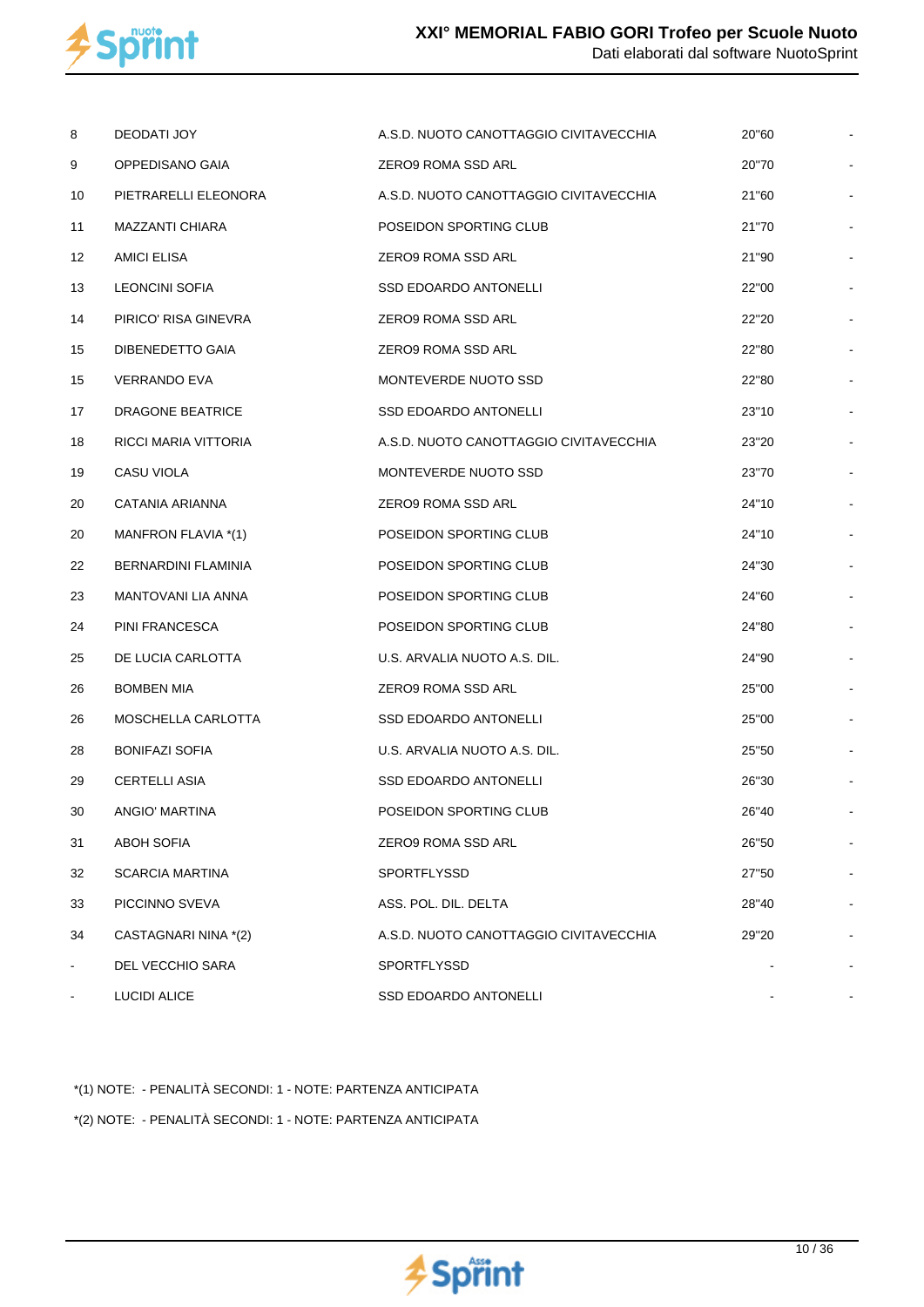

## **25 STILE LIBERO - UNDER 9 - MASCHI**

| <b>POS</b>   | <b>ATLETA</b>             | <b>SOCIETÀ</b>                         | <b>TEMPO</b> | <b>PUNTI</b> |  |
|--------------|---------------------------|----------------------------------------|--------------|--------------|--|
| $\mathbf{1}$ | <b>CAVALIERE FILIPPO</b>  | MONTEVERDE NUOTO SSD                   | 17"70        |              |  |
| 1            | <b>GUERRA MATTIA</b>      | POSEIDON SPORTING CLUB                 | 17"70        |              |  |
|              | RECORD NAZIONALE US ACLI  |                                        |              |              |  |
|              |                           |                                        |              |              |  |
| 3            | <b>REALE MATTEO</b>       | SPORTFLYSSD                            | 18"10        |              |  |
| 4            | <b>TINTO FILIPPO</b>      | ZERO9 ROMA SSD ARL                     | 18"80        |              |  |
| 5            | CAPULLI DAMIANO           | NEPI SWIMMING CLUB SSD ARL             | 19"00        |              |  |
| 6            | CAPARBI ANDREA            | <b>SSD EDOARDO ANTONELLI</b>           | 19"20        |              |  |
| 6            | <b>STERPI MICHAEL</b>     | ZERO9 ROMA SSD ARL                     | 19"20        |              |  |
| 8            | MORELLO LUCA              | POSEIDON SPORTING CLUB                 | 19"40        |              |  |
| 8            | ROCCHETTI TOMMASO         | A.S.D. NUOTO CANOTTAGGIO CIVITAVECCHIA | 19"40        |              |  |
| 10           | <b>MINIATI PIETRO</b>     | POSEIDON SPORTING CLUB                 | 19"60        |              |  |
| 11           | <b>BENEDETTI ALESSIO</b>  | <b>NEPI SWIMMING CLUB SSD ARL</b>      | 19"80        |              |  |
| 11           | <b>CORTI LORENZO</b>      | A.S.D. NUOTO CANOTTAGGIO CIVITAVECCHIA | 19"80        |              |  |
| 13           | <b>CORTI ORLANDO</b>      | A.S.D. NUOTO CANOTTAGGIO CIVITAVECCHIA | 19"90        |              |  |
| 14           | PERITI EDOARDO            | POSEIDON SPORTING CLUB                 | 20"10        |              |  |
| 15           | <b>FALUSCHI EDOARDO</b>   | NEPI SWIMMING CLUB SSD ARL             | 20"70        |              |  |
| 15           | NATALI TOMMASO            | POSEIDON SPORTING CLUB                 | 20"70        |              |  |
| 17           | SICILIA STEFANO           | MONTEVERDE NUOTO SSD                   | 21"00        |              |  |
| 18           | <b>BUCCOLIERO PAOLO</b>   | U.S. ARVALIA NUOTO A.S. DIL.           | 21"10        |              |  |
| 19           | <b>BORDIGATO TOMAS</b>    | <b>ZERO9 ROMA SSD ARL</b>              | 21"30        |              |  |
| 20           | DE ROSA GIUSEPPE          | ZERO9 ROMA SSD ARL                     | 21"50        |              |  |
| 21           | SERRA ALBERTO             | <b>SPORTFLYSSD</b>                     | 21"60        |              |  |
| 22           | <b>CUOCI ANDREA</b>       | ZERO9 ROMA SSD ARL                     | 21"70        |              |  |
| 23           | LISI ORLANDO              | A.S.D. NUOTO CANOTTAGGIO CIVITAVECCHIA | 21"80        |              |  |
| 24           | LANZA ALESSIO             | ZERO9 ROMA SSD ARL                     | 22"10        |              |  |
| 25           | <b>COMMINI MATTEO</b>     | POSEIDON SPORTING CLUB                 | 23"30        |              |  |
| 26           | <b>CORMACI ALESSANDRO</b> | POLISPORTIVA NUOTATORI SALVETTI        | 23"50        |              |  |
| 27           | PORFIRIO FRANCESCO        | POSEIDON SPORTING CLUB                 | 24"00        |              |  |
| 28           | VALLEJO LEONARDO          | MONTEVERDE NUOTO SSD                   | 24"40        |              |  |
| 29           | <b>GENTILI MAICOL</b>     | SOC.SPORTIVA CASSIA NUOTO SRL          | 24"70        |              |  |
| 30           | <b>LEONI MATTEO</b>       | ZERO9 ROMA SSD ARL                     | 24"80        |              |  |
| 31           | <b>BONIFAZI MATTIA</b>    | U.S. ARVALIA NUOTO A.S. DIL.           | 26"80        |              |  |

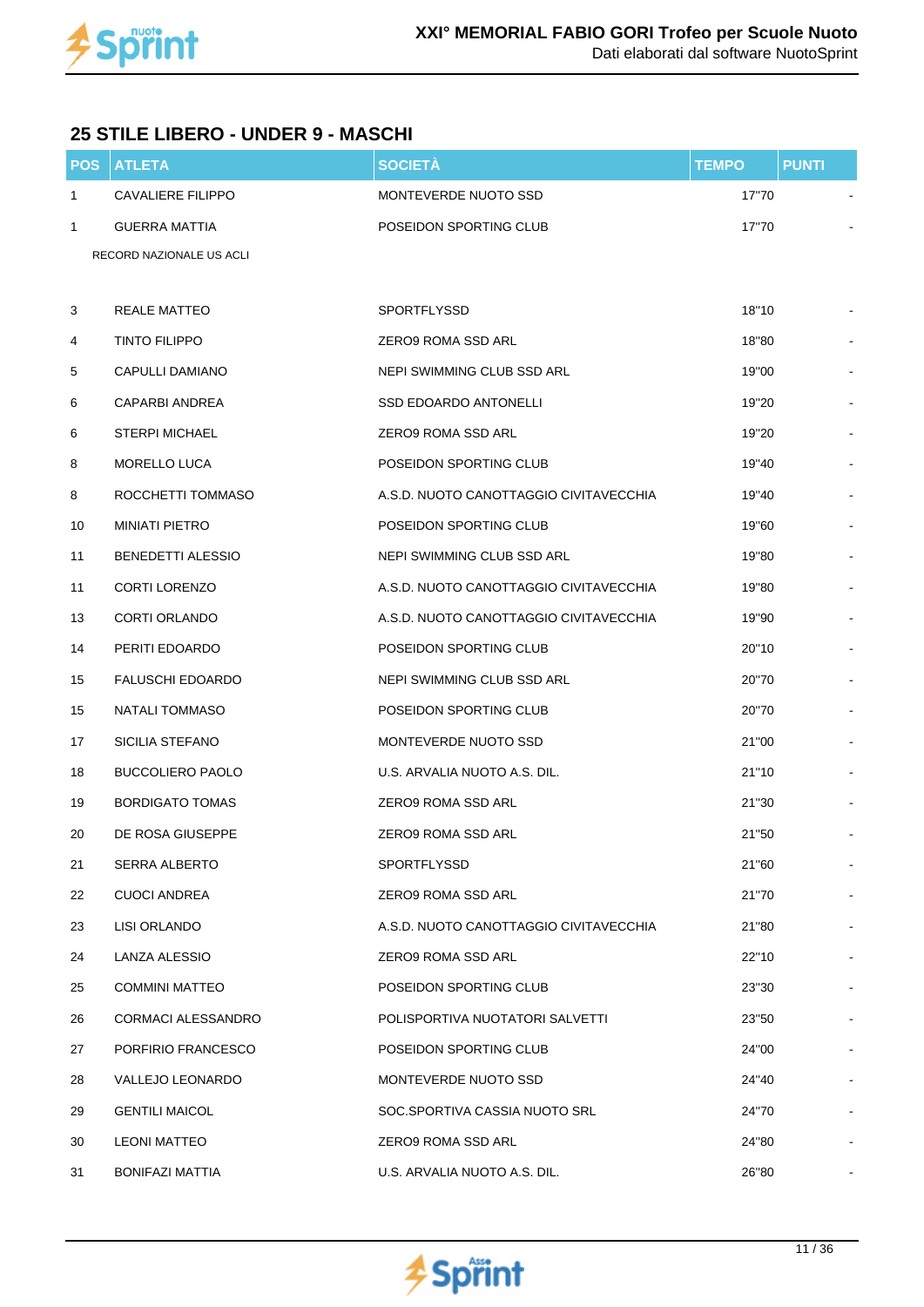

| 32     | <b>FARMAZON NICOLAS MAICOL</b> | ASS. POL. DIL. DELTA            | 26"90 |  |
|--------|--------------------------------|---------------------------------|-------|--|
| 32     | <b>LESAY KRISTIAN</b>          | ASS. POL. DIL. DELTA            | 26"90 |  |
| 34     | CROSATO RICCARDO               | <b>ZERO9 ROMA SSD ARL</b>       | 27"70 |  |
| 35     | FUMI MUSTO EMILIANO            | POLISPORTIVA NUOTATORI SALVETTI | 28"20 |  |
| 36     | <b>SCARICI SAMUELE</b>         | SOC.SPORTIVA CASSIA NUOTO SRL   | 28"80 |  |
| 37     | PRESENZA ALESSANDRO            | ZERO9 ROMA SSD ARL              | 32"30 |  |
| 38     | CORINALDESI ALESSANDRO         | POSEIDON SPORTING CLUB          | 34"20 |  |
| $\sim$ | CIUFFO PIETRO                  | <b>ZERO9 ROMA SSD ARL</b>       |       |  |
|        | <b>GRANCI VALERIO</b>          | POLISPORTIVA NUOTATORI SALVETTI |       |  |
|        | <b>VILLANOVA PIETRO</b>        | POLISPORTIVA NUOTATORI SALVETTI |       |  |

## **MISTAFFETTA 4x25 STILE LIBERO - UNDER 9**

| <b>POS</b>     | <b>DESCRIZIONE</b>                         | <b>TEMPO</b> | <b>PUNTI</b>             |
|----------------|--------------------------------------------|--------------|--------------------------|
| $\mathbf{1}$   | ZERO9 ROMA SSD ARL - A                     | 1'17"00      |                          |
|                | RECORD NAZIONALE US ACLI                   |              |                          |
|                |                                            |              |                          |
| 2              | SSD EDOARDO ANTONELLI - A                  | 1'17"90      |                          |
| 3              | POSEIDON SPORTING CLUB - A                 | 1'19"50      | $\blacksquare$           |
| $\overline{4}$ | A.S.D. NUOTO CANOTTAGGIO CIVITAVECCHIA - A | 1'23"20      | $\blacksquare$           |
| 5              | MONTEVERDE NUOTO SSD - A                   | 1'26"70      | $\sim$                   |
| 6              | SPORTFLYSSD - A                            | 1'39"00      | ٠                        |
| $\overline{7}$ | U.S. ARVALIA NUOTO A.S. DIL. - A           | 1'40"40      | $\overline{\phantom{0}}$ |
| $\blacksquare$ | SSD EDOARDO ANTONELLI - B                  |              | ۰                        |
| $\blacksquare$ | ZERO9 ROMA SSD ARL - B                     |              |                          |

#### **25 DORSO - UNDER 10 - FEMMINE**

| <b>POS</b> | <b>ATLETA</b>            | <b>SOCIETÀ</b>                | <b>TEMPO</b> | <b>PUNTI</b> |
|------------|--------------------------|-------------------------------|--------------|--------------|
| 1          | ONORATI BENEDETTA        | U.S. ARVALIA NUOTO A.S. DIL.  | 18"90        |              |
|            | RECORD NAZIONALE US ACLI |                               |              |              |
|            |                          |                               |              |              |
| 2          | <b>SCHULTZE VALERIA</b>  | MONTEVERDE NUOTO SSD          | 21"60        | ۰            |
| 3          | SALVATORES LUDOVICA      | POSEIDON SPORTING CLUB        | 22"40        | ۰.           |
| 4          | DE GRANDIS GIORGIA       | SOC.SPORTIVA CASSIA NUOTO SRL | 22"50        | $\,$ $\,$    |

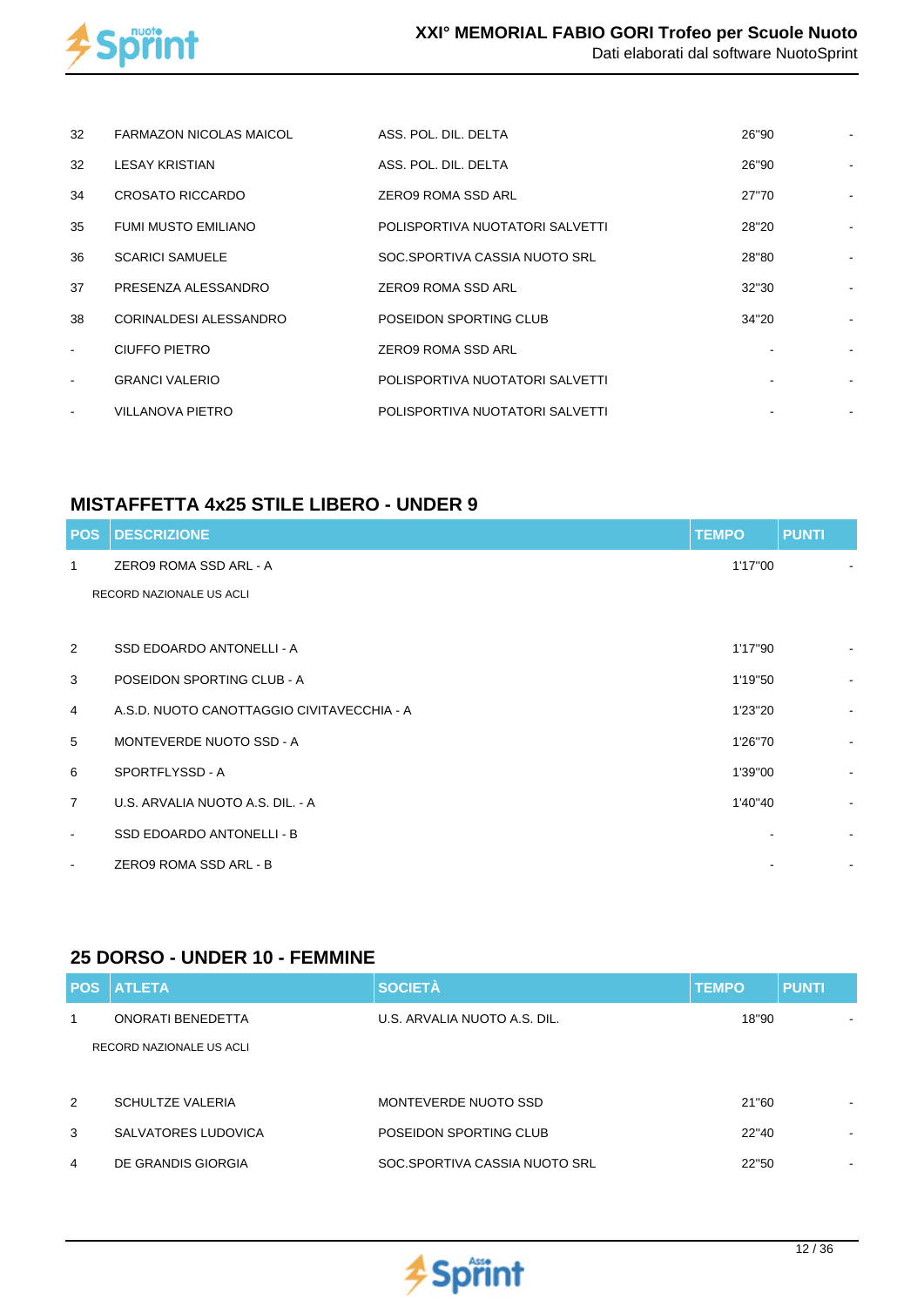

| 4              | <b>SPERATI ANGELICA</b> | POLISPORTIVA NUOTATORI SALVETTI        | 22"50 |  |
|----------------|-------------------------|----------------------------------------|-------|--|
| 6              | ROMERO ZHURI REGGINA    | POLISPORTIVA NUOTATORI SALVETTI        | 22"70 |  |
| $\overline{7}$ | <b>NESCI LAURA</b>      | POLISPORTIVA NUOTATORI SALVETTI        | 23"00 |  |
| 8              | COZZATELLA SARA         | <b>SSD EDOARDO ANTONELLI</b>           | 23"20 |  |
| 9              | <b>CALIDORI ELISA</b>   | MONTEVERDE NUOTO SSD                   | 23"30 |  |
| 10             | DEL SANTO SELVAGGIA     | U.S. ARVALIA NUOTO A.S. DIL.           | 23"50 |  |
| 11             | <b>MURA LUDOVICA</b>    | POSEIDON SPORTING CLUB                 | 23"70 |  |
| 12             | <b>LADELCI MARTINA</b>  | POSEIDON SPORTING CLUB                 | 24"70 |  |
| 13             | <b>BELLAFANTE LAURA</b> | POSEIDON SPORTING CLUB                 | 25"30 |  |
| 13             | <b>HE MELISSA</b>       | A.S.D. NUOTO CANOTTAGGIO CIVITAVECCHIA | 25"30 |  |
| 15             | <b>SARA POGGI</b>       | A.S.D. NUOTO CANOTTAGGIO CIVITAVECCHIA | 25"60 |  |
| 16             | D'AGUANNO LARA          | U.S. ARVALIA NUOTO A.S. DIL.           | 26"60 |  |
| 17             | CABRAS ANNA             | A.S.D. NUOTO CANOTTAGGIO CIVITAVECCHIA | 28"40 |  |
| 18             | <b>CECCHETTI EVA</b>    | <b>ZERO9 ROMA SSD ARL</b>              | 28"60 |  |
| 19             | <b>LOI BENEDETTA</b>    | POLISPORTIVA NUOTATORI SALVETTI        | 33"00 |  |
| 20             | <b>RUSSO GIULIA</b>     | ZERO9 ROMA SSD ARL                     | 35"20 |  |
| $\blacksquare$ | <b>COLACCHI VIOLA</b>   | POLISPORTIVA NUOTATORI SALVETTI        |       |  |

## **25 DORSO - UNDER 10 - MASCHI**

| <b>POS</b>        | <b>ATLETA</b>              | <b>SOCIETÀ</b>                  | <b>TEMPO</b> | <b>PUNTI</b> |                |
|-------------------|----------------------------|---------------------------------|--------------|--------------|----------------|
| 1                 | <b>SCHETTINO EDOARDO</b>   | POSEIDON SPORTING CLUB          | 18"40        |              |                |
|                   | RECORD NAZIONALE US ACLI   |                                 |              |              |                |
|                   |                            |                                 |              |              |                |
| 2                 | DE BENEDICTIS LUCA         | POSEIDON SPORTING CLUB          | 19"70        |              |                |
| 3                 | <b>SIMONI FLAVIO</b>       | POLISPORTIVA NUOTATORI SALVETTI | 21"80        |              |                |
| 3                 | SPINELLI SEBASTIANO        | ZERO9 ROMA SSD ARL              | 21"80        |              |                |
| 3                 | <b>ZINGARETTI STEFANO</b>  | MONTEVERDE NUOTO SSD            | 21"80        |              | $\blacksquare$ |
| 6                 | <b>PAOLACCI MARCO</b>      | NEPI SWIMMING CLUB SSD ARL      | 22"00        |              |                |
| 6                 | <b>PASTORELLI FLAVIO</b>   | ZERO9 ROMA SSD ARL              | 22"00        |              |                |
| 8                 | <b>MATRANGA MATIAS</b>     | POSEIDON SPORTING CLUB          | 22"10        |              |                |
| 9                 | <b>NERI MICHELE</b>        | ZERO9 ROMA SSD ARL              | 22"20        |              |                |
| 9                 | PIZZICHINI CHRISTIAN       | <b>SSD EDOARDO ANTONELLI</b>    | 22"20        |              | $\blacksquare$ |
| 11                | SERVADIO MATTEO            | ZERO9 ROMA SSD ARL              | 22"40        |              | $\blacksquare$ |
| $12 \overline{ }$ | <b>FALVELLA ALESSANDRO</b> | POLISPORTIVA NUOTATORI SALVETTI | 22"50        |              | $\blacksquare$ |

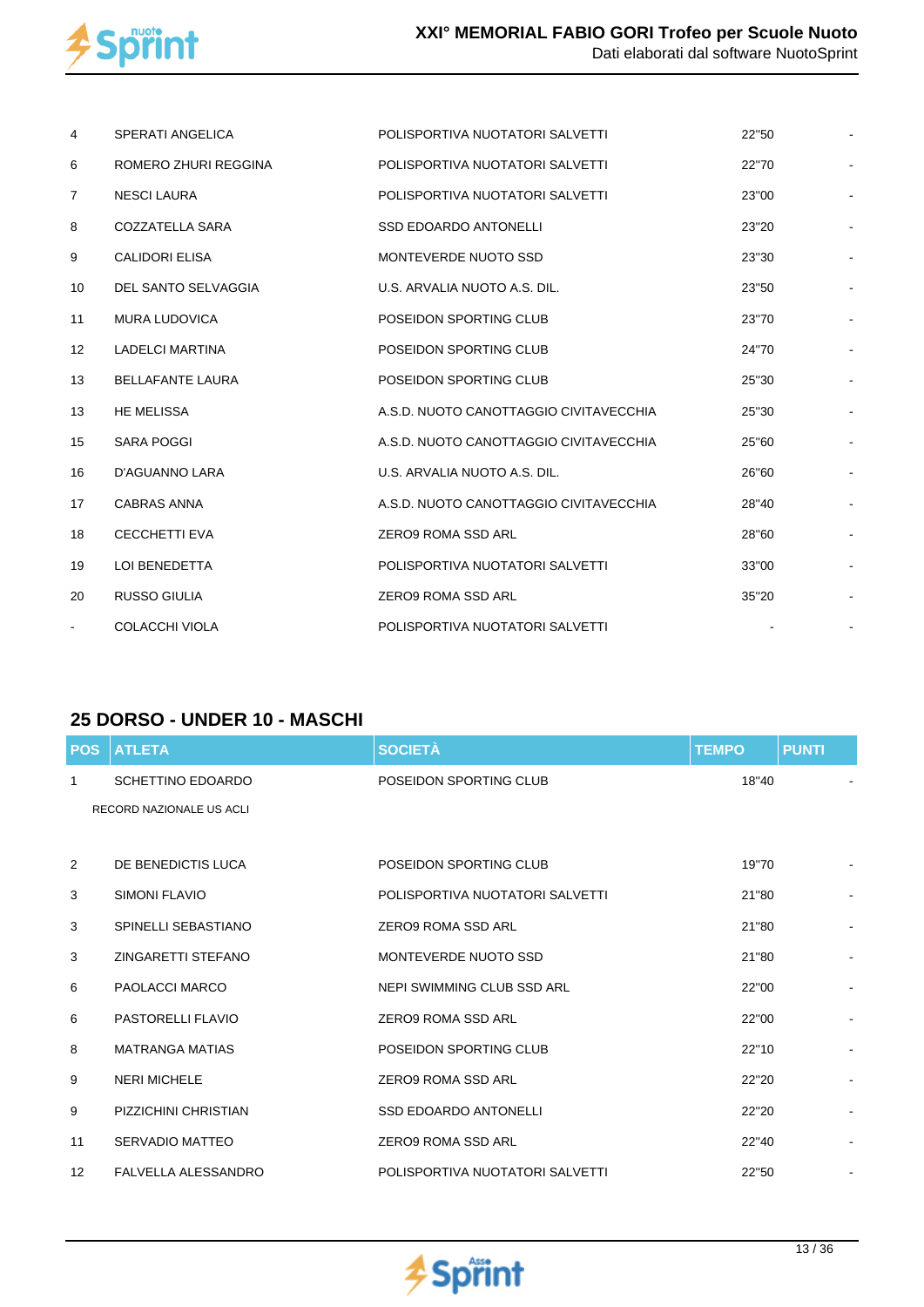

| 13 | FELIZIANI VALERIO                 | POLISPORTIVA NUOTATORI SALVETTI        | 22"60 |  |
|----|-----------------------------------|----------------------------------------|-------|--|
| 14 | MOSSINO ALESSANDRO                | MONTEVERDE NUOTO SSD                   | 22"70 |  |
| 15 | <b>CASELLI MICHELE</b>            | ZERO9 ROMA SSD ARL                     | 23"10 |  |
| 16 | CORVASCE MANFREDI MARIA           | ZERO9 ROMA SSD ARL                     | 23"20 |  |
| 17 | <b>CESTA DAVIDE</b>               | ZERO9 ROMA SSD ARL                     | 23"40 |  |
| 18 | LORO SERGEJ                       | ZERO9 ROMA SSD ARL                     | 23"50 |  |
| 19 | SAVORANA MARCO                    | ZERO9 ROMA SSD ARL                     | 23"70 |  |
| 20 | MORRA ALESSANDRO                  | A.S.D. NUOTO CANOTTAGGIO CIVITAVECCHIA | 23"90 |  |
| 21 | MONCADA ALESSIO HUAIQI            | ASS. POL. DIL. DELTA                   | 24"00 |  |
| 22 | D'ARRIGO PALMIERI FRANCESCO MARIA | ZERO9 ROMA SSD ARL                     | 24"40 |  |
| 22 | SULPIZIO LEONARDO                 | NEPI SWIMMING CLUB SSD ARL             | 24"40 |  |
| 24 | <b>SERNICOLA DAVIDE</b>           | ZERO9 ROMA SSD ARL                     | 24"60 |  |
| 25 | PEZONE GIOVANNI                   | ZERO9 ROMA SSD ARL                     | 25"30 |  |
| 26 | <b>VETTRAINO DANIEL</b>           | <b>SPORTFLYSSD</b>                     | 25"50 |  |
| 27 | AREZZINI FEDERICO                 | A.S.D. NUOTO CANOTTAGGIO CIVITAVECCHIA | 26"10 |  |
| 28 | <b>VARRIALE ENRICO</b>            | ZERO9 ROMA SSD ARL                     | 26"60 |  |
| 29 | D'AMATO ANDREA                    | ZERO9 ROMA SSD ARL                     | 27"60 |  |
| 29 | ROSSINI DAVIDE                    | NEPI SWIMMING CLUB SSD ARL             | 27"60 |  |
| 31 | DI FATTA VINCENZO                 | A.S.D. NUOTO CANOTTAGGIO CIVITAVECCHIA | 28"00 |  |
| 32 | CHIECO MATTEO                     | ZERO9 ROMA SSD ARL                     | 28"10 |  |
| 33 | TAFFURI ANDREA                    | A.S.D. NUOTO CANOTTAGGIO CIVITAVECCHIA | 29"60 |  |
|    | ADDARI FRANCESCO                  | ZERO9 ROMA SSD ARL                     |       |  |

#### **25 STILE LIBERO - UNDER 10 - FEMMINE**

|                | <b>POS ATLETA</b>        | <b>SOCIETÀ</b>                | <b>TEMPO</b> | <b>PUNTI</b> |
|----------------|--------------------------|-------------------------------|--------------|--------------|
| $\mathbf{1}$   | ONORATI BENEDETTA        | U.S. ARVALIA NUOTO A.S. DIL.  | 16"90        |              |
|                | RECORD NAZIONALE US ACLI |                               |              |              |
|                |                          |                               |              |              |
| 2              | <b>SCHULTZE VALERIA</b>  | MONTEVERDE NUOTO SSD          | 17"40        |              |
| 3              | SALVATORES LUDOVICA      | POSEIDON SPORTING CLUB        | 18"40        |              |
| 4              | DE GRANDIS GIORGIA       | SOC.SPORTIVA CASSIA NUOTO SRL | 18"70        |              |
| 5              | CALIDORI ELISA           | MONTEVERDE NUOTO SSD          | 19"80        |              |
| 5              | <b>MURA LUDOVICA</b>     | POSEIDON SPORTING CLUB        | 19"80        |              |
| $\overline{7}$ | COZZATELLA SARA          | <b>SSD EDOARDO ANTONELLI</b>  | 19"90        | ٠            |

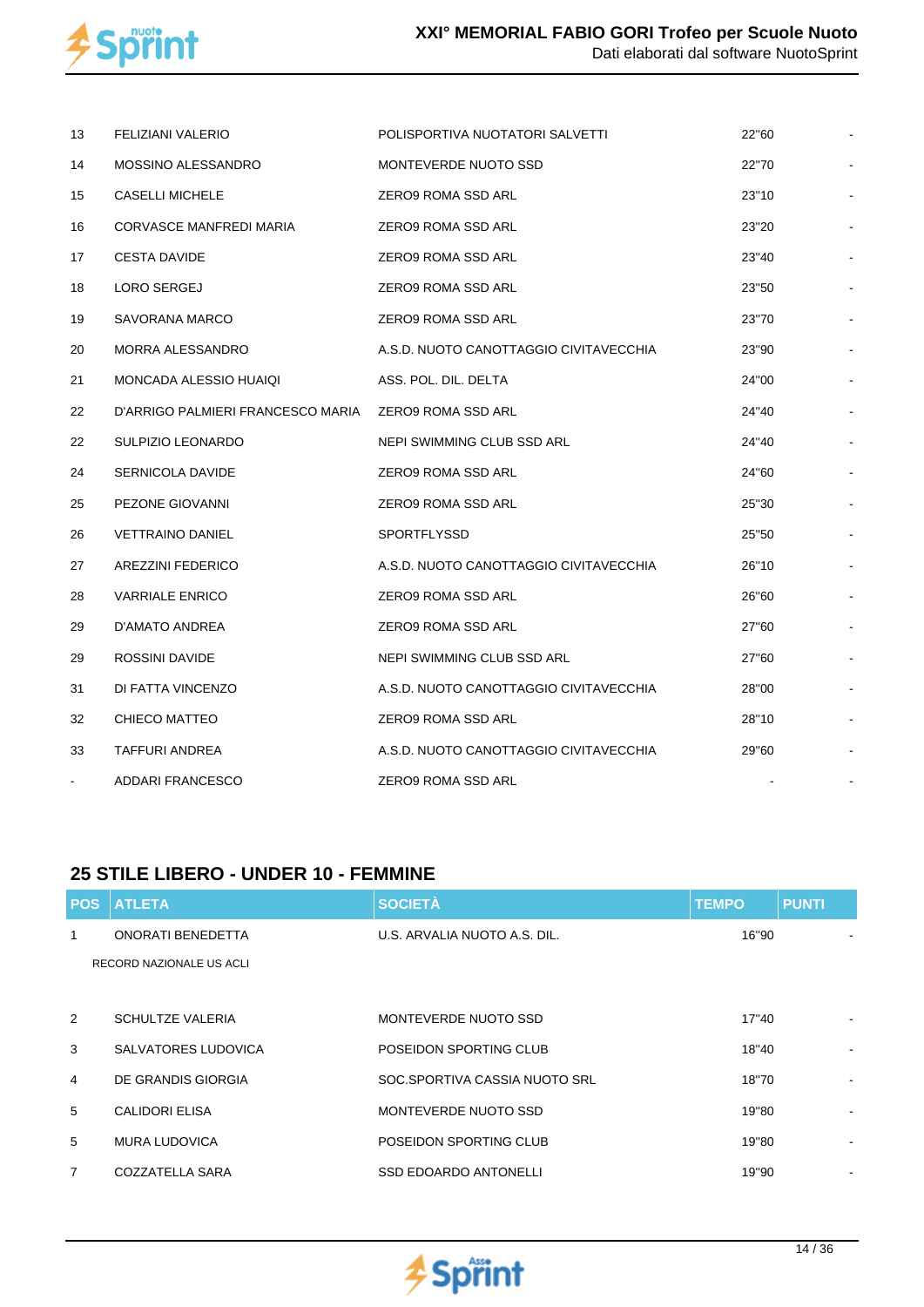

| 8                 | DEL SANTO SELVAGGIA     | U.S. ARVALIA NUOTO A.S. DIL.           | 20"20 |    |
|-------------------|-------------------------|----------------------------------------|-------|----|
| 8                 | NESCI LAURA             | POLISPORTIVA NUOTATORI SALVETTI        | 20"20 |    |
| 10                | SPERATI ANGELICA        | POLISPORTIVA NUOTATORI SALVETTI        | 20"30 |    |
| 11                | ROMERO ZHURI REGGINA    | POLISPORTIVA NUOTATORI SALVETTI        | 21"30 | ÷, |
| $12 \overline{ }$ | <b>LOI BENEDETTA</b>    | POLISPORTIVA NUOTATORI SALVETTI        | 21"90 |    |
| 13                | <b>CAPRIONI GLORIA</b>  | ZERO9 ROMA SSD ARL                     | 22"10 |    |
| 14                | <b>LADELCI MARTINA</b>  | POSEIDON SPORTING CLUB                 | 23"70 |    |
| 15                | <b>BELLAFANTE LAURA</b> | POSEIDON SPORTING CLUB                 | 23"90 |    |
| 16                | D'AGUANNO LARA          | U.S. ARVALIA NUOTO A.S. DIL.           | 24"90 | Ĭ. |
| 17                | <b>CABRAS ANNA</b>      | A.S.D. NUOTO CANOTTAGGIO CIVITAVECCHIA | 26"00 |    |
| 18                | SARA POGGI              | A.S.D. NUOTO CANOTTAGGIO CIVITAVECCHIA | 26"40 |    |
| 19                | <b>RUSSO GIULIA</b>     | <b>ZERO9 ROMA SSD ARL</b>              | 27"10 |    |
| 20                | <b>HE MELISSA</b>       | A.S.D. NUOTO CANOTTAGGIO CIVITAVECCHIA | 28"20 |    |
| 21                | <b>ADDARI CHIARA</b>    | ZERO9 ROMA SSD ARL                     | 28"40 | ÷  |
| $\blacksquare$    | <b>BARATTA LUCREZIA</b> | ZERO9 ROMA SSD ARL                     |       |    |
| $\blacksquare$    | <b>COLACCHI VIOLA</b>   | POLISPORTIVA NUOTATORI SALVETTI        |       |    |

#### **25 STILE LIBERO - UNDER 10 - MASCHI**

| <b>POS</b>        | <b>ATLETA</b>            | <b>SOCIETÀ</b>                  | <b>TEMPO</b> | <b>PUNTI</b>             |  |
|-------------------|--------------------------|---------------------------------|--------------|--------------------------|--|
| $\mathbf{1}$      | <b>SCHETTINO EDOARDO</b> | POSEIDON SPORTING CLUB          | 15"30        |                          |  |
|                   | RECORD NAZIONALE US ACLI |                                 |              |                          |  |
|                   |                          |                                 |              |                          |  |
| 2                 | DE BENEDICTIS LUCA       | POSEIDON SPORTING CLUB          | 16"60        |                          |  |
| 3                 | ZINGARETTI STEFANO       | MONTEVERDE NUOTO SSD            | 16"80        |                          |  |
| 4                 | <b>PAOLACCI MARCO</b>    | NEPI SWIMMING CLUB SSD ARL      | 17"70        |                          |  |
| 5                 | SIMONI FLAVIO            | POLISPORTIVA NUOTATORI SALVETTI | 17"80        |                          |  |
| 6                 | <b>SULPIZIO LEONARDO</b> | NEPI SWIMMING CLUB SSD ARL      | 18"00        | $\overline{\phantom{a}}$ |  |
| 7                 | <b>PASTORELLI FLAVIO</b> | <b>ZERO9 ROMA SSD ARL</b>       | 18"50        |                          |  |
| 8                 | <b>VETTRAINO DANIEL</b>  | <b>SPORTFLYSSD</b>              | 18"60        | $\overline{a}$           |  |
| 9                 | <b>MATRANGA MATIAS</b>   | POSEIDON SPORTING CLUB          | 18"80        | $\overline{\phantom{0}}$ |  |
| 10                | MOSSINO ALESSANDRO       | MONTEVERDE NUOTO SSD            | 18"90        |                          |  |
| 11                | SPINELLI SEBASTIANO      | <b>ZERO9 ROMA SSD ARL</b>       | 19"00        |                          |  |
| $12 \overline{ }$ | SAVORANA MARCO           | <b>ZERO9 ROMA SSD ARL</b>       | 19"40        | $\overline{a}$           |  |
| 13                | SERVADIO MATTEO          | ZERO9 ROMA SSD ARL              | 19"50        | $\overline{a}$           |  |

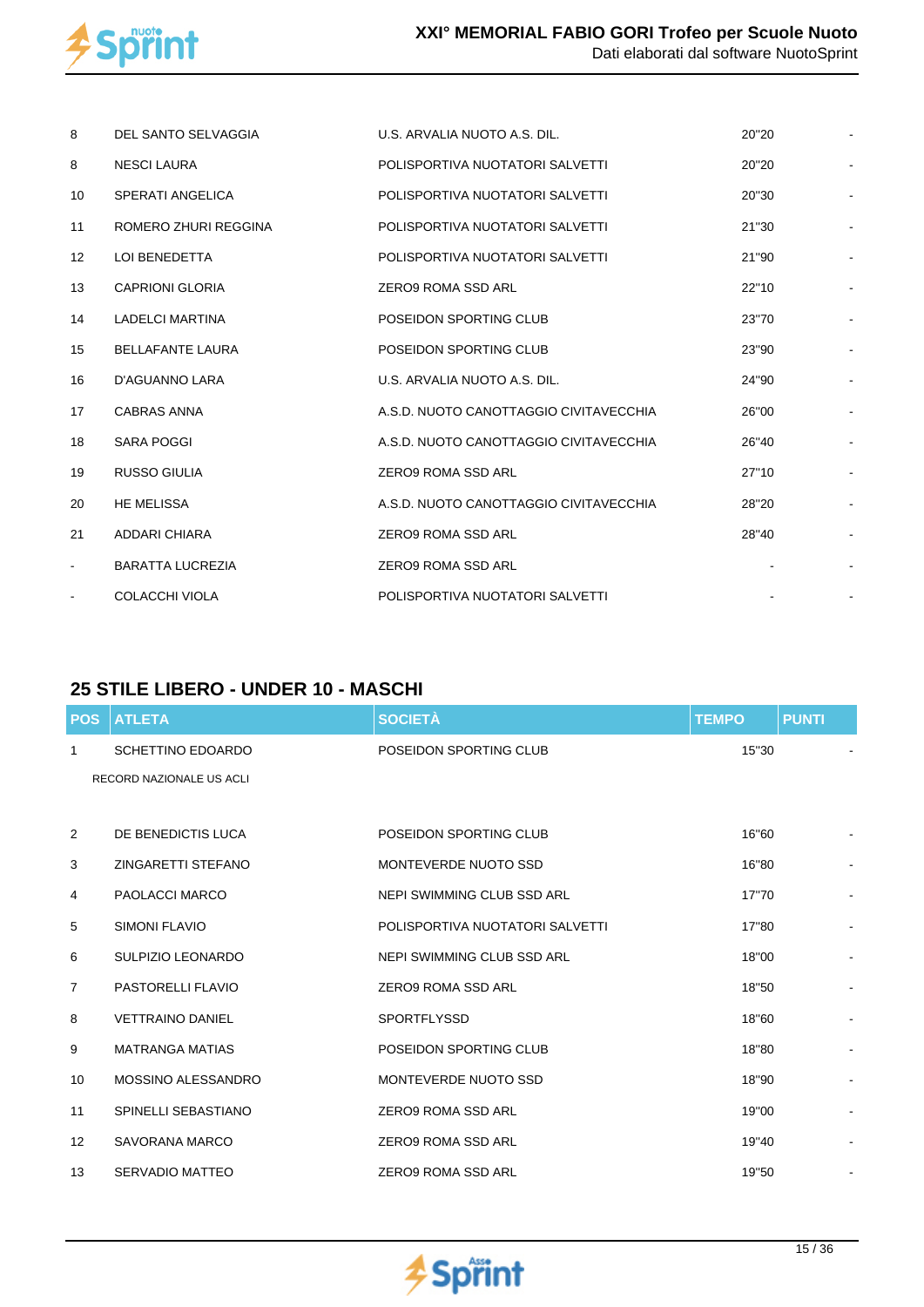

| 14 | <b>LORO SERGEJ</b>                                   | ZERO9 ROMA SSD ARL                     | 19"60 |  |
|----|------------------------------------------------------|----------------------------------------|-------|--|
| 15 | SERNICOLA DAVIDE                                     | <b>ZERO9 ROMA SSD ARL</b>              | 19"70 |  |
| 16 | <b>CASELLI MICHELE</b>                               | <b>ZERO9 ROMA SSD ARL</b>              | 20"00 |  |
| 17 | FALVELLA ALESSANDRO                                  | POLISPORTIVA NUOTATORI SALVETTI        | 20"10 |  |
| 18 | PEZONE GIOVANNI                                      | <b>ZERO9 ROMA SSD ARL</b>              | 20"40 |  |
| 19 | PIZZICHINI CHRISTIAN                                 | <b>SSD EDOARDO ANTONELLI</b>           | 20"70 |  |
| 20 | <b>CESTA DAVIDE</b>                                  | <b>ZERO9 ROMA SSD ARL</b>              | 20"80 |  |
| 21 | <b>FELIZIANI VALERIO</b>                             | POLISPORTIVA NUOTATORI SALVETTI        | 21"30 |  |
| 22 | <b>CORVASCE MANFREDI MARIA</b>                       | <b>ZERO9 ROMA SSD ARL</b>              | 21"90 |  |
| 22 | <b>VARRIALE ENRICO</b>                               | <b>ZERO9 ROMA SSD ARL</b>              | 21"90 |  |
| 24 | DI FATTA VINCENZO                                    | A.S.D. NUOTO CANOTTAGGIO CIVITAVECCHIA | 22"30 |  |
| 25 | MORRA ALESSANDRO                                     | A.S.D. NUOTO CANOTTAGGIO CIVITAVECCHIA | 22"40 |  |
| 26 | <b>TAFFURI ANDREA</b>                                | A.S.D. NUOTO CANOTTAGGIO CIVITAVECCHIA | 22"80 |  |
| 27 | <b>TRAMONTANO ANGELO</b>                             | POLISPORTIVA NUOTATORI SALVETTI        | 22"90 |  |
| 28 | <b>ROSSINI DAVIDE</b>                                | NEPI SWIMMING CLUB SSD ARL             | 23"00 |  |
| 29 | <b>MONCADA ALESSIO HUAIQI</b>                        | ASS. POL. DIL. DELTA                   | 23"30 |  |
| 30 | <b>AREZZINI FEDERICO</b>                             | A.S.D. NUOTO CANOTTAGGIO CIVITAVECCHIA | 23"90 |  |
| 31 | <b>NERI MICHELE</b>                                  | ZERO9 ROMA SSD ARL                     | 24"60 |  |
| 32 | D'ARRIGO PALMIERI FRANCESCO MARIA ZERO9 ROMA SSD ARL |                                        | 25"10 |  |

## **MISTAFFETTA 4x25 STILE LIBERO - UNDER 10**

|                | <b>POS DESCRIZIONE</b>                     | <b>TEMPO</b> | <b>PUNTI</b>   |
|----------------|--------------------------------------------|--------------|----------------|
| 1              | POSEIDON SPORTING CLUB - A                 | 1'11"00      |                |
|                | RECORD NAZIONALE US ACLI                   |              |                |
|                |                                            |              |                |
| 2              | MONTEVERDE NUOTO SSD - A                   | 1'13"60      |                |
| 3              | ZERO9 ROMA SSD ARL - A                     | 1'30"20      | $\sim$         |
| $\overline{4}$ | A.S.D. NUOTO CANOTTAGGIO CIVITAVECCHIA - B | 1'34"30      | $\blacksquare$ |
| $\sim$         | A.S.D. NUOTO CANOTTAGGIO CIVITAVECCHIA - B |              | $\blacksquare$ |
| $\blacksquare$ | ZERO9 ROMA SSD ARL - B                     |              |                |

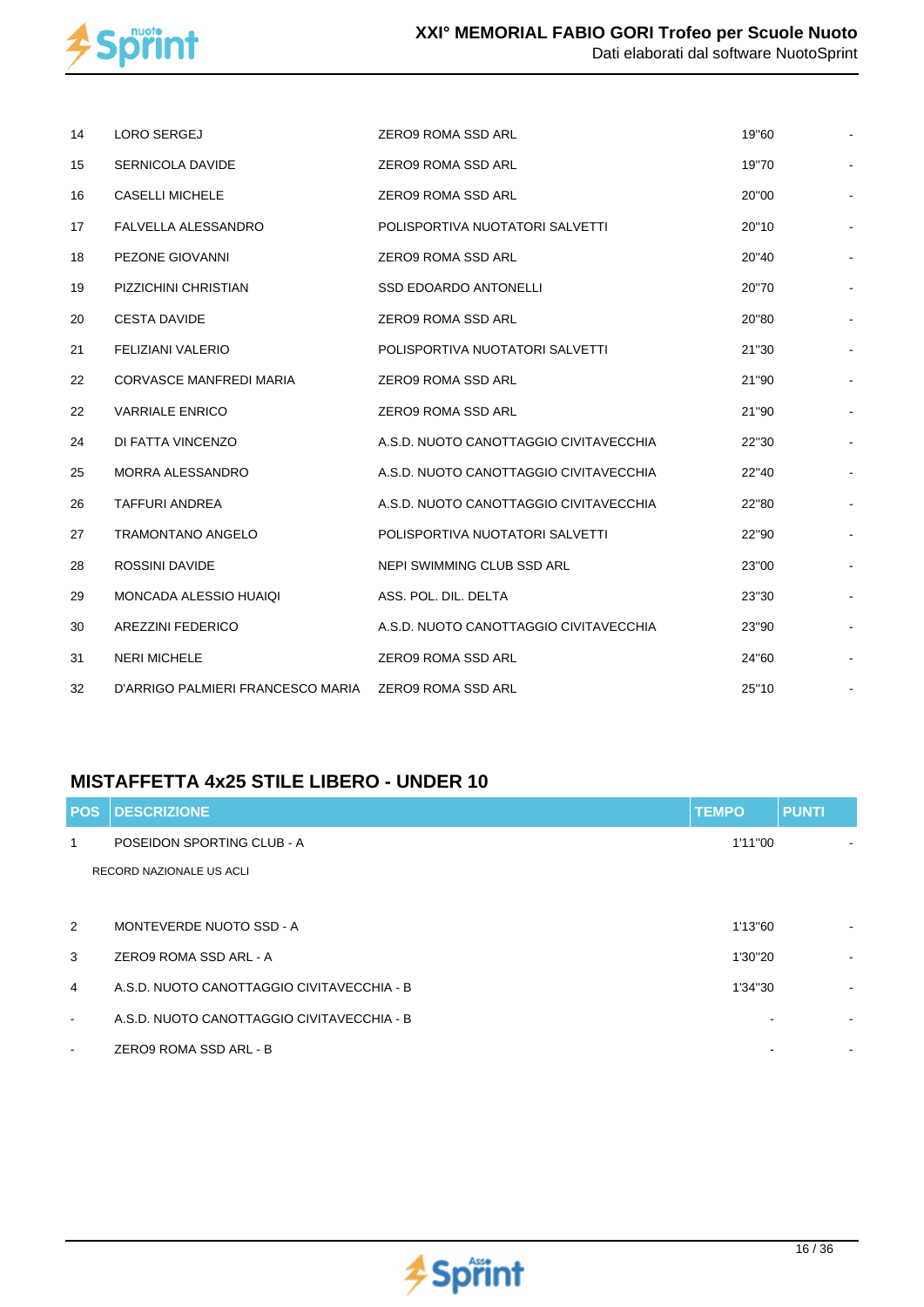

#### **50 DORSO - UNDER 11 - FEMMINE**

| <b>POS</b>     | <b>ATLETA</b>                | <b>SOCIETÀ</b>                         | <b>TEMPO</b> | <b>PUNTI</b> |
|----------------|------------------------------|----------------------------------------|--------------|--------------|
| 1              | <b>DANTINI MICOL</b>         | POSEIDON SPORTING CLUB                 | 42"80        |              |
|                | RECORD NAZIONALE US ACLI     |                                        |              |              |
|                |                              |                                        |              |              |
| 2              | LIPARULI CLAUDIA             | MONTEVERDE NUOTO SSD                   | 44"30        |              |
| 3              | <b>ALONZI SOFIA</b>          | SPORTFLYSSD                            | 44"80        |              |
| 4              | <b>MAZZITELLI CRISTINA</b>   | MONTEVERDE NUOTO SSD                   | 45"50        |              |
| 5              | D'IPPOLITO GINEVRA           | MONTEVERDE NUOTO SSD                   | 46"30        |              |
| 6              | OLIVIERI GIADA               | ASS. POL. DIL. DELTA                   | 46"90        |              |
| $\overline{7}$ | PETROSINO GIULIA             | MONTEVERDE NUOTO SSD                   | 47"10        |              |
| 8              | <b>VALLEJO AIDA</b>          | MONTEVERDE NUOTO SSD                   | 47"40        |              |
| 9              | <b>CUNGI MARTA</b>           | MONTEVERDE NUOTO SSD                   | 48"00        |              |
| 10             | <b>CASTIGLIONE BENEDETTA</b> | ZERO9 ROMA SSD ARL                     | 48"30        |              |
| 11             | <b>CIUFFO MARIA</b>          | ZERO9 ROMA SSD ARL                     | 48"90        |              |
| 12             | <b>LAGROTTERIA NOEMI</b>     | POLISPORTIVA NUOTATORI SALVETTI        | 49"80        |              |
| 13             | <b>VALLARANO ALICE</b>       | MONTEVERDE NUOTO SSD                   | 50"50        |              |
| 14             | RONCHI JULIETTE              | POSEIDON SPORTING CLUB                 | 51"80        |              |
| 15             | DE ZULIANI GIULIA            | ZERO9 ROMA SSD ARL                     | 52"50        |              |
| 16             | <b>BUCCI SOFIA</b>           | ASS. POL. DIL. DELTA                   | 52"70        |              |
| 17             | <b>MANDZYUK GIULIA</b>       | POLISPORTIVA NUOTATORI SALVETTI        | 53"20        |              |
| 18             | <b>NARDONI ASIA</b>          | ZERO9 ROMA SSD ARL                     | 54"00        |              |
| 19             | SANTINI LINDA                | <b>SSD ORIZZONTE BLU</b>               | 54"30        |              |
| 20             | DELLA VENTURA VALERIA        | A.S.D. NUOTO CANOTTAGGIO CIVITAVECCHIA | 58"00        |              |
| 21             | DE ZULIANI MARTINA           | ZERO9 ROMA SSD ARL                     | 1'04"20      |              |

#### **50 DORSO - UNDER 11 - MASCHI**

| <b>POS</b> | <b>ATLETA</b>            | <b>SOCIETÀ</b>                  | <b>TEMPO</b> | <b>PUNTI</b>             |
|------------|--------------------------|---------------------------------|--------------|--------------------------|
| 1          | <b>MARCHETTI DANIELE</b> | POLISPORTIVA NUOTATORI SALVETTI | 40"00        |                          |
|            | RECORD NAZIONALE US ACLI |                                 |              |                          |
|            |                          |                                 |              |                          |
| 2          | RILLO ANDREA             | POLISPORTIVA NUOTATORI SALVETTI | 41"80        | $\overline{\phantom{0}}$ |
| 3          | <b>MONCELSI LEONARDO</b> | NEPI SWIMMING CLUB SSD ARL      | 42"40        | $\,$                     |
| 4          | MINIATI DAVIDE           | POSEIDON SPORTING CLUB          | 42"80        | $\,$                     |

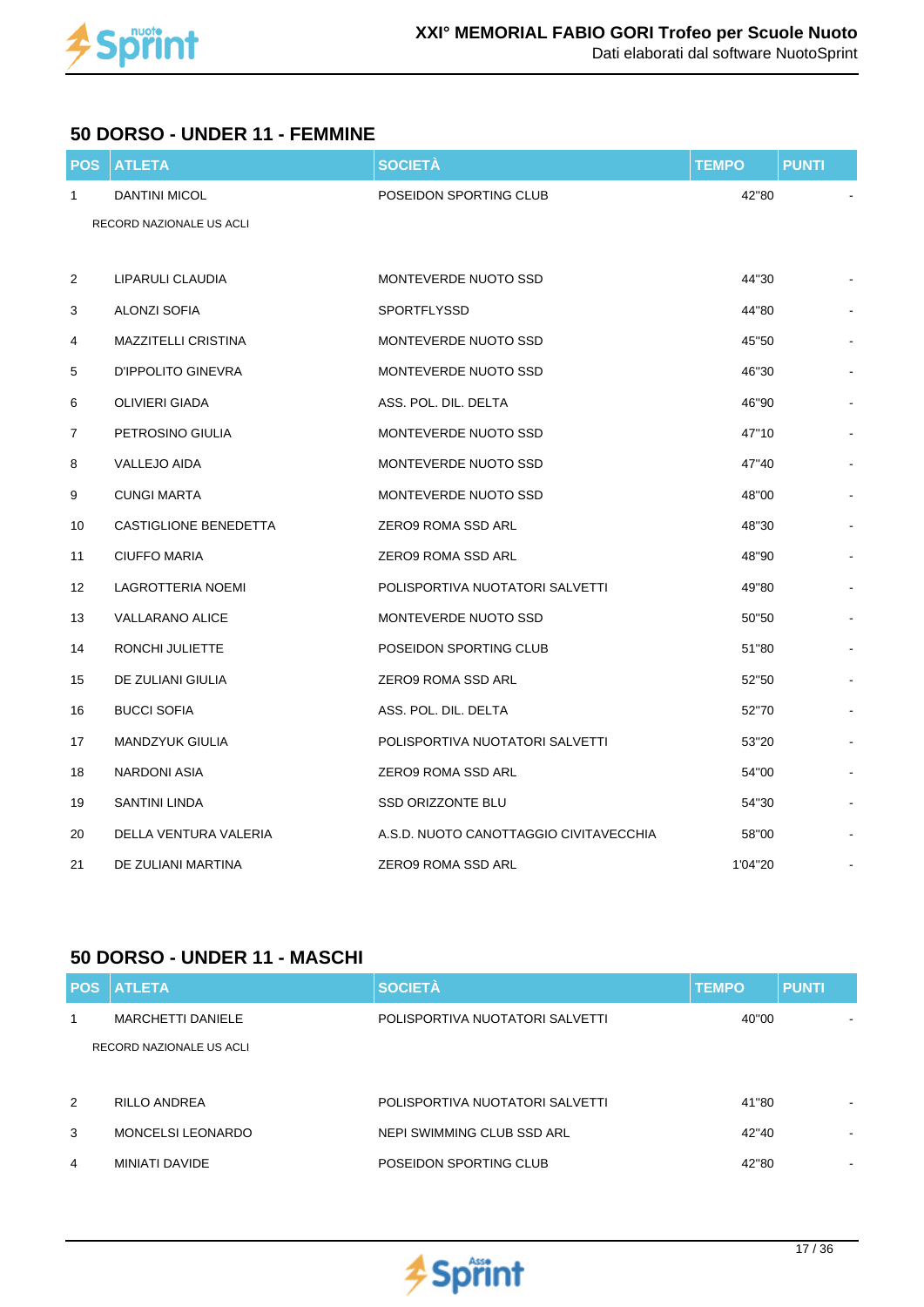

| 5  | <b>VINCI LORENZO</b>     | POLISPORTIVA NUOTATORI SALVETTI        | 43"60   |  |
|----|--------------------------|----------------------------------------|---------|--|
| 6  | <b>GRECO JACOPO</b>      | POSEIDON SPORTING CLUB                 | 43"80   |  |
| 6  | NATICCHI GABRIELE        | ASS. POL. DIL. DELTA                   | 43"80   |  |
| 8  | <b>FABBRI IACOPO</b>     | SOC.SPORTIVA CASSIA NUOTO SRL          | 44"00   |  |
| 9  | DE PAOLIS GIULIO         | POSEIDON SPORTING CLUB                 | 44"20   |  |
| 10 | CONTE PAPUZZI PAOLO      | MONTEVERDE NUOTO SSD                   | 44"50   |  |
| 11 | D'AGOSTINO LUCA          | POSEIDON SPORTING CLUB                 | 46"90   |  |
| 12 | <b>PANFILO GABRIELE</b>  | NEPI SWIMMING CLUB SSD ARL             | 47"20   |  |
| 13 | <b>BARRA NICCOLO'</b>    | POSEIDON SPORTING CLUB                 | 47"40   |  |
| 14 | JODEAU BELLEZZA LUCA     | MONTEVERDE NUOTO SSD                   | 48"10   |  |
| 15 | <b>CARRANO FLAVIO</b>    | POLISPORTIVA NUOTATORI SALVETTI        | 48"50   |  |
| 15 | DUTA MANUEL              | U.S. ARVALIA NUOTO A.S. DIL.           | 48"50   |  |
| 15 | PALLESCHI LORENZO        | <b>SPORTFLYSSD</b>                     | 48"50   |  |
| 18 | SAVELLI PAOLO            | ZERO9 ROMA SSD ARL                     | 49"40   |  |
| 19 | ANDREA SCATENI           | A.S.D. NUOTO CANOTTAGGIO CIVITAVECCHIA | 49"70   |  |
| 20 | CUCCHIARO LUCA           | MONTEVERDE NUOTO SSD                   | 49"90   |  |
| 21 | <b>MAGLI FLAVIO</b>      | MONTEVERDE NUOTO SSD                   | 50"10   |  |
| 22 | <b>MASI MICHELE</b>      | ZERO9 ROMA SSD ARL                     | 50"50   |  |
| 23 | <b>BERNARDI LORENZO</b>  | POLISPORTIVA NUOTATORI SALVETTI        | 50"70   |  |
| 24 | MARSDEN WALKER MATANGA   | MONTEVERDE NUOTO SSD                   | 52"60   |  |
| 25 | <b>GADANI MATTEO</b>     | A.S.D. NUOTO CANOTTAGGIO CIVITAVECCHIA | 53"80   |  |
| 26 | PEZZATO MATTEO           | <b>SSD ORIZZONTE BLU</b>               | 57"30   |  |
| 27 | PERCUSSI EMANUELE        | A.S.D. NUOTO CANOTTAGGIO CIVITAVECCHIA | 58"70   |  |
| 28 | SULIT ANDREA             | POLISPORTIVA NUOTATORI SALVETTI        | 59"70   |  |
| 29 | <b>TACCALITE LORENZO</b> | ZERO9 ROMA SSD ARL                     | 1'01"90 |  |
|    | CONTINI SEBASTIANO       | ZERO9 ROMA SSD ARL                     |         |  |
|    | LIDONNICI DAMIANO        | POLISPORTIVA NUOTATORI SALVETTI        |         |  |

## **50 STILE LIBERO - UNDER 11 - FEMMINE**

|   | <b>POS ATLETA</b>        | <b>SOCIETÀ</b>            | <b>TEMPO</b> | <b>PUNTI</b>             |
|---|--------------------------|---------------------------|--------------|--------------------------|
|   | LIPARULI CLAUDIA         | MONTEVERDE NUOTO SSD      | 38"50        | $\overline{\phantom{a}}$ |
|   | RECORD NAZIONALE US ACLI |                           |              |                          |
|   |                          |                           |              |                          |
| 2 | CIUFFO MARIA             | <b>ZERO9 ROMA SSD ARL</b> | 39"10        | $\blacksquare$           |

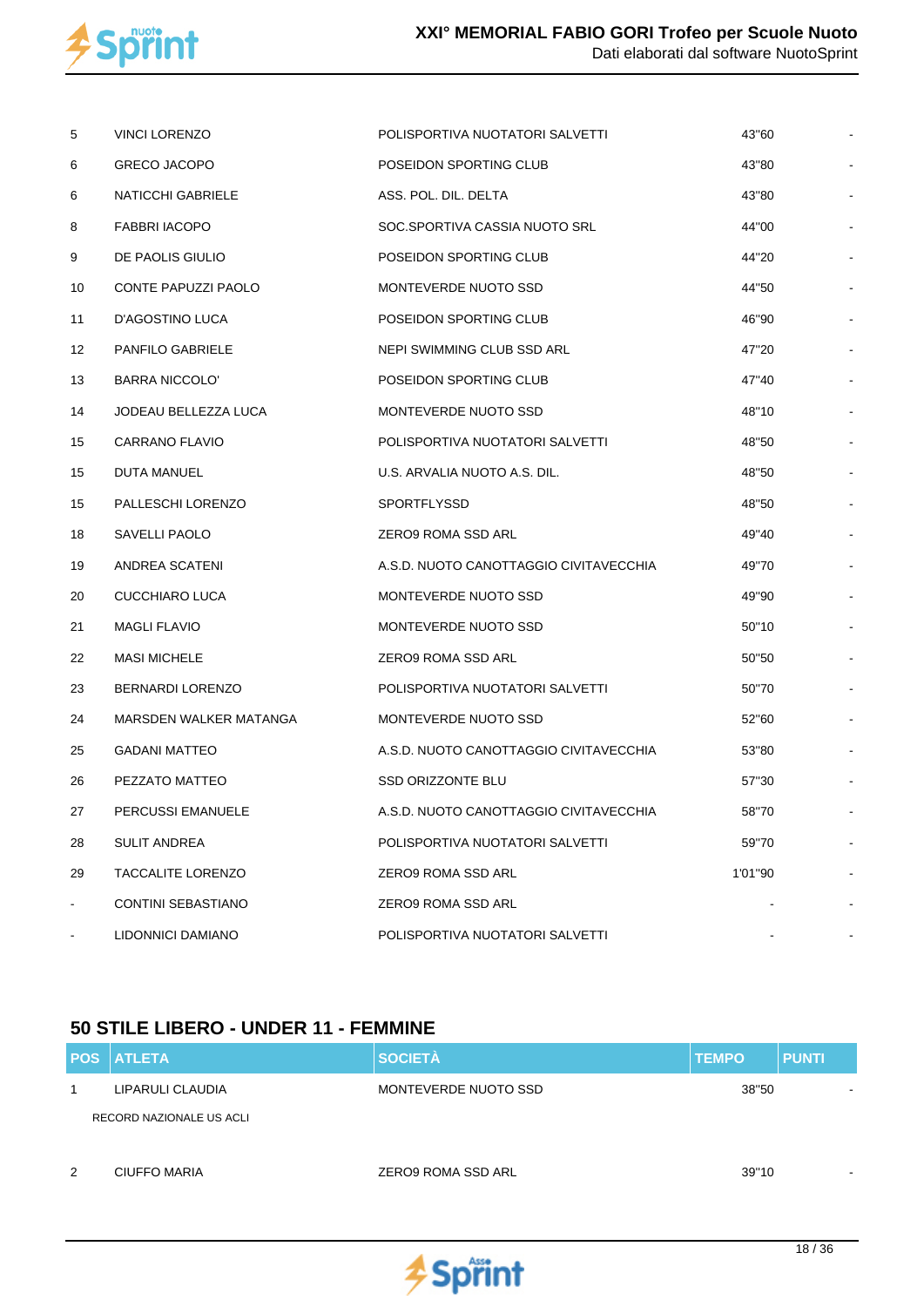

| 3                 | D'IPPOLITO GINEVRA       | MONTEVERDE NUOTO SSD            | 39"20 |  |
|-------------------|--------------------------|---------------------------------|-------|--|
| $\overline{4}$    | PETROSINO GIULIA         | MONTEVERDE NUOTO SSD            | 40"60 |  |
| 5                 | MAZZITELLI CRISTINA      | MONTEVERDE NUOTO SSD            | 40"90 |  |
| 5                 | <b>OLIVIERI GIADA</b>    | ASS. POL. DIL. DELTA            | 40"90 |  |
| $\overline{7}$    | <b>DANTINI MICOL</b>     | POSEIDON SPORTING CLUB          | 41"20 |  |
| $\overline{7}$    | <b>RONCHI JULIETTE</b>   | POSEIDON SPORTING CLUB          | 41"20 |  |
| 9                 | <b>VALLARANO ALICE</b>   | MONTEVERDE NUOTO SSD            | 41"50 |  |
| 10                | <b>VALLEJO AIDA</b>      | MONTEVERDE NUOTO SSD            | 42"20 |  |
| 11                | <b>CUNGI MARTA</b>       | MONTEVERDE NUOTO SSD            | 42"80 |  |
| $12 \overline{ }$ | <b>ALONZI SOFIA</b>      | <b>SPORTFLYSSD</b>              | 43"30 |  |
| 13                | DE ZULIANI GIULIA        | <b>ZERO9 ROMA SSD ARL</b>       | 44"00 |  |
| 14                | CASTIGLIONE BENEDETTA    | <b>ZERO9 ROMA SSD ARL</b>       | 45"30 |  |
| 14                | <b>LAGROTTERIA NOEMI</b> | POLISPORTIVA NUOTATORI SALVETTI | 45"30 |  |
| 16                | <b>MANDZYUK GIULIA</b>   | POLISPORTIVA NUOTATORI SALVETTI | 47"20 |  |
| 17                | <b>NARDONI ASIA</b>      | <b>ZERO9 ROMA SSD ARL</b>       | 51"10 |  |
| 18                | <b>BUCCI SOFIA</b>       | ASS. POL. DIL. DELTA            | 51"50 |  |
| 19                | <b>SANTINI LINDA</b>     | <b>SSD ORIZZONTE BLU</b>        | 51"70 |  |
| 20                | DE ZULIANI MARTINA       | <b>ZERO9 ROMA SSD ARL</b>       | 53"30 |  |

## **50 STILE LIBERO - UNDER 11 - MASCHI**

| <b>POS</b>     | <b>ATLETA</b>            | <b>SOCIETÀ</b>                  | <b>TEMPO</b> | <b>PUNTI</b>   |
|----------------|--------------------------|---------------------------------|--------------|----------------|
| 1              | <b>MONCELSI LEONARDO</b> | NEPI SWIMMING CLUB SSD ARL      | 33"40        |                |
|                | RECORD NAZIONALE US ACLI |                                 |              |                |
|                |                          |                                 |              |                |
| 2              | <b>RILLO ANDREA</b>      | POLISPORTIVA NUOTATORI SALVETTI | 35"70        |                |
| 3              | <b>MARCHETTI DANIELE</b> | POLISPORTIVA NUOTATORI SALVETTI | 36"40        | ۰              |
| 4              | VINCI LORENZO            | POLISPORTIVA NUOTATORI SALVETTI | 36"70        |                |
| 5              | <b>FABBRI IACOPO</b>     | SOC.SPORTIVA CASSIA NUOTO SRL   | 36"90        |                |
| 6              | <b>PANFILO GABRIELE</b>  | NEPI SWIMMING CLUB SSD ARL      | 37"00        |                |
| $\overline{7}$ | <b>GRECO JACOPO</b>      | POSEIDON SPORTING CLUB          | 37"40        | $\blacksquare$ |
| 8              | <b>D'AGOSTINO LUCA</b>   | POSEIDON SPORTING CLUB          | 38"10        |                |
| 9              | <b>MINIATI DAVIDE</b>    | POSEIDON SPORTING CLUB          | 38"60        |                |
| 10             | <b>NATICCHI GABRIELE</b> | ASS. POL. DIL. DELTA            | 39"20        |                |
| 11             | CARRANO FLAVIO           | POLISPORTIVA NUOTATORI SALVETTI | 39"60        |                |

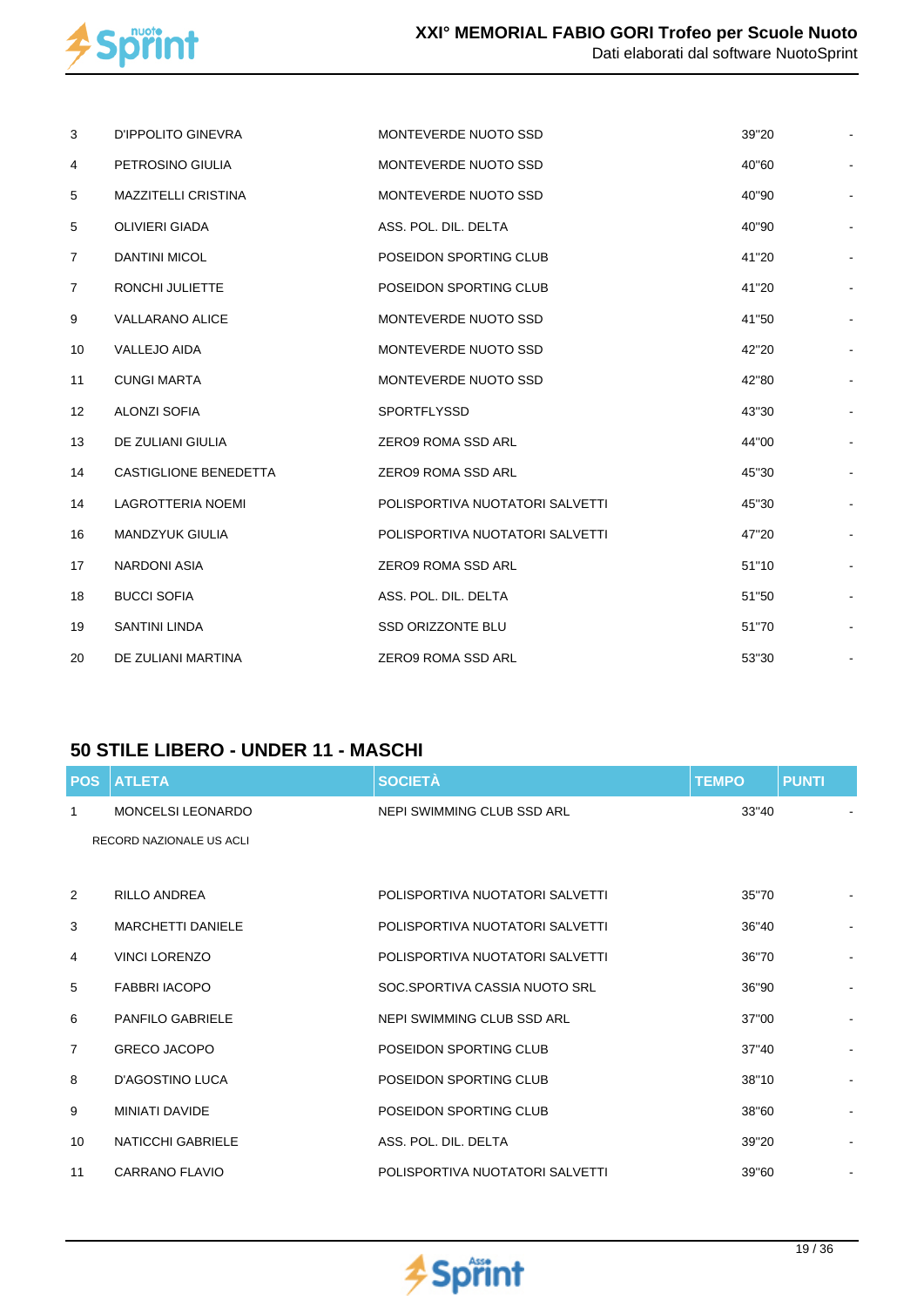

| 12             | JODEAU BELLEZZA LUCA       | MONTEVERDE NUOTO SSD                   | 39"90 |  |
|----------------|----------------------------|----------------------------------------|-------|--|
| 13             | MARSDEN WALKER MATANGA     | MONTEVERDE NUOTO SSD                   | 40"00 |  |
| 14             | DE PAOLIS GIULIO           | POSEIDON SPORTING CLUB                 | 40"20 |  |
| 15             | PALLESCHI LORENZO          | <b>SPORTFLYSSD</b>                     | 40"80 |  |
| 16             | <b>CONTE PAPUZZI PAOLO</b> | MONTEVERDE NUOTO SSD                   | 41"10 |  |
| 17             | <b>BARRA NICCOLO'</b>      | POSEIDON SPORTING CLUB                 | 41"70 |  |
| 18             | <b>SAVELLI PAOLO</b>       | ZERO9 ROMA SSD ARL                     | 42"00 |  |
| 19             | <b>DUTA MANUEL</b>         | U.S. ARVALIA NUOTO A.S. DIL.           | 42"80 |  |
| 20             | <b>CUCCHIARO LUCA</b>      | MONTEVERDE NUOTO SSD                   | 43"90 |  |
| 21             | ANDREA SCATENI             | A.S.D. NUOTO CANOTTAGGIO CIVITAVECCHIA | 45"80 |  |
| 21             | <b>MAGLI FLAVIO</b>        | MONTEVERDE NUOTO SSD                   | 45"80 |  |
| 23             | <b>BERNARDI LORENZO</b>    | POLISPORTIVA NUOTATORI SALVETTI        | 47"20 |  |
| 24             | <b>MASI MICHELE</b>        | ZERO9 ROMA SSD ARL                     | 47"40 |  |
| 25             | <b>GADANI MATTEO</b>       | A.S.D. NUOTO CANOTTAGGIO CIVITAVECCHIA | 52"30 |  |
| 26             | <b>SULIT ANDREA</b>        | POLISPORTIVA NUOTATORI SALVETTI        | 52"90 |  |
| 27             | <b>PERCUSSI EMANUELE</b>   | A.S.D. NUOTO CANOTTAGGIO CIVITAVECCHIA | 56"30 |  |
| 28             | PEZZATO MATTEO             | <b>SSD ORIZZONTE BLU</b>               | 58"10 |  |
| 29             | <b>TACCALITE LORENZO</b>   | ZERO9 ROMA SSD ARL                     | 58"20 |  |
| $\blacksquare$ | <b>CONTINI SEBASTIANO</b>  | <b>ZERO9 ROMA SSD ARL</b>              |       |  |
|                | LIDONNICI DAMIANO          | POLISPORTIVA NUOTATORI SALVETTI        |       |  |

## **MISTAFFETTA 4x50 STILE LIBERO - UNDER 11**

| <b>POS</b> | <b>DESCRIZIONE</b>         | <b>TEMPO</b> | <b>PUNTI</b>             |
|------------|----------------------------|--------------|--------------------------|
| 1          | MONTEVERDE NUOTO SSD - A   | 2'40"80      | $\overline{\phantom{0}}$ |
|            | RECORD NAZIONALE US ACLI   |              |                          |
|            |                            |              |                          |
| 2          | POSEIDON SPORTING CLUB - A | 2'41"90      | $\overline{\phantom{a}}$ |
| 3          | ZERO9 ROMA SSD ARL - A     | 2'52"10      | $\sim$                   |
| $\,$ $\,$  | MONTEVERDE NUOTO SSD - B   |              | $\sim$                   |

## **50 DORSO - UNDER 12 - FEMMINE**

| <b>POS ATLETA</b> | <b>SOCIETA</b>       | <b>TEMPO</b> | PUNT |
|-------------------|----------------------|--------------|------|
| LOLLI ILARIA      | MONTEVERDE NUOTO SSD | 36"20        |      |

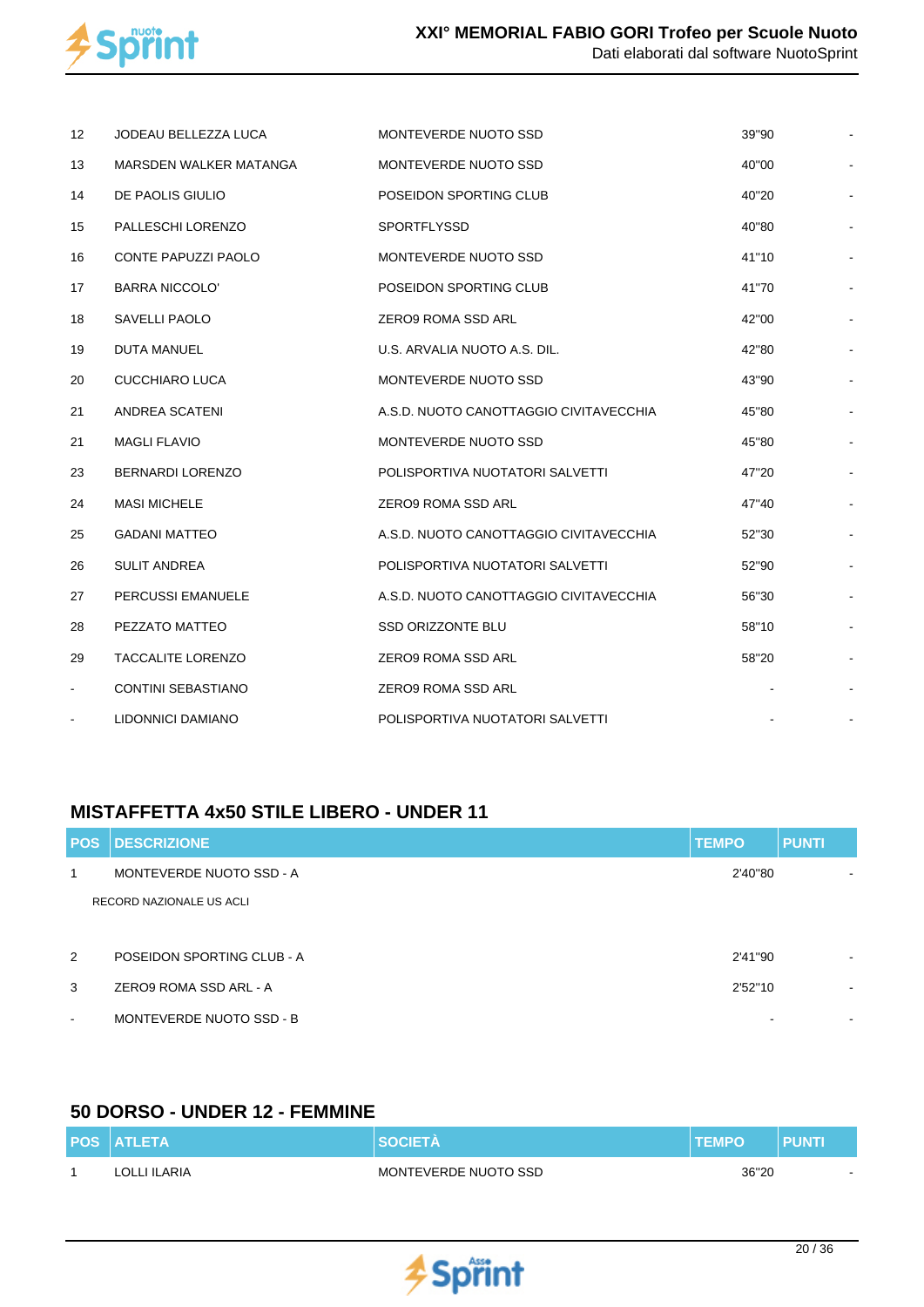

 RECORD NAZIONALE US ACLI

| $\overline{2}$ | CORDELLI LUDOVICA       | MONTEVERDE NUOTO SSD          | 38"40          |    |
|----------------|-------------------------|-------------------------------|----------------|----|
| 3              | STEFANI SOFIA           | SOC.SPORTIVA CASSIA NUOTO SRL | 42"10          |    |
| 4              | <b>GRISARO GIORGIA</b>  | MONTEVERDE NUOTO SSD          | 42"20          |    |
| 5              | ROMITI FLAVIA           | MONTEVERDE NUOTO SSD          | 42"30          |    |
| 6              | <b>TONICCHI FLAVIA</b>  | NEPI SWIMMING CLUB SSD ARL    | 42"60          |    |
| 7              | <b>GALLONI LINDA</b>    | SOC.SPORTIVA CASSIA NUOTO SRL | 43"30          |    |
| 8              | <b>IAROSSI CHIARA</b>   | MONTEVERDE NUOTO SSD          | 43"50          |    |
| 8              | <b>VITALI GIORGIA</b>   | <b>SSD EDOARDO ANTONELLI</b>  | 43"50          |    |
| 10             | <b>MARCHETTINI EMMA</b> | MONTEVERDE NUOTO SSD          | 44"10          |    |
| 11             | ERAMO LUCREZIA          | SPORTFLYSSD                   | 45"50          |    |
| 12             | <b>BOSA SOFIA</b>       | <b>SSD EDOARDO ANTONELLI</b>  | 45"70          |    |
| 12             | RICCI VIOLA             | MONTEVERDE NUOTO SSD          | 45"70          |    |
| 12             | SALAME CARLA            | POSEIDON SPORTING CLUB        | 45"70          |    |
| 15             | <b>FORTUNA GRETA</b>    | SOC.SPORTIVA CASSIA NUOTO SRL | 45"80          |    |
| 15             | LAURENTI EMMA           | <b>SSD ORIZZONTE BLU</b>      | 45"80          |    |
| 17             | CASTALDI LUCREZIA       | POSEIDON SPORTING CLUB        | 46"10          |    |
| 18             | <b>LAMBERTI DENISE</b>  | <b>SSD EDOARDO ANTONELLI</b>  | 46"40          |    |
| 19             | <b>TURCI GIORGIA</b>    | SSD ORIZZONTE BLU             | 47"60          |    |
| 20             | DE SANTIS CATERINA      | <b>SSD ORIZZONTE BLU</b>      | 47"80          |    |
| 21             | <b>GUIDA LUCREZIA</b>   | MONTEVERDE NUOTO SSD          | 48"60          |    |
| 22             | <b>SONG JIAYI</b>       | ZERO9 ROMA SSD ARL            | 1'01"40        |    |
| 23             | GIANNUBILO SARA         | ZERO9 ROMA SSD ARL            | 1'06"90        |    |
| $\blacksquare$ | <b>CABRINI GRETA</b>    | ZERO9 ROMA SSD ARL            | $\blacksquare$ | ÷, |
|                | CASALI ELEONORA         | U.S. ARVALIA NUOTO A.S. DIL.  |                |    |
|                | <b>MURGIA DALILA</b>    | SOC.SPORTIVA CASSIA NUOTO SRL |                |    |
|                | PERPETUA ELISA          | U.S. ARVALIA NUOTO A.S. DIL.  |                |    |
|                | PIROLI LAVINIA          | ZERO9 ROMA SSD ARL            |                |    |
|                |                         |                               |                |    |

## **50 DORSO - UNDER 12 - MASCHI**

| <b>POS ATLETA</b>        | <b>SOCIETA</b>         | <b>ITEMPO</b> | <b>PUNTI</b> |
|--------------------------|------------------------|---------------|--------------|
| SCHETTINO GIULIO VALERIO | POSEIDON SPORTING CLUB | 39"50         | $\sim$       |
| RECORD NAZIONALE US ACLI |                        |               |              |

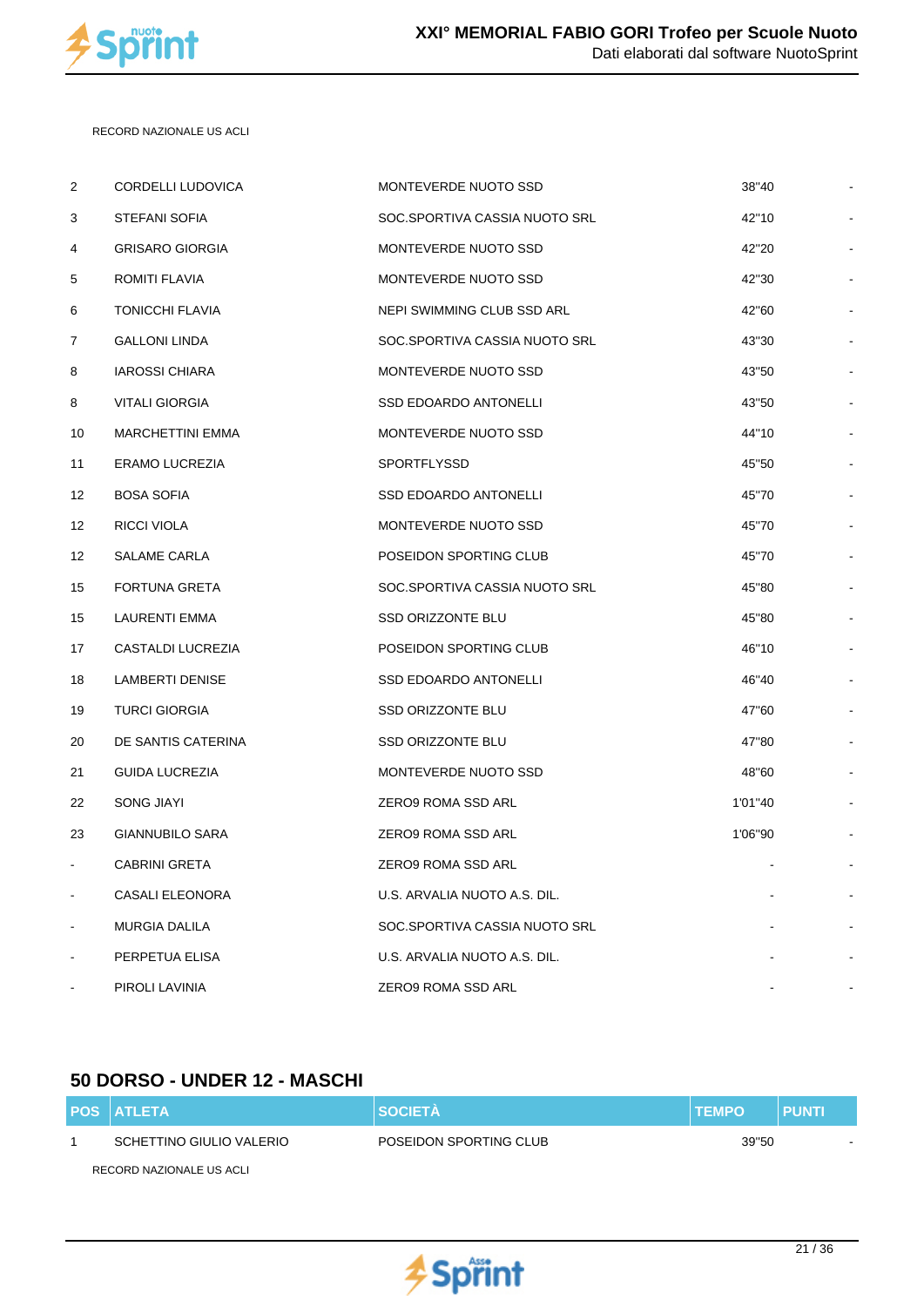

| 2              | <b>DANDINI GIORDANO</b>   | MONTEVERDE NUOTO SSD            | 40"50 |  |
|----------------|---------------------------|---------------------------------|-------|--|
| 3              | PORFIRIO MATTIA           | POSEIDON SPORTING CLUB          | 41"40 |  |
| 4              | <b>CECCHINI GIORGIO</b>   | SOC.SPORTIVA CASSIA NUOTO SRL   | 43"90 |  |
| 5              | <b>TANCIONI ALESSIO</b>   | MONTEVERDE NUOTO SSD            | 44"20 |  |
| 6              | <b>MANGONI FLAVIO</b>     | MONTEVERDE NUOTO SSD            | 44"40 |  |
| $\overline{7}$ | <b>SETTEN GIACOMO</b>     | SSD ORIZZONTE BLU               | 44"80 |  |
| 8              | <b>ODOARDI FILIPPO</b>    | POSEIDON SPORTING CLUB          | 45"00 |  |
| 9              | CUOMO NICOLÒ              | MONTEVERDE NUOTO SSD            | 45"20 |  |
| 9              | <b>MANGONI MATTIA</b>     | MONTEVERDE NUOTO SSD            | 45"20 |  |
| 11             | <b>MORSA GIOVANNI</b>     | SOC.SPORTIVA CASSIA NUOTO SRL   | 45"40 |  |
| 12             | <b>FABBRI FILIPPO</b>     | SOC.SPORTIVA CASSIA NUOTO SRL   | 45"70 |  |
| 12             | LAVIOLA ANDREA            | POSEIDON SPORTING CLUB          | 45"70 |  |
| 14             | <b>IORIO ANDREA</b>       | U.S. ARVALIA NUOTO A.S. DIL.    | 46"50 |  |
| 15             | <b>BERARDUCCI ALEX</b>    | POLISPORTIVA NUOTATORI SALVETTI | 46"90 |  |
| 16             | RATNAYAKE KEVIN           | POLISPORTIVA NUOTATORI SALVETTI | 47"60 |  |
| 17             | <b>BELLAFANTE ADRIANO</b> | POSEIDON SPORTING CLUB          | 48"60 |  |
| 18             | <b>SCALDAFERRI BIAGIO</b> | ZERO9 ROMA SSD ARL              | 53"20 |  |
| 19             | PENNUCCI MIRKO            | ASS. POL. DIL. DELTA            | 53"90 |  |
| 20             | ANTONELLI MATTIA          | SSD ORIZZONTE BLU               | 54"90 |  |
| 21             | <b>LUCIDI CRISTIAN</b>    | POLISPORTIVA NUOTATORI SALVETTI | 56"20 |  |
|                | <b>GORETTI LORENZO</b>    | U.S. ARVALIA NUOTO A.S. DIL.    |       |  |
| $\blacksquare$ | PELLECCHIA GIUSEPPE       | POSEIDON SPORTING CLUB          |       |  |
|                |                           |                                 |       |  |

#### **50 STILE LIBERO - UNDER 12 - FEMMINE**

|                | <b>POS ATLETA</b>        | <b>SOCIETÀ</b>                | <b>TEMPO</b> | <b>PUNTI</b>             |
|----------------|--------------------------|-------------------------------|--------------|--------------------------|
| 1              | TONICCHI FLAVIA          | NEPI SWIMMING CLUB SSD ARL    | 33"80        |                          |
|                | RECORD NAZIONALE US ACLI |                               |              |                          |
|                |                          |                               |              |                          |
| 2              | <b>GRISARO GIORGIA</b>   | MONTEVERDE NUOTO SSD          | 35"00        |                          |
| 2              | <b>LOLLI ILARIA</b>      | MONTEVERDE NUOTO SSD          | 35"00        |                          |
| $\overline{4}$ | <b>FORTUNA GRETA</b>     | SOC.SPORTIVA CASSIA NUOTO SRL | 35''40       |                          |
| 5              | <b>VITALI GIORGIA</b>    | <b>SSD EDOARDO ANTONELLI</b>  | 35"70        |                          |
| 6              | <b>GALLONI LINDA</b>     | SOC.SPORTIVA CASSIA NUOTO SRL | 35"80        |                          |
| $\overline{7}$ | CORDELLI LUDOVICA        | MONTEVERDE NUOTO SSD          | 37"50        | $\overline{\phantom{a}}$ |

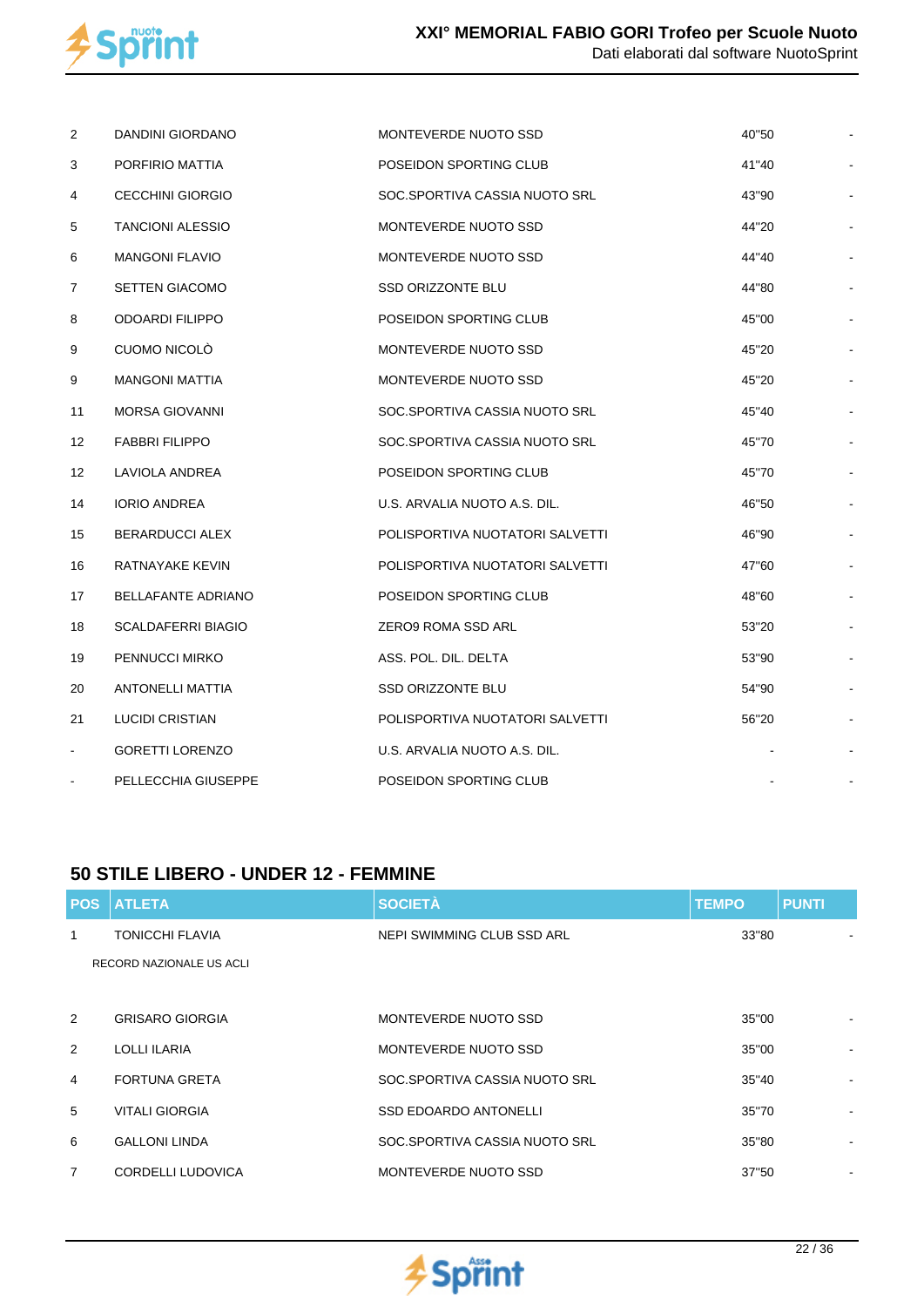

| 8              | <b>LAMBERTI DENISE</b>  | <b>SSD EDOARDO ANTONELLI</b>    | 37"70   |  |
|----------------|-------------------------|---------------------------------|---------|--|
| 8              | ROMITI FLAVIA           | MONTEVERDE NUOTO SSD            | 37"70   |  |
| 10             | STEFANI SOFIA           | SOC.SPORTIVA CASSIA NUOTO SRL   | 38"30   |  |
| 11             | CASTALDI LUCREZIA       | POSEIDON SPORTING CLUB          | 39"40   |  |
| 11             | <b>MARCHETTINI EMMA</b> | MONTEVERDE NUOTO SSD            | 39"40   |  |
| 13             | <b>SALAME CARLA</b>     | POSEIDON SPORTING CLUB          | 39"80   |  |
| 14             | <b>IAROSSI CHIARA</b>   | MONTEVERDE NUOTO SSD            | 39"90   |  |
| 15             | <b>BOSA SOFIA</b>       | SSD EDOARDO ANTONELLI           | 40"00   |  |
| 16             | DE SANTIS CATERINA      | SSD ORIZZONTE BLU               | 41"80   |  |
| 16             | <b>RICCI VIOLA</b>      | MONTEVERDE NUOTO SSD            | 41"80   |  |
| 18             | ERAMO LUCREZIA          | SPORTFLYSSD                     | 42"30   |  |
| 19             | <b>TURCI GIORGIA</b>    | SSD ORIZZONTE BLU               | 42"40   |  |
| 20             | <b>MUSU BEATRICE</b>    | POLISPORTIVA NUOTATORI SALVETTI | 42"60   |  |
| 21             | <b>GUIDA LUCREZIA</b>   | MONTEVERDE NUOTO SSD            | 42"70   |  |
| 22             | LAURENTI EMMA           | SSD ORIZZONTE BLU               | 43"70   |  |
| 23             | DI STEFANO BEATRICE     | ZERO9 ROMA SSD ARL              | 57"00   |  |
| 24             | <b>CABRINI GRETA</b>    | ZERO9 ROMA SSD ARL              | 58"10   |  |
| 25             | <b>GIANNUBILO SARA</b>  | ZERO9 ROMA SSD ARL              | 1'04"50 |  |
| 26             | <b>SONG JIAYI</b>       | ZERO9 ROMA SSD ARL              | 1'05"10 |  |
| $\blacksquare$ | <b>CASALI ELEONORA</b>  | U.S. ARVALIA NUOTO A.S. DIL.    |         |  |
| $\blacksquare$ | <b>MURGIA DALILA</b>    | SOC.SPORTIVA CASSIA NUOTO SRL   |         |  |
|                | PERPETUA ELISA          | U.S. ARVALIA NUOTO A.S. DIL.    |         |  |

#### **50 STILE LIBERO - UNDER 12 - MASCHI**

| <b>POS</b> | <b>ATLETA</b>            | <b>SOCIETÀ</b>                  | <b>TEMPO</b> | <b>PUNTI</b> |
|------------|--------------------------|---------------------------------|--------------|--------------|
| 1          | <b>TANCIONI ALESSIO</b>  | MONTEVERDE NUOTO SSD            | 33"20        |              |
|            | RECORD NAZIONALE US ACLI |                                 |              |              |
|            |                          |                                 |              |              |
| 2          | SCHETTINO GIULIO VALERIO | POSEIDON SPORTING CLUB          | 34"40        |              |
| 3          | DANDINI GIORDANO         | MONTEVERDE NUOTO SSD            | 34"70        |              |
| 3          | <b>FABBRI FILIPPO</b>    | SOC.SPORTIVA CASSIA NUOTO SRL   | 34"70        |              |
| 5          | PORFIRIO MATTIA          | POSEIDON SPORTING CLUB          | 35"90        |              |
| 6          | <b>IORIO ANDREA</b>      | U.S. ARVALIA NUOTO A.S. DIL.    | 37"40        |              |
| 7          | RATNAYAKE KEVIN          | POLISPORTIVA NUOTATORI SALVETTI | 37"70        |              |

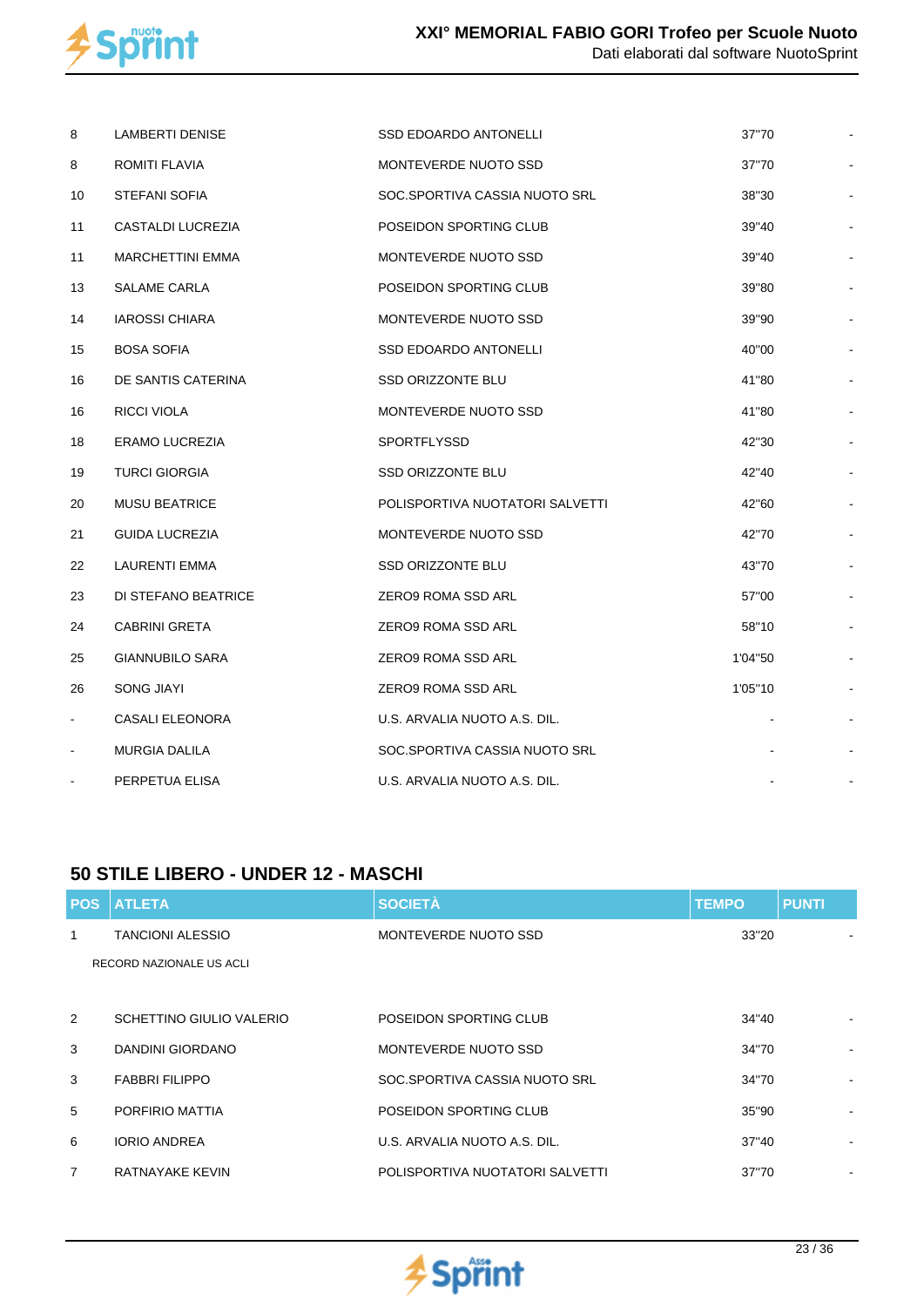

| 8              | <b>ODOARDI FILIPPO</b>    | POSEIDON SPORTING CLUB          | 37"80 |    |
|----------------|---------------------------|---------------------------------|-------|----|
| 9              | <b>MORSA GIOVANNI</b>     | SOC.SPORTIVA CASSIA NUOTO SRL   | 38"30 |    |
| 10             | <b>CECCHINI GIORGIO</b>   | SOC.SPORTIVA CASSIA NUOTO SRL   | 38"70 | ÷  |
| 11             | <b>BERARDUCCI ALEX</b>    | POLISPORTIVA NUOTATORI SALVETTI | 38"90 |    |
| 12             | CUOMO NICOLÒ              | MONTEVERDE NUOTO SSD            | 39"10 |    |
| 13             | <b>BELLAFANTE ADRIANO</b> | POSEIDON SPORTING CLUB          | 39"60 |    |
| 14             | <b>LAVIOLA ANDREA</b>     | POSEIDON SPORTING CLUB          | 40"00 |    |
| 15             | <b>SETTEN GIACOMO</b>     | <b>SSD ORIZZONTE BLU</b>        | 40"50 |    |
| 16             | <b>MANGONI FLAVIO</b>     | MONTEVERDE NUOTO SSD            | 41"00 |    |
| 17             | <b>MANGONI MATTIA</b>     | MONTEVERDE NUOTO SSD            | 43"80 |    |
| 18             | PENNUCCI MIRKO            | ASS. POL. DIL. DELTA            | 47"10 |    |
| 19             | <b>SCALDAFERRI BIAGIO</b> | <b>ZERO9 ROMA SSD ARL</b>       | 47"90 |    |
| 20             | <b>LUCIDI CRISTIAN</b>    | POLISPORTIVA NUOTATORI SALVETTI | 50"90 |    |
| 21             | ADDARI FRANCESCO          | ZERO9 ROMA SSD ARL              | 54"00 |    |
| 22             | <b>ANTONELLI MATTIA</b>   | <b>SSD ORIZZONTE BLU</b>        | 54"40 |    |
| 23             | AMPOITAN RICCARDO         | POLISPORTIVA NUOTATORI SALVETTI | 55"90 |    |
| $\blacksquare$ | <b>GORETTI LORENZO</b>    | U.S. ARVALIA NUOTO A.S. DIL.    |       |    |
|                | PELLECCHIA GIUSEPPE       | POSEIDON SPORTING CLUB          |       | ł, |

#### **MISTAFFETTA 4x50 STILE LIBERO - UNDER 12**

| <b>POS</b>     | <b>DESCRIZIONE</b>                | <b>TEMPO</b> | <b>PUNTI</b>             |
|----------------|-----------------------------------|--------------|--------------------------|
| 1              | MONTEVERDE NUOTO SSD - A          | 2'19"90      |                          |
|                | RECORD NAZIONALE US ACLI          |              |                          |
|                |                                   |              |                          |
| 2              | SOC.SPORTIVA CASSIA NUOTO SRL - A | 2'26"60      | $\sim$                   |
| 3              | POSEIDON SPORTING CLUB - A        | 2'31"30      | $\sim$                   |
| $\overline{4}$ | ASS. POL. DIL. DELTA - A          | 3'07"80      | $\overline{\phantom{a}}$ |
| 5              | SSD ORIZZONTE BLU - A             | 3'30"90      | $\overline{\phantom{a}}$ |
| $\sim$         | MONTEVERDE NUOTO SSD - B          |              | $\blacksquare$           |
| $\blacksquare$ | U.S. ARVALIA NUOTO A.S. DIL. - A  |              |                          |

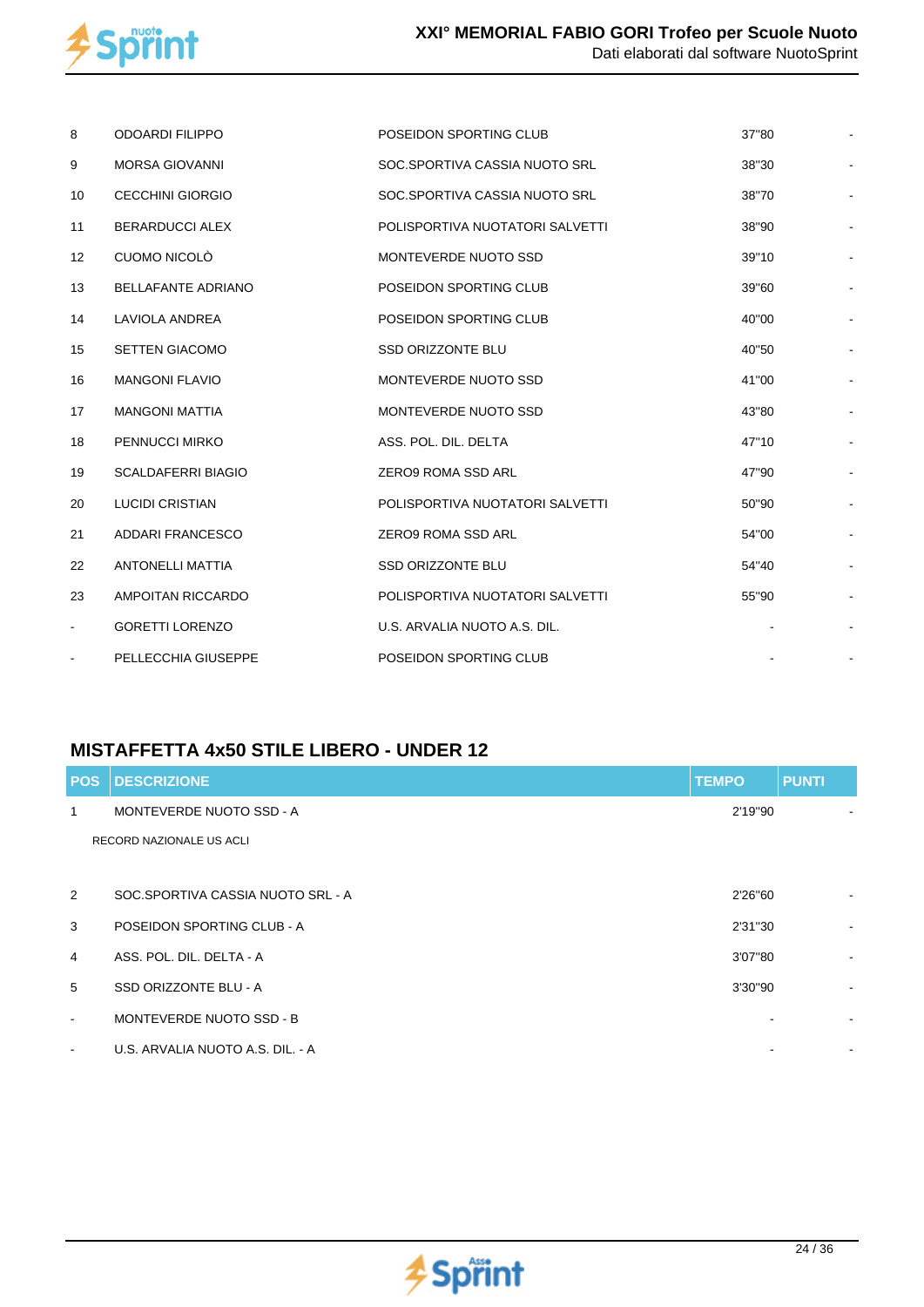

#### **50 DORSO - UNDER 13 - FEMMINE**

| <b>POS</b>               | <b>ATLETA</b>            | <b>SOCIETÀ</b>                         | <b>TEMPO</b> | <b>PUNTI</b>                 |
|--------------------------|--------------------------|----------------------------------------|--------------|------------------------------|
| $\mathbf{1}$             | <b>RISSO LAVINIA</b>     | POSEIDON SPORTING CLUB                 | 36"60        |                              |
|                          | RECORD NAZIONALE US ACLI |                                        |              |                              |
|                          |                          |                                        |              |                              |
| $\overline{2}$           | DE PAOLIS EMMA           | POSEIDON SPORTING CLUB                 | 38"20        |                              |
| 3                        | <b>HALE DANAE SOFIA</b>  | MONTEVERDE NUOTO SSD                   | 38"50        |                              |
| $\overline{4}$           | <b>FABIANI BIANCA</b>    | POSEIDON SPORTING CLUB                 | 38"90        |                              |
| 5                        | DE MARCHIS FRANCESCA     | <b>SSD EDOARDO ANTONELLI</b>           | 39"00        |                              |
| 6                        | DI FRANCO GINEVRA        | POSEIDON SPORTING CLUB                 | 40"90        | $\overline{\phantom{0}}$     |
| $\overline{7}$           | DI COSIMO NOEMI          | <b>SSD EDOARDO ANTONELLI</b>           | 45"20        | $\qquad \qquad \blacksquare$ |
| 8                        | <b>CESARETTI SARA</b>    | U.S. ARVALIA NUOTO A.S. DIL.           | 46"60        | $\overline{\phantom{0}}$     |
| 8                        | PRESTINI SOFIA           | A.S.D. NUOTO CANOTTAGGIO CIVITAVECCHIA | 46"60        |                              |
| 10                       | DE PIETRO NICOLE         | <b>SSD EDOARDO ANTONELLI</b>           | 48"00        |                              |
| 11                       | <b>CESARETTI ILENIA</b>  | U.S. ARVALIA NUOTO A.S. DIL.           | 49"60        | $\blacksquare$               |
| $12 \overline{ }$        | <b>CARUSO VIOLA</b>      | MONTEVERDE NUOTO SSD                   | 55"50        |                              |
| $\overline{\phantom{a}}$ | NARDOCCI ANNA            | <b>ZERO9 ROMA SSD ARL</b>              |              | $\overline{\phantom{a}}$     |

#### **50 DORSO - UNDER 13 - MASCHI**

| <b>POS</b>        | <b>ATLETA</b>              | <b>SOCIETÀ</b>                  | <b>TEMPO</b> | <b>PUNTI</b> |                |
|-------------------|----------------------------|---------------------------------|--------------|--------------|----------------|
| $\mathbf{1}$      | <b>SALTARI LUCA</b>        | MONTEVERDE NUOTO SSD            | 35"40        |              |                |
|                   | RECORD NAZIONALE US ACLI   |                                 |              |              |                |
|                   |                            |                                 |              |              |                |
| 2                 | TRAPANI ADRIANO            | MONTEVERDE NUOTO SSD            | 37"00        |              |                |
| 3                 | <b>SEVERINI LORENZO</b>    | POLISPORTIVA NUOTATORI SALVETTI | 37"60        |              |                |
| 4                 | CAPOCASA RICCARDO          | POSEIDON SPORTING CLUB          | 39"40        |              |                |
| 4                 | PIEROZZI FRANCESCO         | POLISPORTIVA NUOTATORI SALVETTI | 39"40        |              | $\overline{a}$ |
| 6                 | <b>NEGREA DAVIDE</b>       | ASS. POL. DIL. DELTA            | 39"60        |              |                |
| $\overline{7}$    | DELL'ARTINO MARCO          | MONTEVERDE NUOTO SSD            | 39"70        |              | $\blacksquare$ |
| 8                 | <b>GIOIA GABRIELE</b>      | POSEIDON SPORTING CLUB          | 40"30        |              |                |
| 9                 | <b>MASSUCCI EMANUELE</b>   | MONTEVERDE NUOTO SSD            | 41"00        |              |                |
| 10                | SIMONI NICOLO'             | POLISPORTIVA NUOTATORI SALVETTI | 42"10        |              |                |
| 11                | <b>BELLINCONTRO MATTEO</b> | <b>SSD ORIZZONTE BLU</b>        | 44"30        |              |                |
| $12 \overline{ }$ | DI COLANDREA FRANCESCO     | ASS. POL. DIL. DELTA            | 46"00        |              | $\overline{a}$ |

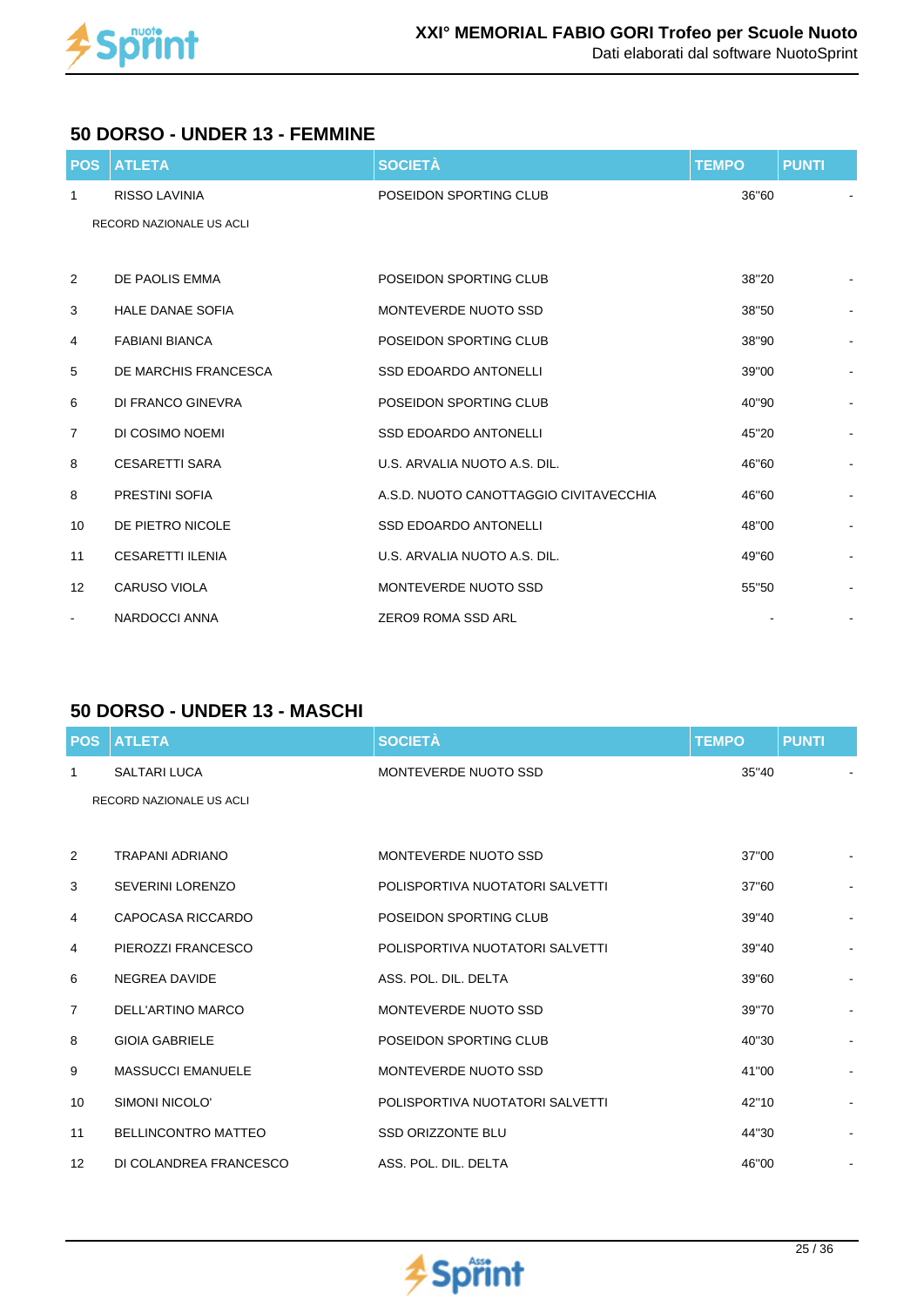

| 13     | RICCI MARIO             | SOC.SPORTIVA CASSIA NUOTO SRL   | 46"30                    |  |
|--------|-------------------------|---------------------------------|--------------------------|--|
| 14     | DE BIAGI CRISTIAN       | POLISPORTIVA NUOTATORI SALVETTI | 46"50                    |  |
| 15     | MARIANELLO ADRIANO      | SSD ORIZZONTE BLU               | 47"60                    |  |
| 16     | <b>MOSCINI RAFFAELE</b> | SSD ORIZZONTE BLU               | 51"70                    |  |
| $\sim$ | NANNERINI FILIPPO MARIA | POSEIDON SPORTING CLUB          | $\overline{\phantom{0}}$ |  |

#### **50 STILE LIBERO - UNDER 13 - FEMMINE**

| <b>POS</b>        | <b>ATLETA</b>            | <b>SOCIETÀ</b>                         | <b>TEMPO</b> | <b>PUNTI</b>   |
|-------------------|--------------------------|----------------------------------------|--------------|----------------|
| 1                 | <b>RISSO LAVINIA</b>     | POSEIDON SPORTING CLUB                 | 31"80        |                |
|                   | RECORD NAZIONALE US ACLI |                                        |              |                |
|                   |                          |                                        |              |                |
| 2                 | <b>HALE DANAE SOFIA</b>  | MONTEVERDE NUOTO SSD                   | 33"00        |                |
| 3                 | DE MARCHIS FRANCESCA     | <b>SSD EDOARDO ANTONELLI</b>           | 33"50        | $\blacksquare$ |
| 4                 | DE PAOLIS EMMA           | POSEIDON SPORTING CLUB                 | 34"20        |                |
| 5                 | DI FRANCO GINEVRA        | POSEIDON SPORTING CLUB                 | 35"20        |                |
| 6                 | <b>FABIANI BIANCA</b>    | POSEIDON SPORTING CLUB                 | 36"30        |                |
| 7                 | PRESTINI SOFIA           | A.S.D. NUOTO CANOTTAGGIO CIVITAVECCHIA | 37"60        |                |
| 8                 | <b>MARTORELLI GIULIA</b> | POLISPORTIVA NUOTATORI SALVETTI        | 38"90        |                |
| 9                 | DE PIETRO NICOLE         | <b>SSD EDOARDO ANTONELLI</b>           | 40"30        |                |
| 10                | DI COSIMO NOEMI          | SSD EDOARDO ANTONELLI                  | 40"80        | $\blacksquare$ |
| 11                | <b>CESARETTI ILENIA</b>  | U.S. ARVALIA NUOTO A.S. DIL.           | 42"10        |                |
| $12 \overline{ }$ | <b>CESARETTI SARA</b>    | U.S. ARVALIA NUOTO A.S. DIL.           | 42"70        |                |
| 13                | <b>CARUSO VIOLA</b>      | MONTEVERDE NUOTO SSD                   | 47"20        |                |
| $\blacksquare$    | NARDOCCI ANNA            | ZERO9 ROMA SSD ARL                     |              | $\blacksquare$ |

#### **50 STILE LIBERO - UNDER 13 - MASCHI**

| <b>POS</b> | <b>ATLETA</b>            | <b>SOCIETÀ</b>                  | <b>TEMPO</b> | <b>PUNTI</b> |
|------------|--------------------------|---------------------------------|--------------|--------------|
| 1          | SALTARI LUCA             | MONTEVERDE NUOTO SSD            | 31"90        |              |
|            | RECORD NAZIONALE US ACLI |                                 |              |              |
|            |                          |                                 |              |              |
| 2          | TRAPANI ADRIANO          | MONTEVERDE NUOTO SSD            | 32"20        | ۰            |
| 3          | PIEROZZI FRANCESCO       | POLISPORTIVA NUOTATORI SALVETTI | 32"30        | ۰            |
| 4          | <b>MASSUCCI EMANUELE</b> | MONTEVERDE NUOTO SSD            | 32"40        | ۰            |

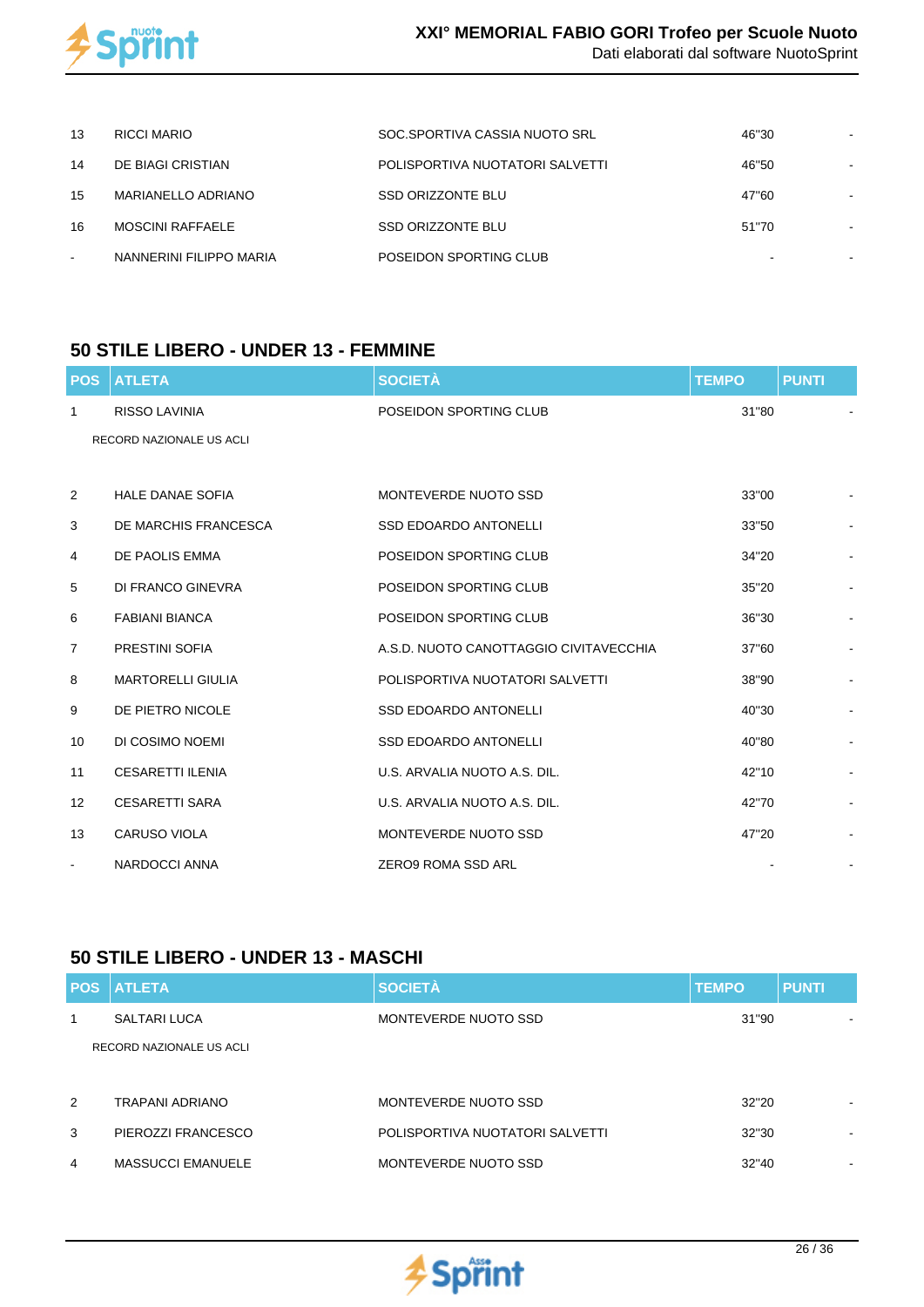

| 5                        | <b>GIOIA GABRIELE</b>      | POSEIDON SPORTING CLUB          | 33"00 |  |
|--------------------------|----------------------------|---------------------------------|-------|--|
| 6                        | DELL'ARTINO MARCO          | MONTEVERDE NUOTO SSD            | 33"50 |  |
| $\overline{7}$           | NEGREA DAVIDE              | ASS. POL. DIL. DELTA            | 33"60 |  |
| 8                        | CAPOCASA RICCARDO          | POSEIDON SPORTING CLUB          | 34"30 |  |
| 9                        | SIMONI NICOLO'             | POLISPORTIVA NUOTATORI SALVETTI | 35"80 |  |
| 10                       | DE BIAGI CRISTIAN          | POLISPORTIVA NUOTATORI SALVETTI | 36"10 |  |
| 11                       | <b>SEVERINI LORENZO</b>    | POLISPORTIVA NUOTATORI SALVETTI | 37"30 |  |
| $12 \overline{ }$        | <b>RICCI MARIO</b>         | SOC.SPORTIVA CASSIA NUOTO SRL   | 38"80 |  |
| 13                       | MARIANELLO ADRIANO         | <b>SSD ORIZZONTE BLU</b>        | 39"80 |  |
| 14                       | <b>MOSCINI RAFFAELE</b>    | <b>SSD ORIZZONTE BLU</b>        | 41"10 |  |
| 15                       | <b>CRSTO ANDREA</b>        | POLISPORTIVA NUOTATORI SALVETTI | 41"20 |  |
| 16                       | <b>BELLINCONTRO MATTEO</b> | <b>SSD ORIZZONTE BLU</b>        | 41"70 |  |
| 17                       | DI COLANDREA FRANCESCO     | ASS. POL. DIL. DELTA            | 42"90 |  |
| $\overline{\phantom{a}}$ | NANNERINI FILIPPO MARIA    | POSEIDON SPORTING CLUB          |       |  |

## **MISTAFFETTA 4x50 STILE LIBERO - UNDER 13**

| <b>POS</b> | <b>DESCRIZIONE</b>         | <b>TEMPO</b> | <b>PUNTI</b> |
|------------|----------------------------|--------------|--------------|
| 1          | MONTEVERDE NUOTO SSD - A   | 2'11"40      |              |
|            | RECORD NAZIONALE US ACLI   |              |              |
|            |                            |              |              |
| 2          | POSEIDON SPORTING CLUB - A | 2'16"40      | ۰            |
| 3          | SSD ORIZZONTE BLU - A      | 2'46"60      | ۰            |
| $\,$ $\,$  | MONTEVERDE NUOTO SSD - B   |              | ۰            |

#### **50 DORSO - UNDER 14 - FEMMINE**

| <b>POS</b>    | <b>ATLETA</b>            | <b>SOCIETÀ</b>                         | <b>TEMPO</b> | <b>PUNTI</b>             |
|---------------|--------------------------|----------------------------------------|--------------|--------------------------|
| 1             | POLSKYY DARIA            | SOC.SPORTIVA CASSIA NUOTO SRL          | 36"30        |                          |
|               | RECORD NAZIONALE US ACLI |                                        |              |                          |
|               |                          |                                        |              |                          |
| $\mathcal{P}$ | BENEDETTI MARIA CHIARA   | SOC.SPORTIVA CASSIA NUOTO SRL          | 40"30        |                          |
| 3             | <b>VENTURINI AMBRA</b>   | SOC.SPORTIVA CASSIA NUOTO SRL          | 41"30        |                          |
| 4             | SALUSTRI ALESSIA         | ASS. POL. DIL. DELTA                   | 42"30        | ۰                        |
| 5             | <b>FRATERRIGO GAIA</b>   | A.S.D. NUOTO CANOTTAGGIO CIVITAVECCHIA | 42"70        | $\overline{\phantom{a}}$ |

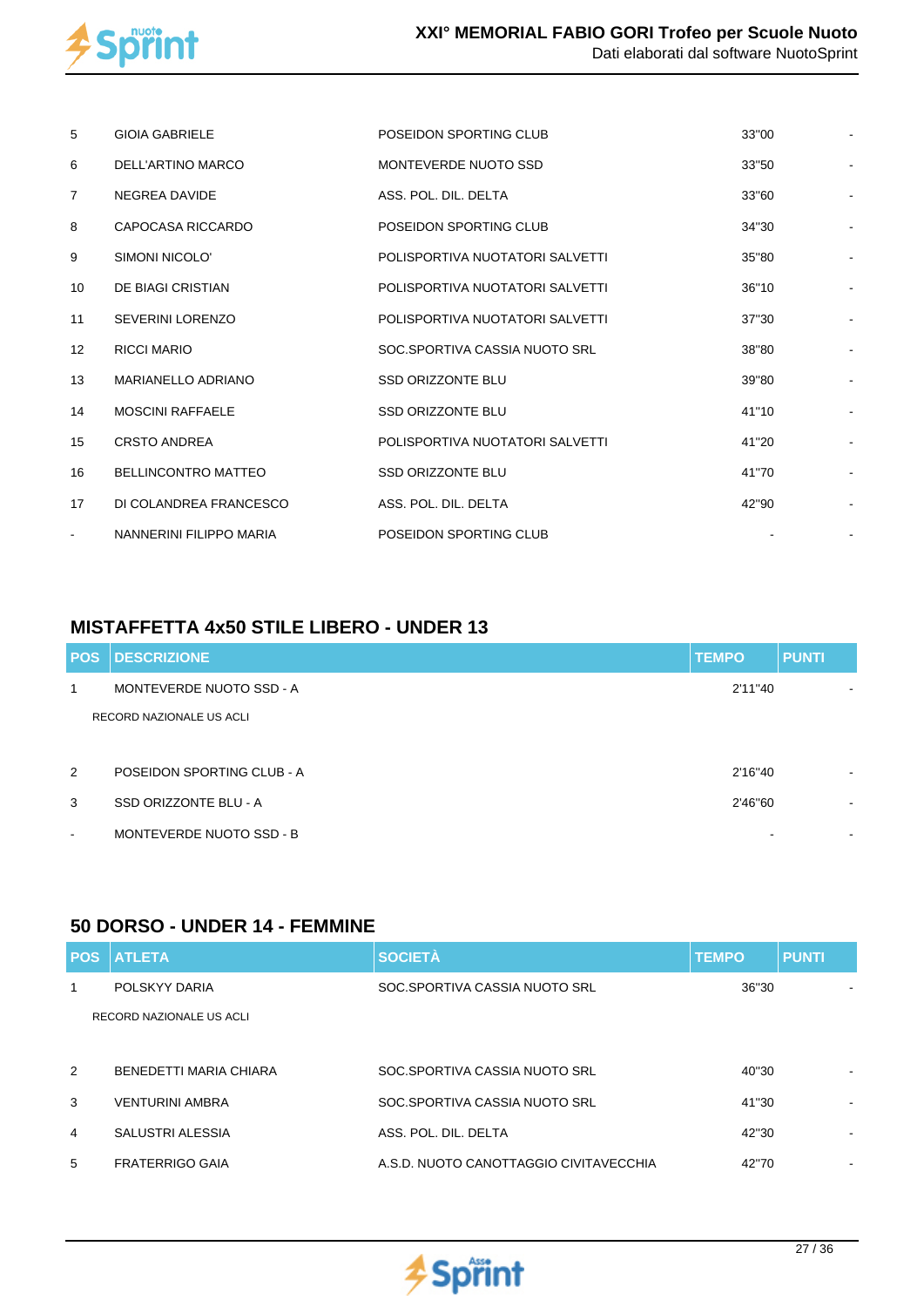

| 6                        | <b>NESCI LARA</b>          | NEPI SWIMMING CLUB SSD ARL   | 45"10 |  |
|--------------------------|----------------------------|------------------------------|-------|--|
| $\overline{7}$           | <b>SPADARO ELISA</b>       | <b>SSD EDOARDO ANTONELLI</b> | 47"70 |  |
| 8                        | MASSIGNANI SARA            | MONTEVERDE NUOTO SSD         | 48"80 |  |
| 9                        | <b>MORBIDONI MARTA</b>     | ZERO9 ROMA SSD ARL           | 50"10 |  |
| 10                       | <b>BATTISTELLI SOPHIA</b>  | <b>SSD EDOARDO ANTONELLI</b> | 51"00 |  |
| 11                       | <b>LONARDO BEATRICE</b>    | <b>ZERO9 ROMA SSD ARL</b>    | 56"20 |  |
| $\sim$                   | DE SANTIS ELEONORA         | MONTEVERDE NUOTO SSD         |       |  |
| $\overline{\phantom{a}}$ | <b>CIAMPA FEDERICA</b>     | MONTEVERDE NUOTO SSD         | ۰     |  |
| $\overline{\phantom{a}}$ | <b>CONTE PAPUZZI LAURA</b> | MONTEVERDE NUOTO SSD         |       |  |

#### **50 DORSO - UNDER 14 - MASCHI**

| <b>POS</b>        | <b>ATLETA</b>             | <b>SOCIETÀ</b>                  | <b>TEMPO</b> | <b>PUNTI</b>   |
|-------------------|---------------------------|---------------------------------|--------------|----------------|
| $\mathbf{1}$      | <b>MAGNO JEZREEL</b>      | POLISPORTIVA NUOTATORI SALVETTI | 32"50        |                |
|                   | RECORD NAZIONALE US ACLI  |                                 |              |                |
|                   |                           |                                 |              |                |
| 2                 | <b>DUPLO DANILO</b>       | MONTEVERDE NUOTO SSD            | 35"20        |                |
| 3                 | <b>FERRI RICCARDO</b>     | SOC.SPORTIVA CASSIA NUOTO SRL   | 37"70        |                |
| 4                 | <b>AURILIA RENATO</b>     | POSEIDON SPORTING CLUB          | 37"80        |                |
| 5                 | PACE TIZIANO              | POLISPORTIVA NUOTATORI SALVETTI | 38"80        |                |
| 6                 | CHIASSARINI ALESSANDRO    | SOC.SPORTIVA CASSIA NUOTO SRL   | 39"70        |                |
| $\overline{7}$    | <b>ODOARDI TOMMASO</b>    | POSEIDON SPORTING CLUB          | 39"90        |                |
| 8                 | <b>FUSI TIZIANO</b>       | MONTEVERDE NUOTO SSD            | 41"00        |                |
| 9                 | <b>MASSARO FEDERICO</b>   | MONTEVERDE NUOTO SSD            | 41"10        |                |
| 9                 | PERITI GIAMMARCO          | POSEIDON SPORTING CLUB          | 41"10        |                |
| 11                | PIAZZESI LUCA             | ASS. POL. DIL. DELTA            | 42"30        |                |
| $12 \overline{ }$ | POZZI FLAVIO              | U.S. ARVALIA NUOTO A.S. DIL.    | 42"80        |                |
| 13                | <b>CECCACCI MANUEL</b>    | SOC.SPORTIVA CASSIA NUOTO SRL   | 44"20        |                |
| 14                | <b>AZZARONE DANIELE</b>   | POSEIDON SPORTING CLUB          | 45"70        |                |
| $\blacksquare$    | <b>MARCOLINI FEDERICO</b> | MONTEVERDE NUOTO SSD            |              | $\blacksquare$ |

## **50 STILE LIBERO - UNDER 14 - FEMMINE**

| <b>POS ATLETA</b> | <b>ISOCIETA</b>               | <b>.TEMPO</b> | PUNT   |
|-------------------|-------------------------------|---------------|--------|
| POLSKYY DARIA     | SOC.SPORTIVA CASSIA NUOTO SRL | 32"60         | $\sim$ |

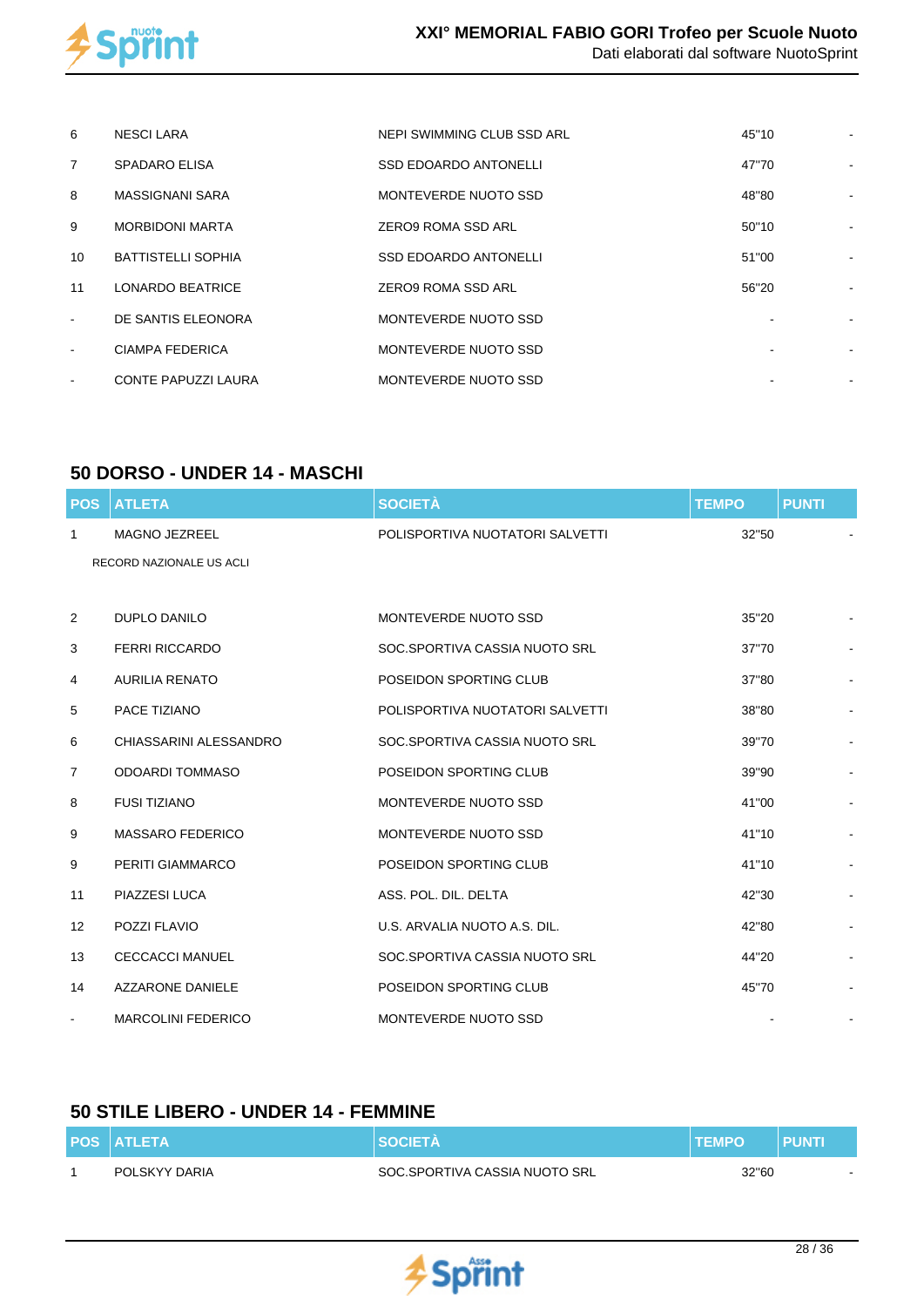

 RECORD NAZIONALE US ACLI

| 2              | <b>VENTURINI AMBRA</b>     | SOC.SPORTIVA CASSIA NUOTO SRL          | 33"40 | $\blacksquare$           |
|----------------|----------------------------|----------------------------------------|-------|--------------------------|
| 3              | BENEDETTI MARIA CHIARA     | SOC.SPORTIVA CASSIA NUOTO SRL          | 35"80 | $\overline{a}$           |
| 4              | SALUSTRI ALESSIA           | ASS. POL. DIL. DELTA                   | 37"80 | $\overline{a}$           |
| 5              | <b>MORBIDONI MARTA</b>     | ZERO9 ROMA SSD ARL                     | 39"40 | $\overline{a}$           |
| 6              | NESCI LARA                 | NEPI SWIMMING CLUB SSD ARL             | 39"70 | $\overline{a}$           |
| $\overline{7}$ | MASSIGNANI SARA            | MONTEVERDE NUOTO SSD                   | 40"50 | $\overline{\phantom{a}}$ |
| 8              | <b>FRATERRIGO GAIA</b>     | A.S.D. NUOTO CANOTTAGGIO CIVITAVECCHIA | 41"80 | $\overline{\phantom{a}}$ |
| 9              | <b>SPADARO ELISA</b>       | <b>SSD EDOARDO ANTONELLI</b>           | 42"10 |                          |
| 10             | <b>LONARDO BEATRICE</b>    | ZERO9 ROMA SSD ARL                     | 42"90 |                          |
| 11             | <b>BATTISTELLI SOPHIA</b>  | <b>SSD EDOARDO ANTONELLI</b>           | 44"00 |                          |
| $\blacksquare$ | <b>CIAMPA FEDERICA</b>     | MONTEVERDE NUOTO SSD                   |       |                          |
| $\blacksquare$ | <b>CONTE PAPUZZI LAURA</b> | MONTEVERDE NUOTO SSD                   |       |                          |
|                | DE SANTIS ELEONORA         | MONTEVERDE NUOTO SSD                   |       | $\overline{a}$           |

## **50 STILE LIBERO - UNDER 14 - MASCHI**

| <b>POS</b>     | <b>ATLETA</b>            | <b>SOCIETÀ</b>                  | <b>TEMPO</b> | <b>PUNTI</b> |                          |
|----------------|--------------------------|---------------------------------|--------------|--------------|--------------------------|
| 1              | <b>MAGNO JEZREEL</b>     | POLISPORTIVA NUOTATORI SALVETTI | 29"50        |              |                          |
|                | RECORD NAZIONALE US ACLI |                                 |              |              |                          |
|                |                          |                                 |              |              |                          |
| 2              | <b>AURILIA RENATO</b>    | POSEIDON SPORTING CLUB          | 31"50        |              |                          |
| 2              | <b>FERRI RICCARDO</b>    | SOC.SPORTIVA CASSIA NUOTO SRL   | 31"50        |              | $\overline{\phantom{a}}$ |
| 4              | <b>DUPLO DANILO</b>      | MONTEVERDE NUOTO SSD            | 32"60        |              |                          |
| 5              | <b>MASSARO FEDERICO</b>  | MONTEVERDE NUOTO SSD            | 33"50        |              |                          |
| 5              | PACE TIZIANO             | POLISPORTIVA NUOTATORI SALVETTI | 33"50        |              |                          |
| $\overline{7}$ | <b>ODOARDI TOMMASO</b>   | POSEIDON SPORTING CLUB          | 33"80        |              |                          |
| 8              | PIAZZESI LUCA            | ASS. POL. DIL. DELTA            | 35"10        |              |                          |
| 9              | CHIASSARINI ALESSANDRO   | SOC.SPORTIVA CASSIA NUOTO SRL   | 35"20        |              |                          |
| 9              | POZZI FLAVIO             | U.S. ARVALIA NUOTO A.S. DIL.    | 35"20        |              | $\overline{a}$           |
| 11             | PERITI GIAMMARCO         | POSEIDON SPORTING CLUB          | 36"20        |              |                          |
| 12             | <b>AZZARONE DANIELE</b>  | POSEIDON SPORTING CLUB          | 37"50        |              |                          |
| 13             | <b>FUSI TIZIANO</b>      | MONTEVERDE NUOTO SSD            | 37"90        |              |                          |
| 14             | <b>CECCACCI MANUEL</b>   | SOC.SPORTIVA CASSIA NUOTO SRL   | 38"30        |              | $\overline{a}$           |

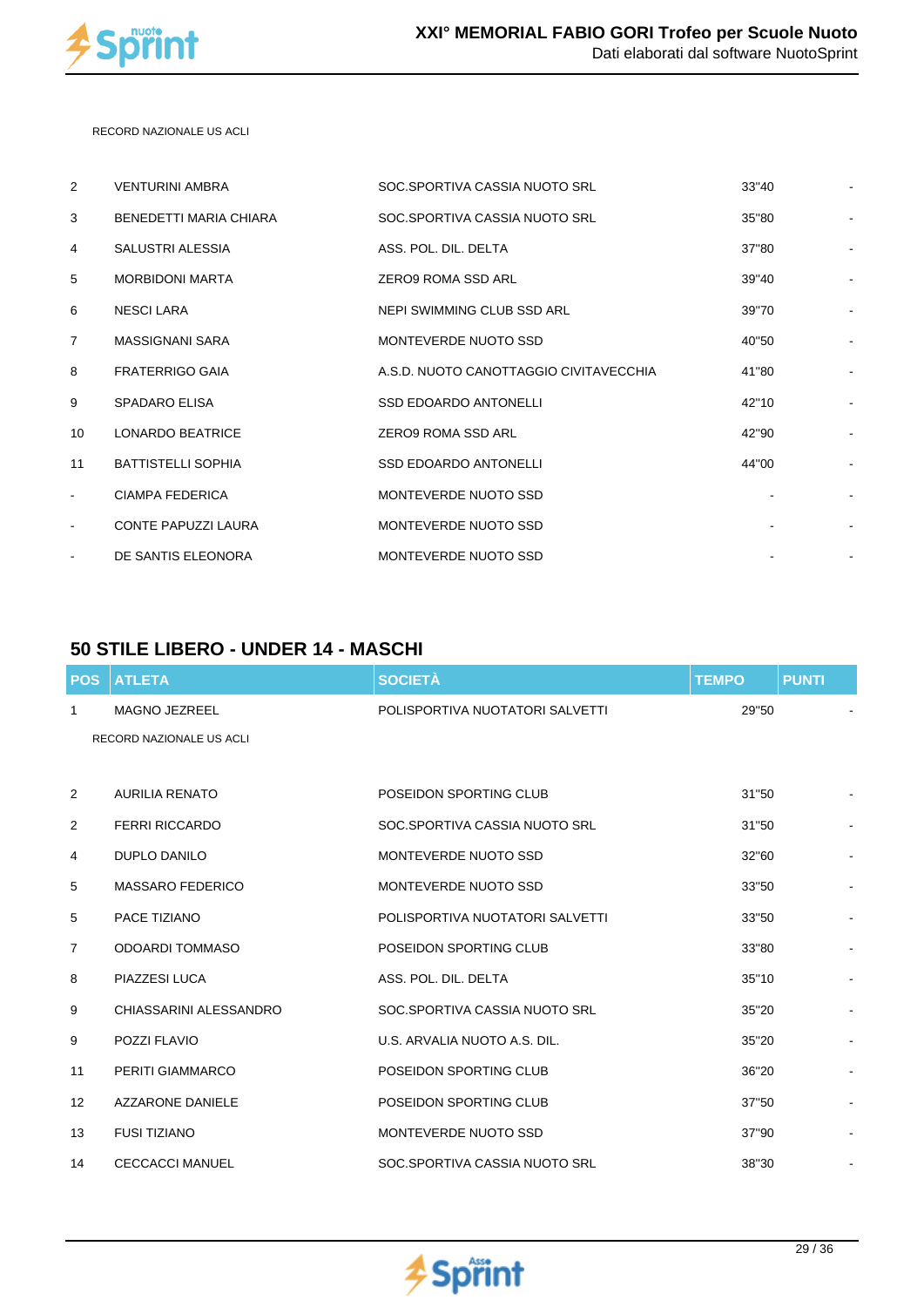

MARCOLINI FEDERICO MONTEVERDE NUOTO SSD

## **MISTAFFETTA 4x50 STILE LIBERO - UNDER 14**

|                                                                                                                                                   | <b>PUNTI</b>             |
|---------------------------------------------------------------------------------------------------------------------------------------------------|--------------------------|
| 2'16"82                                                                                                                                           | $\overline{\phantom{0}}$ |
|                                                                                                                                                   |                          |
|                                                                                                                                                   |                          |
|                                                                                                                                                   |                          |
|                                                                                                                                                   | $\blacksquare$           |
| <b>POS DESCRIZIONE</b><br>SOC SPORTIVA CASSIA NUOTO SRL - A<br>RECORD NAZIONALE US ACLI<br>MONTEVERDE NUOTO SSD - A<br>POSEIDON SPORTING CLUB - A | <b>TEMPO</b>             |

## **50 DORSO - UNDER 15 - FEMMINE**

|                | <b>POS ATLETA</b>         | <b>SOCIETÀ</b>                  | <b>TEMPO</b> | <b>PUNTI</b>             |
|----------------|---------------------------|---------------------------------|--------------|--------------------------|
| 1              | DE SANCTIS PETRA          | POLISPORTIVA NUOTATORI SALVETTI | 35"50        |                          |
|                | RECORD NAZIONALE US ACLI  |                                 |              |                          |
|                |                           |                                 |              |                          |
| 2              | DI COLANDREA AURORA       | ASS. POL. DIL. DELTA            | 38"50        |                          |
| 3              | LUCIFERO MARTINA          | U.S. ARVALIA NUOTO A.S. DIL.    | 40"20        | ۰                        |
| 3              | <b>PASQUINI FRANCESCA</b> | U.S. ARVALIA NUOTO A.S. DIL.    | 40"20        |                          |
| 5              | NATICCHI ELEONORA         | ASS. POL. DIL. DELTA            | 41"80        |                          |
| 6              | DE GUZMAN DIANNE          | POLISPORTIVA NUOTATORI SALVETTI | 43"00        |                          |
| 6              | PACE ELISA                | POSEIDON SPORTING CLUB          | 43"00        | $\overline{\phantom{a}}$ |
| 8              | DE PIETRO NOEMI           | <b>SSD EDOARDO ANTONELLI</b>    | 46"50        |                          |
| $\blacksquare$ | ALTAROCCA GIULIA          | MONTEVERDE NUOTO SSD            |              |                          |

## **50 DORSO - UNDER 15 - MASCHI**

| <b>POS</b> | <b>I ATLETA</b>          | <b>SOCIETÀ</b>                  | <b>TEMPO</b> | <b>PUNTI</b>             |
|------------|--------------------------|---------------------------------|--------------|--------------------------|
| 1          | <b>ARMELLINI MIRKO</b>   | SOC.SPORTIVA CASSIA NUOTO SRL   | 35"10        | $\overline{\phantom{a}}$ |
|            | RECORD NAZIONALE US ACLI |                                 |              |                          |
|            |                          |                                 |              |                          |
| 2          | COMMINI NICOLO'          | POSEIDON SPORTING CLUB          | 36"50        | $\overline{\phantom{a}}$ |
| 3          | MANZI TIZIANO            | POLISPORTIVA NUOTATORI SALVETTI | 37"50        | $\overline{\phantom{0}}$ |
| 4          | <b>BALLAN MATTEO</b>     | POSEIDON SPORTING CLUB          | 38"10        | $\blacksquare$           |

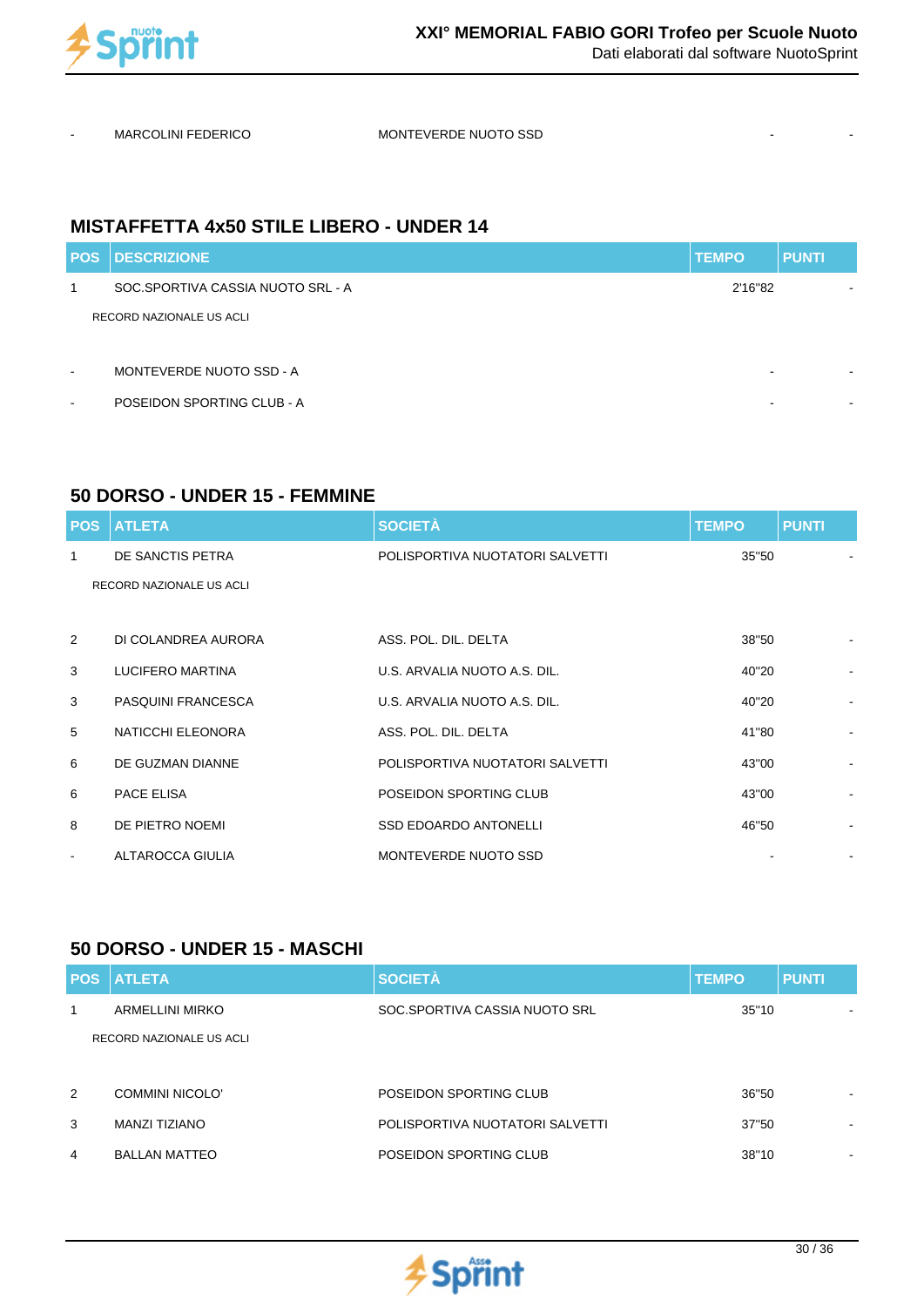

| 5                        | <b>GALIMI VALERIO</b>    | ASS. POL. DIL. DELTA            | 38"90 |  |
|--------------------------|--------------------------|---------------------------------|-------|--|
| 6                        | <b>MARCHINI GABRIELE</b> | POLISPORTIVA NUOTATORI SALVETTI | 40"90 |  |
| $\overline{7}$           | SAVORANA LUCA            | <b>ZERO9 ROMA SSD ARL</b>       | 41"50 |  |
| 8                        | CARVIGIANI CARLO         | NEPI SWIMMING CLUB SSD ARL      | 47"70 |  |
| $\blacksquare$           | D'AGAPITO DANIEL         | POLISPORTIVA NUOTATORI SALVETTI |       |  |
| $\overline{\phantom{a}}$ | <b>FLORIO VALERIO</b>    | MONTEVERDE NUOTO SSD            |       |  |
| $\overline{\phantom{a}}$ | <b>MARTINELLI ANDREA</b> | POLISPORTIVA NUOTATORI SALVETTI |       |  |
| $\overline{\phantom{a}}$ | PIAZZA MATTIA            | MONTEVERDE NUOTO SSD            |       |  |

## **50 STILE LIBERO - UNDER 15 - FEMMINE**

| <b>POS</b>     | <b>ATLETA</b>             | <b>SOCIETÀ</b>                  | <b>TEMPO</b> | <b>PUNTI</b> |
|----------------|---------------------------|---------------------------------|--------------|--------------|
| 1              | DE SANCTIS PETRA          | POLISPORTIVA NUOTATORI SALVETTI | 31"40        |              |
|                | RECORD NAZIONALE US ACLI  |                                 |              |              |
|                |                           |                                 |              |              |
| 2              | DI COLANDREA AURORA       | ASS. POL. DIL. DELTA            | 33"00        |              |
| 3              | PACE ELISA                | POSEIDON SPORTING CLUB          | 33"50        |              |
| $\overline{4}$ | <b>LUCIFERO MARTINA</b>   | U.S. ARVALIA NUOTO A.S. DIL.    | 33"80        |              |
| 5              | <b>PASQUINI FRANCESCA</b> | U.S. ARVALIA NUOTO A.S. DIL.    | 34"50        |              |
| 6              | NATICCHI ELEONORA         | ASS. POL. DIL. DELTA            | 37"40        |              |
| 7              | DE PIETRO NOEMI           | <b>SSD EDOARDO ANTONELLI</b>    | 39"00        |              |
| 8              | DE GUZMAN DIANNE          | POLISPORTIVA NUOTATORI SALVETTI | 41"40        |              |
| $\blacksquare$ | ALTAROCCA GIULIA          | MONTEVERDE NUOTO SSD            |              |              |

## **50 STILE LIBERO - UNDER 15 - MASCHI**

|   | <b>POS ATLETA</b>        | <b>SOCIETÀ</b>                  | <b>TEMPO</b> | <b>PUNTI</b>   |
|---|--------------------------|---------------------------------|--------------|----------------|
| 1 | <b>ARMELLINI MIRKO</b>   | SOC.SPORTIVA CASSIA NUOTO SRL   | 28"20        |                |
|   | RECORD NAZIONALE US ACLI |                                 |              |                |
|   |                          |                                 |              |                |
| 2 | MANZI TIZIANO            | POLISPORTIVA NUOTATORI SALVETTI | 30"30        |                |
| 3 | <b>COMMINI NICOLO'</b>   | POSEIDON SPORTING CLUB          | 30"90        |                |
| 4 | <b>GALIMI VALERIO</b>    | ASS. POL. DIL. DELTA            | 31"50        |                |
| 5 | SAVORANA LUCA            | ZERO9 ROMA SSD ARL              | 33"10        | $\blacksquare$ |
| 6 | <b>BALLAN MATTEO</b>     | POSEIDON SPORTING CLUB          | 34"70        | $\blacksquare$ |

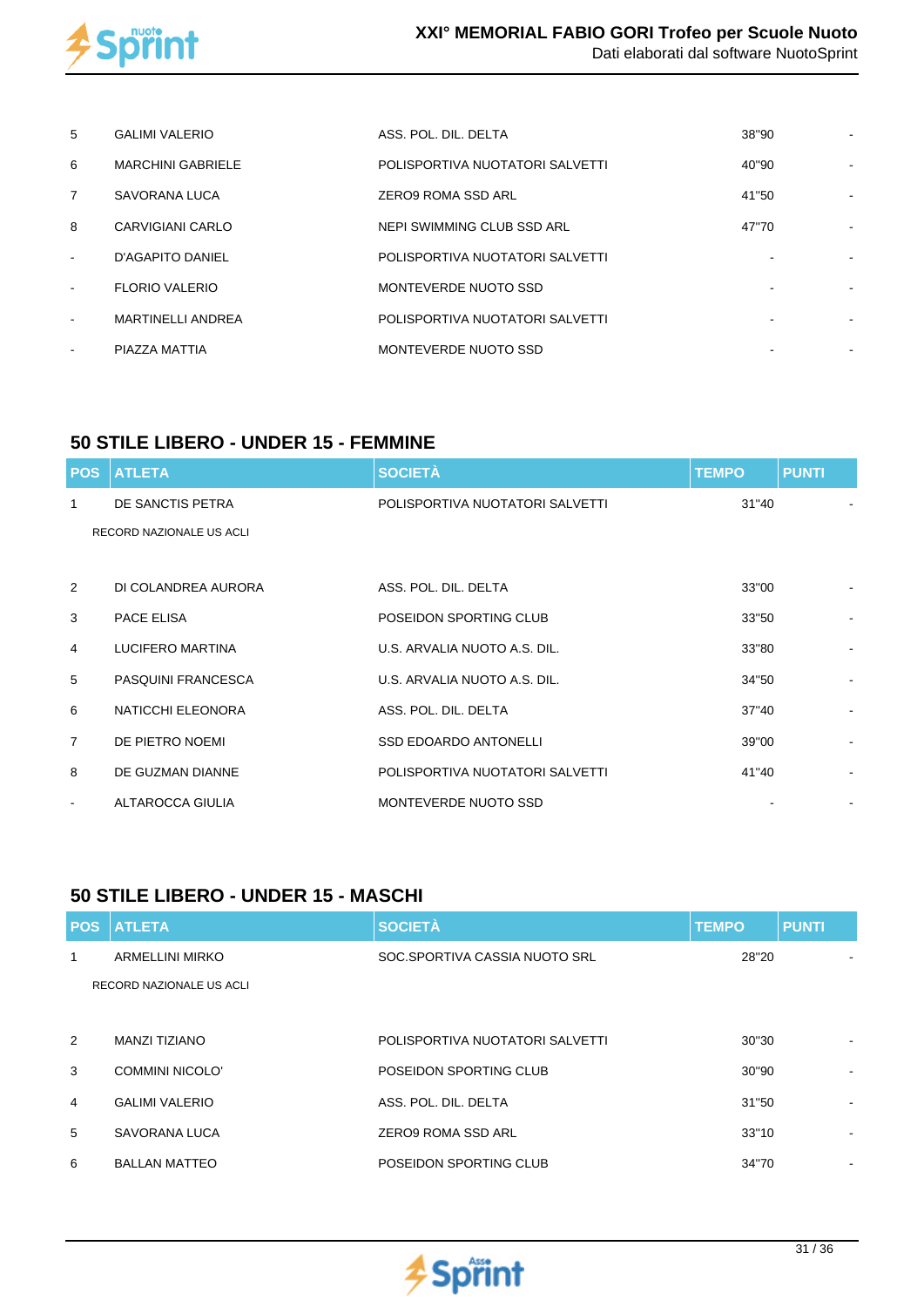

|   | <b>MARCHINI GABRIELE</b> | POLISPORTIVA NUOTATORI SALVETTI | 35"30 |  |
|---|--------------------------|---------------------------------|-------|--|
| 8 | CARVIGIANI CARLO         | NEPI SWIMMING CLUB SSD ARL      | 36"10 |  |
|   | <b>FLORIO VALERIO</b>    | MONTEVERDE NUOTO SSD            |       |  |
|   | MARTINELLI ANDREA        | POLISPORTIVA NUOTATORI SALVETTI |       |  |
|   | PIAZZA MATTIA            | MONTEVERDE NUOTO SSD            | -     |  |

#### **50 DORSO - UNDER 16 - FEMMINE**

| <b>POS</b>               | <b>ATLETA</b>             | <b>SOCIETÀ</b>                | <b>TEMPO</b> | <b>PUNTI</b>   |
|--------------------------|---------------------------|-------------------------------|--------------|----------------|
| 1                        | <b>MORSA GINEVRA</b>      | SOC.SPORTIVA CASSIA NUOTO SRL | 37"80        |                |
|                          | RECORD NAZIONALE US ACLI  |                               |              |                |
|                          |                           |                               |              |                |
| 2                        | <b>CICIANI MARGHERITA</b> | NEPI SWIMMING CLUB SSD ARL    | 39"00        |                |
| 3                        | <b>ESPOSITO ANNA</b>      | NEPI SWIMMING CLUB SSD ARL    | 39"90        | $\blacksquare$ |
| 4                        | <b>NOVELLI FRANCESCA</b>  | <b>ZERO9 ROMA SSD ARL</b>     | 41"40        |                |
| $\blacksquare$           | ALFANO LUCREZIA           | MONTEVERDE NUOTO SSD          |              |                |
| $\overline{\phantom{a}}$ | CASSANELLI DANIELA        | POSEIDON SPORTING CLUB        |              | $\sim$         |
| $\blacksquare$           | <b>CORVASCE ALESSIA</b>   | MONTEVERDE NUOTO SSD          |              |                |
| $\blacksquare$           | <b>GONINI SARA</b>        | MONTEVERDE NUOTO SSD          |              |                |
| $\blacksquare$           | PELLICCIARDI VIOLA        | POSEIDON SPORTING CLUB        |              |                |

#### **50 DORSO - UNDER 16 - MASCHI**

|                | <b>POS ATLETA</b>        | <b>SOCIETÀ</b>               | <b>TEMPO</b> | <b>PUNTI</b>   |
|----------------|--------------------------|------------------------------|--------------|----------------|
| 1              | <b>BRIANI DAVIDE</b>     | U.S. ARVALIA NUOTO A.S. DIL. | 36"00        |                |
|                | RECORD NAZIONALE US ACLI |                              |              |                |
|                |                          |                              |              |                |
| 2              | AZZARONE ANDREA          | POSEIDON SPORTING CLUB       | 37"40        | $\,$           |
| 3              | SPURIO SIMONE            | NEPI SWIMMING CLUB SSD ARL   | 37"70        | $\,$           |
| $\overline{4}$ | <b>CEA DAVIDE</b>        | NEPI SWIMMING CLUB SSD ARL   | 44"20        | $\blacksquare$ |
| $\sim$         | SALVAGNINI LUCA          | MONTEVERDE NUOTO SSD         |              | $\,$           |

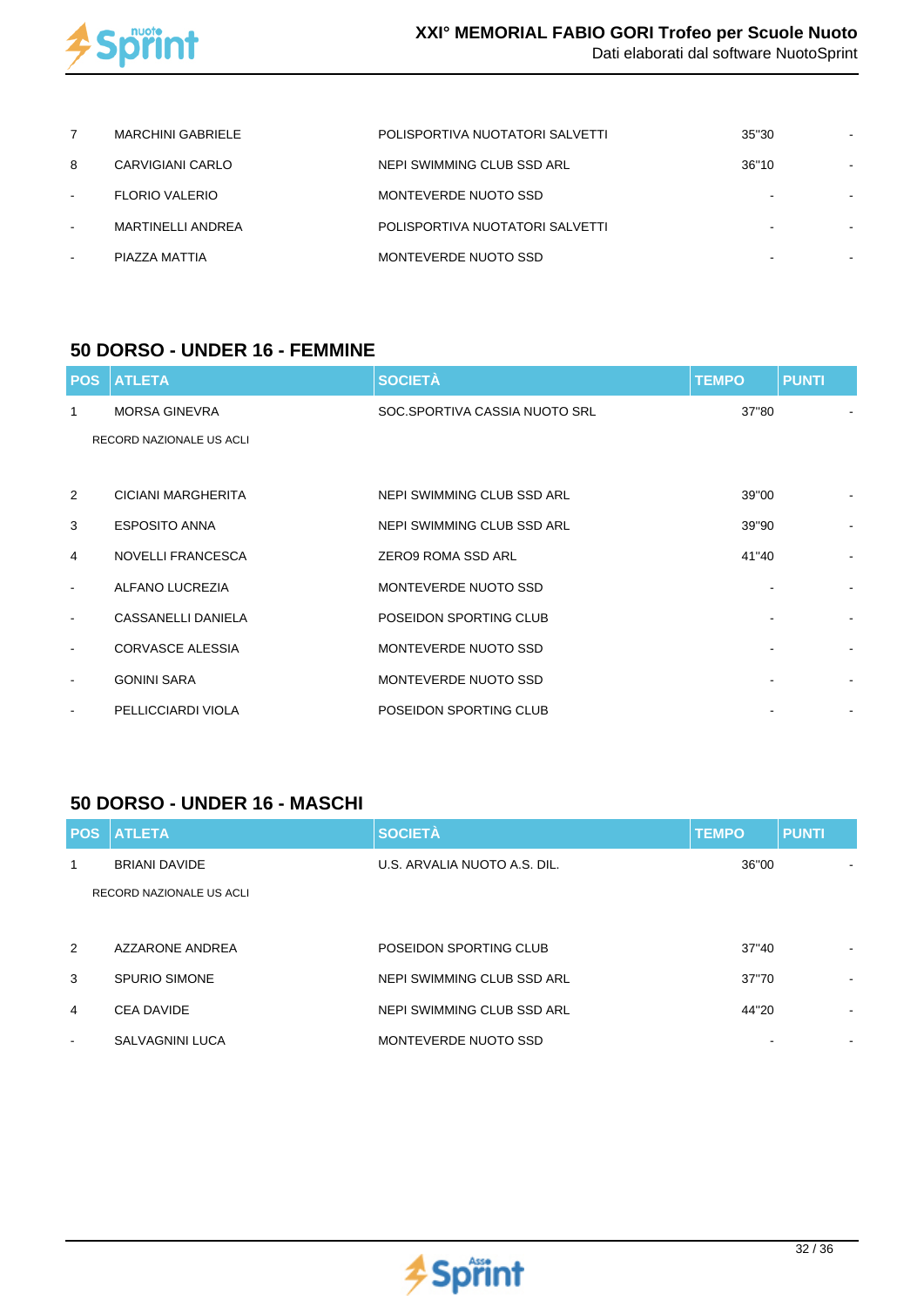

#### **50 STILE LIBERO - UNDER 16 - FEMMINE**

|                          | <b>POS ATLETA</b>         | <b>SOCIETÀ</b>                | <b>TEMPO</b> | <b>PUNTI</b>   |
|--------------------------|---------------------------|-------------------------------|--------------|----------------|
| -1                       | <b>CICIANI MARGHERITA</b> | NEPI SWIMMING CLUB SSD ARL    | 31"80        |                |
|                          | RECORD NAZIONALE US ACLI  |                               |              |                |
|                          |                           |                               |              |                |
| 2                        | <b>ESPOSITO ANNA</b>      | NEPI SWIMMING CLUB SSD ARL    | 33"10        | $\blacksquare$ |
| 3                        | <b>MORSA GINEVRA</b>      | SOC.SPORTIVA CASSIA NUOTO SRL | 34"40        |                |
| 4                        | <b>NOVELLI FRANCESCA</b>  | ZERO9 ROMA SSD ARL            | 34"80        |                |
| $\overline{\phantom{a}}$ | ALFANO LUCREZIA           | MONTEVERDE NUOTO SSD          |              |                |
| $\blacksquare$           | CASSANELLI DANIELA        | POSEIDON SPORTING CLUB        |              | $\blacksquare$ |
| $\blacksquare$           | <b>CORVASCE ALESSIA</b>   | MONTEVERDE NUOTO SSD          |              |                |
| $\overline{\phantom{a}}$ | <b>GONINI SARA</b>        | MONTEVERDE NUOTO SSD          |              |                |
|                          | PELLICCIARDI VIOLA        | POSEIDON SPORTING CLUB        |              |                |

## **50 STILE LIBERO - UNDER 16 - MASCHI**

|                | <b>POS ATLETA</b>        | <b>SOCIETÀ</b>               | <b>TEMPO</b> | <b>PUNTI</b>   |
|----------------|--------------------------|------------------------------|--------------|----------------|
| 1              | AZZARONE ANDREA          | POSEIDON SPORTING CLUB       | 30"10        |                |
|                | RECORD NAZIONALE US ACLI |                              |              |                |
|                |                          |                              |              |                |
| 2              | <b>BRIANI DAVIDE</b>     | U.S. ARVALIA NUOTO A.S. DIL. | 30"80        | $\blacksquare$ |
| 3              | SPURIO SIMONE            | NEPI SWIMMING CLUB SSD ARL   | 30"90        | $\,$           |
| $\overline{4}$ | <b>CEA DAVIDE</b>        | NEPI SWIMMING CLUB SSD ARL   | 31"30        | $\,$           |
| $\blacksquare$ | SALVAGNINI LUCA          | MONTEVERDE NUOTO SSD         |              |                |

## **MISTAFFETTA 4x50 STILE LIBERO - UNDER 15**

| <b>POS DESCRIZIONE</b>   | <b>TEMPO</b> | <b>PUNTI</b> |
|--------------------------|--------------|--------------|
| ASS. POL. DIL. DELTA - A | 2'17"65      | . .          |
| RECORD NAZIONALE US ACLI |              |              |

MONTEVERDE NUOTO SSD - A

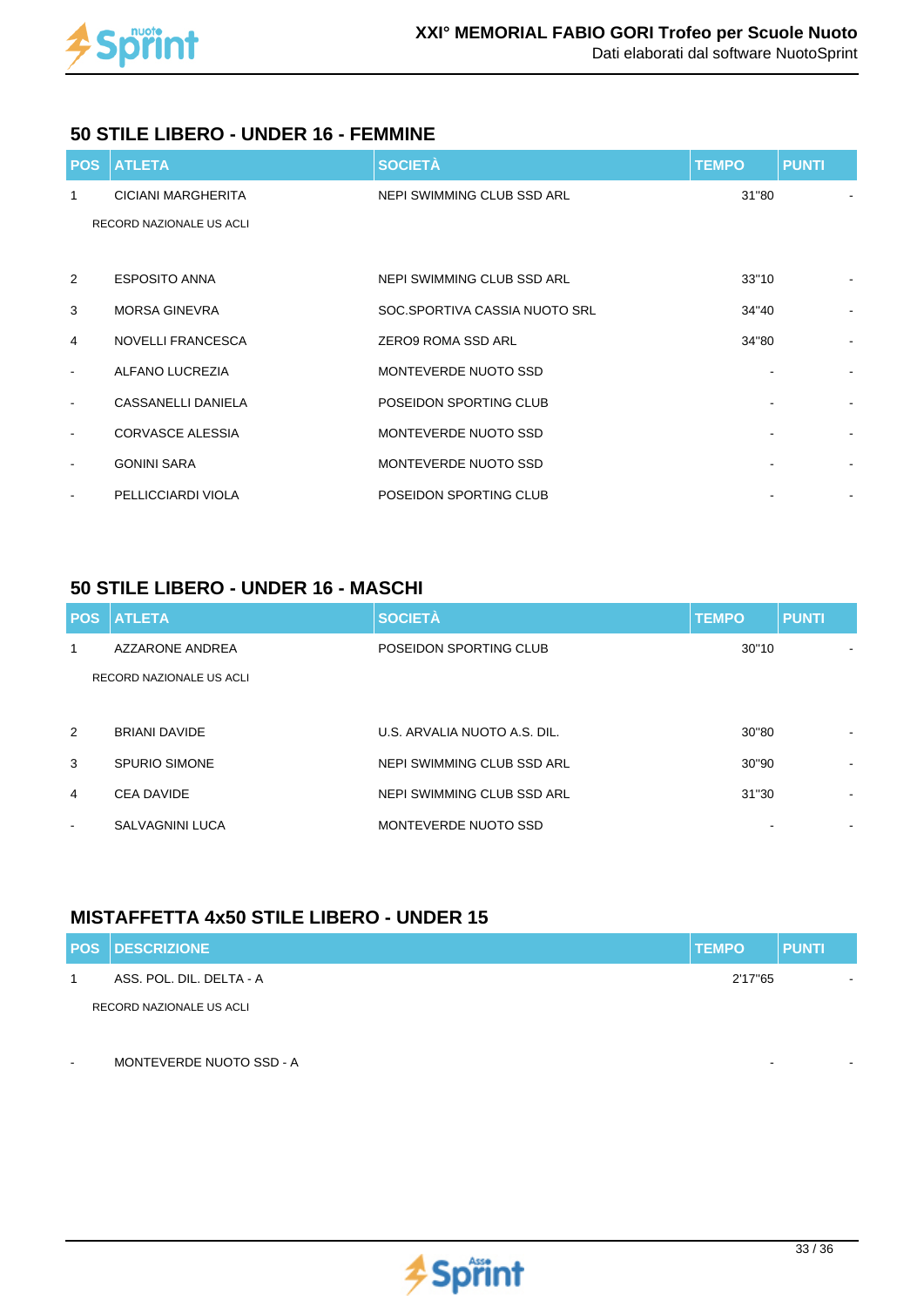

## **MISTAFFETTA 4x50 STILE LIBERO - UNDER 16**

| <b>POS</b>     | <b>IDESCRIZIONE</b>               | <b>TEMPO</b> | <b>PUNTI</b> |
|----------------|-----------------------------------|--------------|--------------|
| 1              | NEPI SWIMMING CLUB SSD ARL - A    | 2'00"70      |              |
|                | RECORD NAZIONALE US ACLI          |              |              |
|                |                                   |              |              |
| 2              | SOC.SPORTIVA CASSIA NUOTO SRL - A | 2'16"40      | $\,$         |
| 3              | U.S. ARVALIA NUOTO A.S. DIL. - A  | 2'18"50      | $\,$         |
| $\blacksquare$ | MONTEVERDE NUOTO SSD - A          |              |              |
| $\blacksquare$ | POSEIDON SPORTING CLUB - A        |              | ۰            |

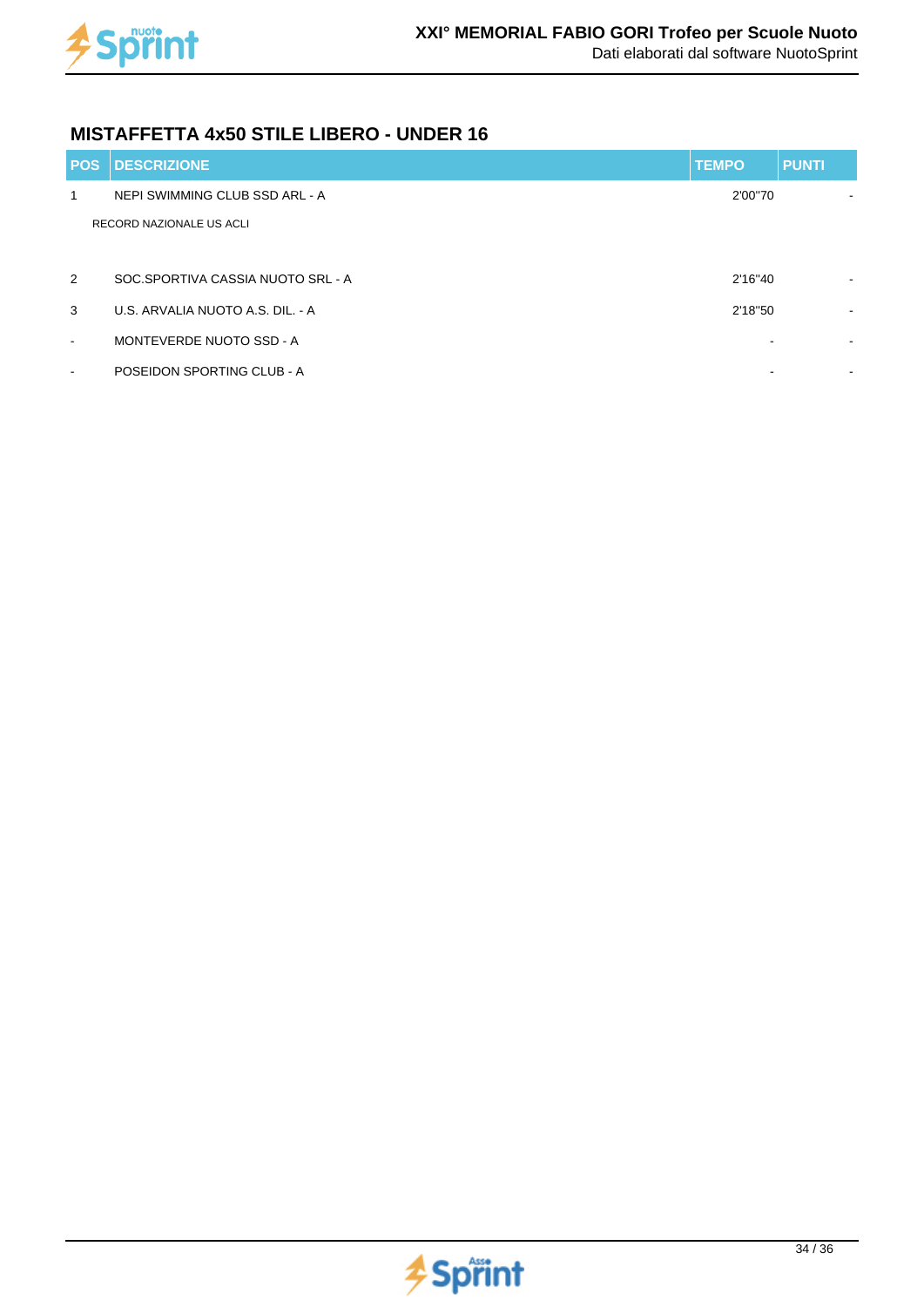

## **Classifica per società**

| <b>SOCIETÀ</b>                       | <b>GARE INDIVIDUALI</b> |        | <b>STAFFETTE</b> |      |            | <b>BONUS</b> | <b>TOTALE</b> |
|--------------------------------------|-------------------------|--------|------------------|------|------------|--------------|---------------|
|                                      | M                       | F      | M                | F    | <b>MIX</b> |              |               |
| POSEIDON SPORTING CLUB               | 280.00                  | 216.00 | 0.00             | 0.00 | 42.00      | 0            | 538.00        |
| MONTEVERDE NUOTO SSD                 | 229.00                  | 224.00 | 0.00             | 0.00 | 54.00      | $\mathbf 0$  | 507.00        |
| ZERO9 ROMA SSD ARL                   | 171.00                  | 125.00 | 0.00             | 0.00 | 30.00      | $\mathbf 0$  | 326.00        |
| POLISPORTIVA NUOTATORI SALVETTI      | 216.00                  | 75.00  | 0.00             | 0.00 | 0.00       | $\mathbf 0$  | 291.00        |
| <b>SSD EDOARDO ANTONELLI</b>         | 70.00                   | 145.00 | 0.00             | 0.00 | 30.00      | 0            | 245.00        |
| SOC.SPORTIVA CASSIA NUOTO SRL        | 79.00                   | 121.00 | 0.00             | 0.00 | 16.00      | $\mathbf 0$  | 216.00        |
| U.S. ARVALIA NUOTO A.S. DIL.         | 41.00                   | 86.00  | 0.00             | 0.00 | 16.00      | 0            | 143.00        |
| A.S.D. NUOTO CANOTTAGGIO CIVITAVECCI | 43.00                   | 79.00  | 0.00             | 0.00 | 20.00      | $\mathbf 0$  | 142.00        |
| NEPI SWIMMING CLUB SSD ARL           | 87.00                   | 46.00  | 0.00             | 0.00 | 8.00       | $\mathbf 0$  | 141.00        |
| <b>SPORTFLYSSD</b>                   | 77.00                   | 51.00  | 0.00             | 0.00 | 10.00      | $\mathbf 0$  | 138.00        |
| ASS. POL. DIL. DELTA                 | 38.00                   | 62.00  | 0.00             | 0.00 | 8.00       | 0            | 108.00        |
| <b>SSD ORIZZONTE BLU</b>             | 16.00                   | 10.00  | 0.00             | 0.00 | 4.00       | $\mathbf 0$  | 30.00         |